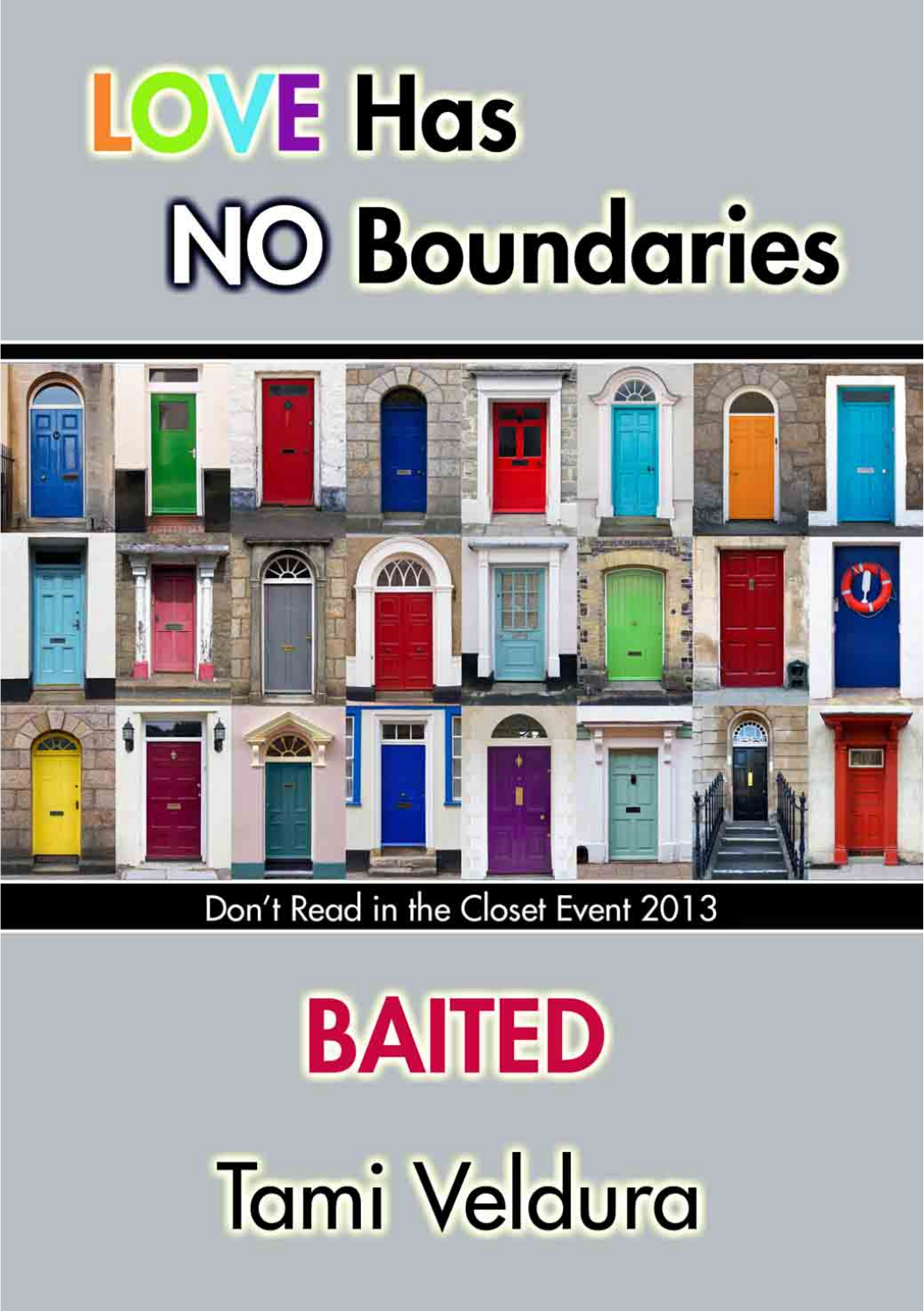## **Love Has No Boundaries**

*An M/M Romance series*

## **BAITED By Tami Veldura**

## **Introduction**

The story you are about to read celebrates love, sex and romance between men. It is a product of the *Love Has No Boundaries* promotion sponsored by the *Goodreads M/M Romance Group* and is published as a free gift to you.

## **What Is Love Has No Boundaries?**

The *Goodreads M/M Romance Group* invited members to choose a photo and pen a letter asking for a short M/M romance story inspired by the image; authors from the group were encouraged to select a letter and write an original tale. The result was an outpouring of creativity that shone a spotlight on the special bond between M/M romance writers and the people who love what they do.

A written description of the image that inspired this story is provided along with the original request letter. If you'd like to view the photo, please feel free to join the [Goodreads M/M Romance Group](http://www.goodreads.com/group/show/20149-m-m-romance) and visit the discussion section: *Love Has No Boundaries*.

Whether you are an avid M/M romance reader or new to the genre, you are in for a delicious treat.

### **Words of Caution**

This story may contain sexually explicit content and is **intended for adult readers.** It may contain content that is disagreeable or distressing to some readers. The *M/M Romance Group* strongly recommends that each reader review the General Information section before each story for story tags as well as for content warnings.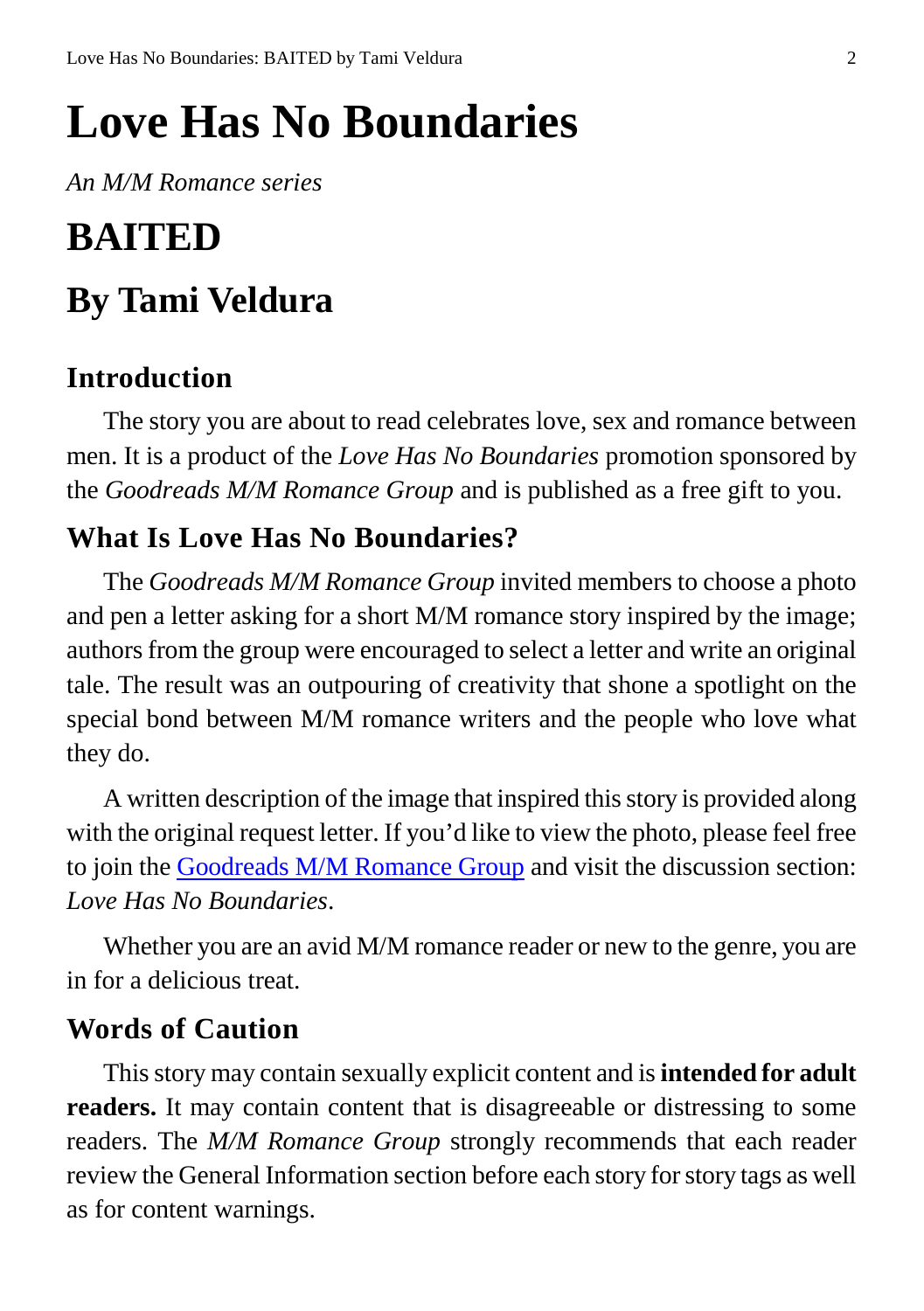This story is a work of fiction. Names, characters, places and incidents are the products of the author's imagination or are used fictitiously. Any resemblance to actual events, locales, or persons, living or dead, is entirely coincidental.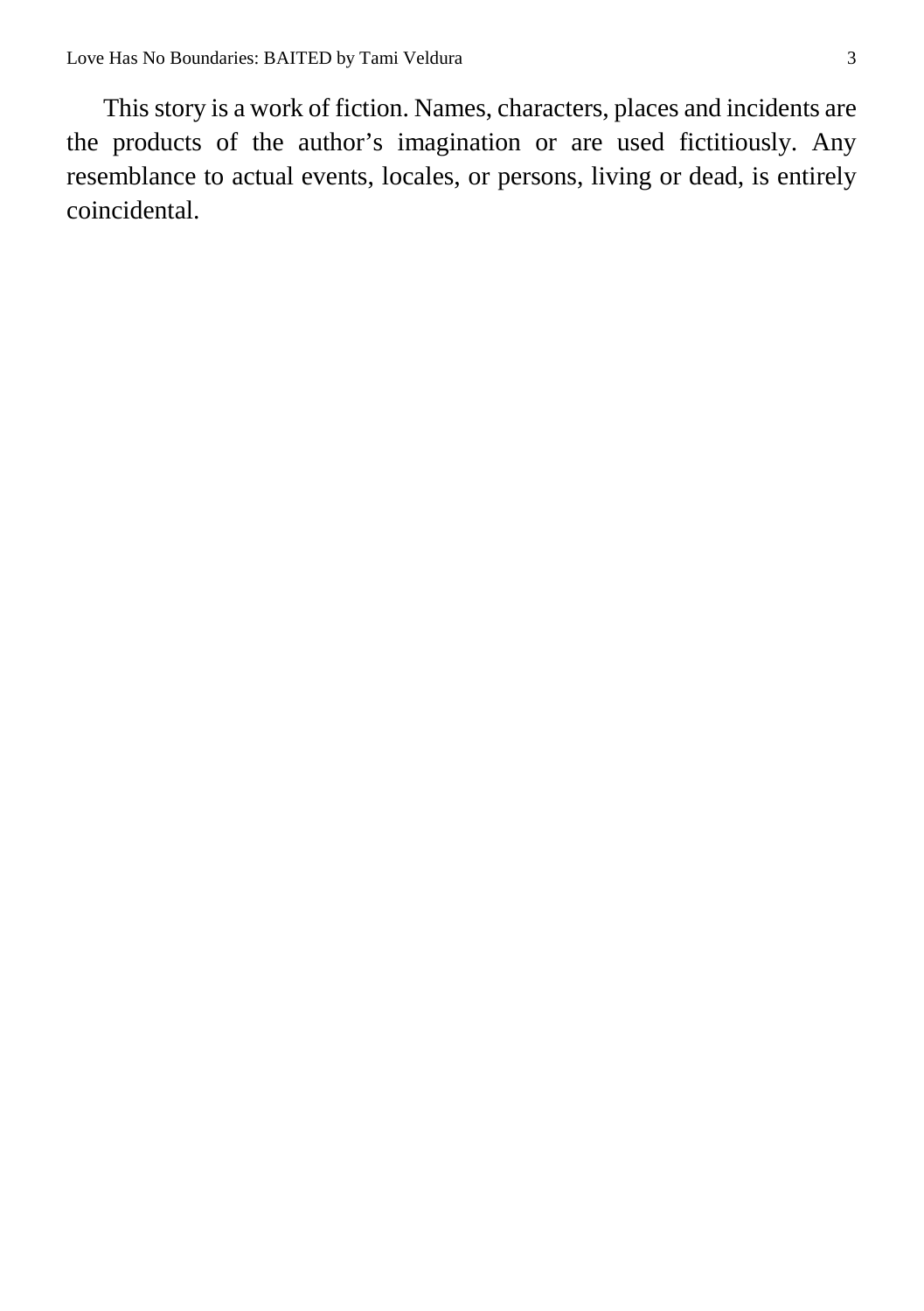All rights reserved worldwide.

This eBook may be distributed freely in its entirety courtesy of the *Goodreads M/M Romance Group*. This eBook may not be sold, manipulated or reproduced in any format without the express written permission of the author.

Baited, Copyright © 2013 Tami Veldura

Cover Design by Goodreads M/M Romance Group

This ebook is published by the *M/M Romance Group* and is not directly endorsed by or affiliated with Goodreads Inc.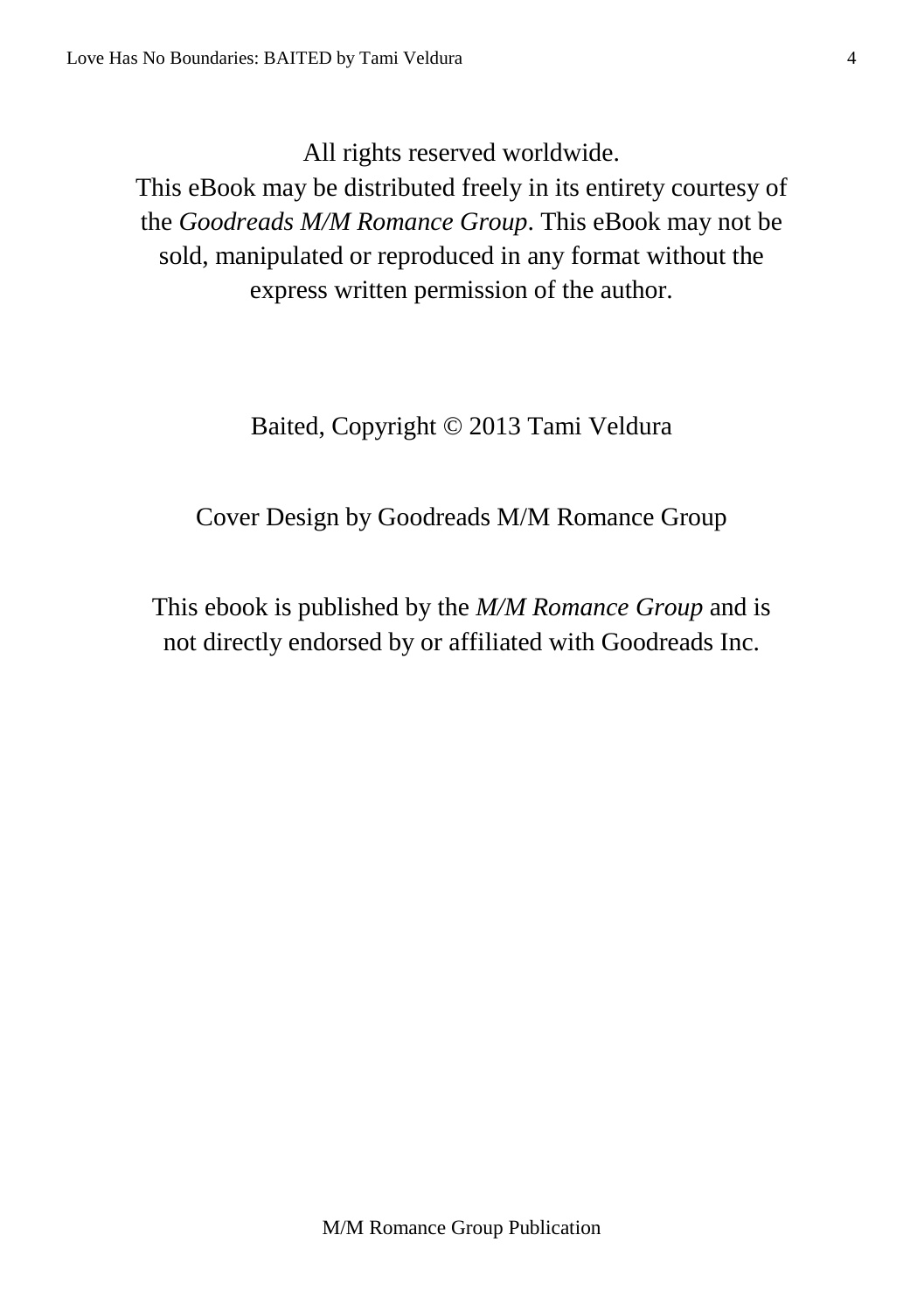## **BAITED By Tami Veldura**

### **Photo Description**

A man reclined and driving his truck. It's an older vehicle, well used. He has tattoos on both arms and a quiet, intent expression on the road.

#### **Story Letter**

*Dear Author*,

*I've been driving for the last three days. I was living in Philly and I couldn't take it anymore. I had to get back to the first man I ever loved, my best friend. We spent our nights all through high school fooling around, but when we turned eighteen and I wanted to come out to my family, he pushed me away and said he couldn't be open about himself. So I ran. I went to college as far away as I could and got a job in Philly. I worked hard every day and became successful. But I was never happy. I missed my first love. My mom called four days ago and told me that his mom died. So I quit my job, filled my truck with what it could hold, and started driving. This time I won't run from his fear.*

*No paranormal please, and a HEA or HFN as well.*

*Sincerely,*

*Amanda*

#### **Story Info**

**Genre:** contemporary

**Tags:** small town, bigotry, coming out, long lost love, men with pets

**Word count:** 20,038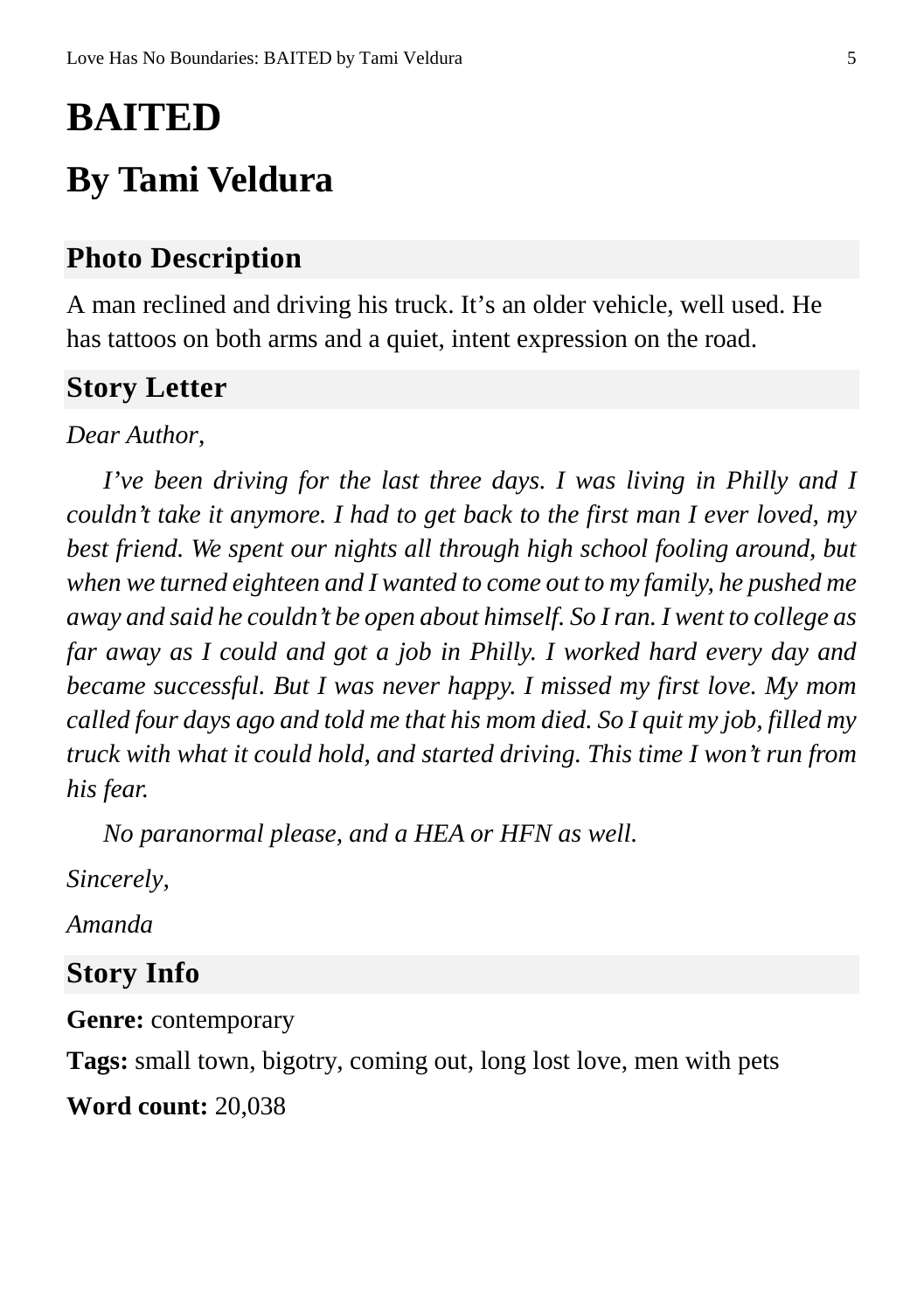## **BAITED By Tami Veldura**

It had been way too long. And maybe not long enough. Zach's truck growled past the city limit sign, *Edenburg, Pop: 763,* and he caught a hint of those butterflies he'd been expecting for the past three days. He sighed. It was a complicated sound of relief, trepidation, and regret. Both soothing and bracing.

In the passenger seat, Jasper lifted her mottled head to blink at him. She knew that sound was different somehow. Zach scratched her jaw. "We're home, girl. Let's hope we're welcome."

She purred.

Zach pulled off the highway and instantly recognized the curves of almostgerminated dirt that guided visitors into Edenburg. Keshel's farmland, a mixed bag of grains, stretched for a mile.

Motel 8. It was the only place for someone *not from 'round here* to crash for the night. There were only four rooms and as far as Zach knew, they'd never been occupied all at once. His truck crackled over loose stone. Jasper jumped to the dashboard and flicked her ears around.

The motel wasn't anything to write home about. Generally, Edenburg was the home people were writing to. It still could use a coat of paint around the gutters but it stood. Zach tapped the window at the front desk and waited.

Mrs. Amelia shuffled out of the back, smacking a piece of gum like she was still sixteen. She approached the dusty window and blew a bubble. "'Lo there, son. Where are you headed?"

Zach smiled a little. He honestly thought she'd be gone. "Right here, Mrs. A. Thought I'd retrace some old ground."

At the first sound of his voice, Mrs. Amelia squinted at the glass like she could shoot lasers. "Zachariah?"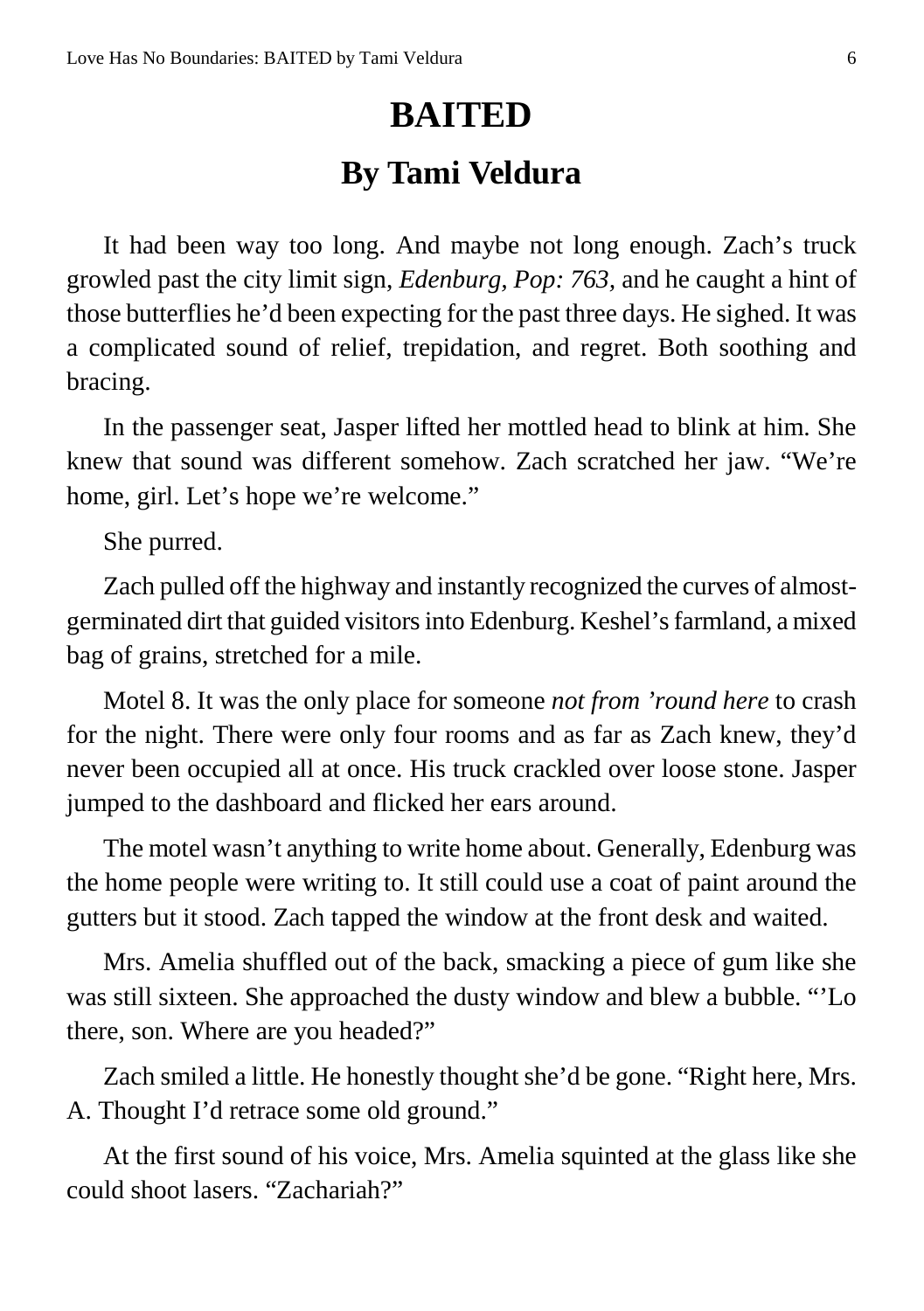Love Has No Boundaries: BAITED by Tami Veldura 7 7

"Yes'm."

"Well, I'll be." She shuffled back away from the glass. It took a few seconds but she popped the side door open and stepped into the sunlight. She held onto the doorknob. "Zachariah Benjamin Andrews, I never. You're quite a sight."

"It's great to see you," Zach agreed. "I can't believe you're still running this place."

"Keeps me from sleeping in. It's not good for you." She waved him closer, "What are you—no, it's Mason, isn't it?"

"I got a call. His mother died?"

"Bless her. Owen's doing his best to help. Mason didn't tell us you were coming."

And that was the crux of it really. He hadn't even spoken to the man for nearly as long as he'd been gone. "He doesn't know."

"Foolish. And you think you're sleeping here. Where's your head? Back at university?" She pried the keys from his hand with more strength than he expected and made for the driver side door with deliberate steps.

"Wait, Mrs. A, I can't just show up on his doorstep and expect he'll put me up."

"'Course not." She got the door open without appearing to need any help at all. "That'd be rude. You're coming with me, boy." She slammed the door closed, greeted his cat like they'd known each other for years, and started his truck. "You riding with me or walkin' home?"

Zach started for his own passenger door. "Going where?" he muttered.

Jasper jumped to his lap. Mrs. A threw rocks around the parking lot and handled his stick shift like a pro. Zach couldn't remember if she'd ever owned a car.

"You did all right at that big school, didn't you?"

"Yes'm. Degreed in business and another in accounting later on."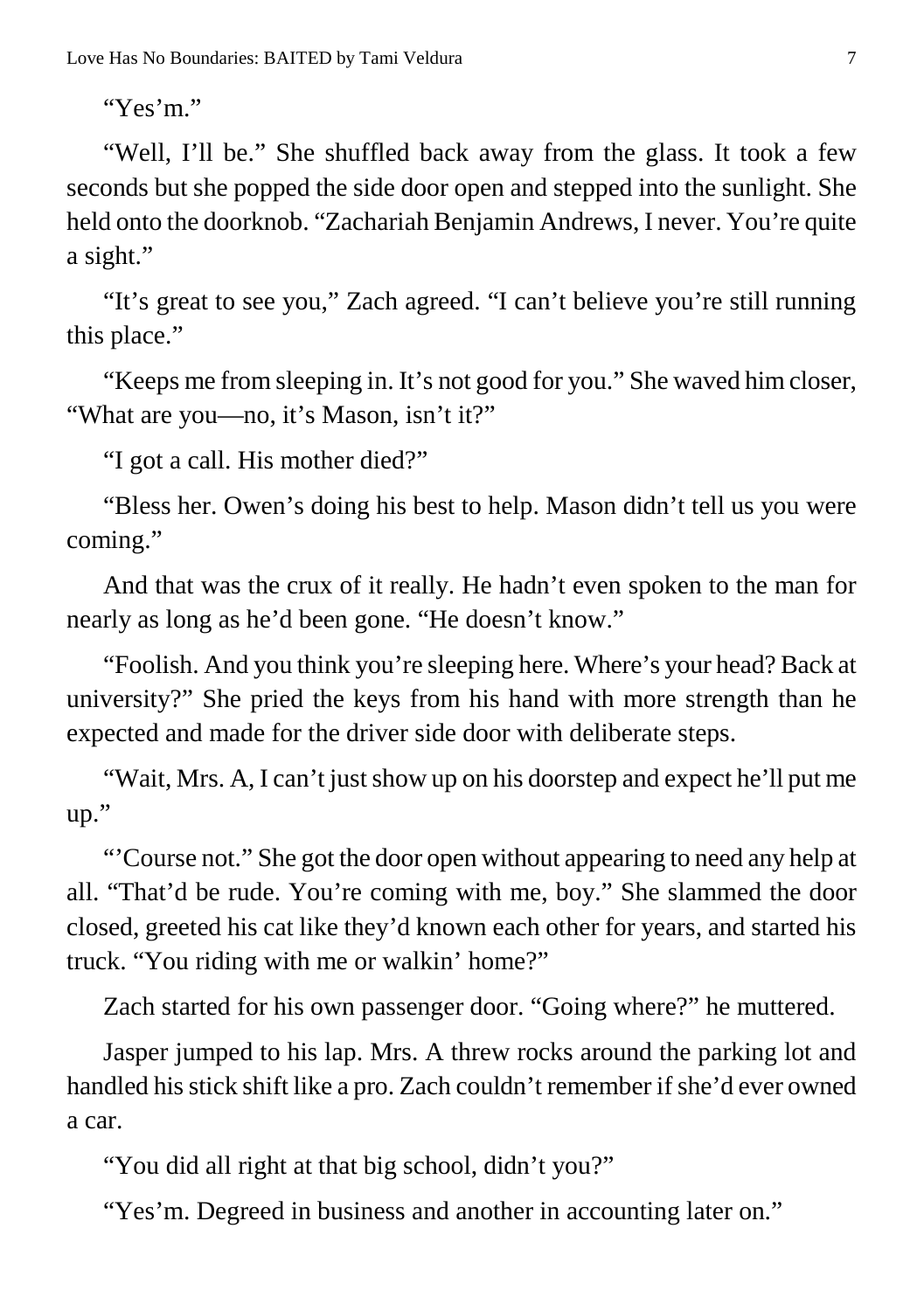"And why aren't you coming back with a lady on your arm?"

Zach sucked his teeth. Not a lot seemed to have changed out here. Had people's opinions? "I'm not into women, Mrs. A."

She clucked. "That's right, I forgot. Why haven't you got a man, then?"

"I haven't managed to catch the right one." Wasn't that the understatement of his life?

Mrs. Amelia pulled neatly into her driveway and tossed the keys back to Zach. "Help me outta this bus you call a truck."

It really wasn't that big, but next to the oldest woman in town it was downright massive. Zach offered his extended arm to Jasper, who walked up to his shoulders. He helped Mrs. Amelia down to the ground. "I really didn't want to impose on—"

"Stop it. You can't stay at the motel. There's no one there to check you in." She propped the screen door open with a potted fern. "Now pull out some of those bags and take the blue room. I'll get you some sheets."

Zach's phone buzzed. He saw a text from Baliey.

*Condo sale is final. Just traded paperwork. You'll see the deposit when the bank clears it in about a week.*

Jasper jumped to the ground and trotted through Mrs. Amelia's open front door. That was that, he supposed. He didn't have a home to go back to. No turning around, now. Zach really hoped he wouldn't need the bridge he'd just burned.

He texted Baliey.

*Thanks, just reached town. Here goes nothin'.*

Zach's truck was packed with less than he had expected to take. He left his library of hardbacks to Baliey and sold just about everything else with the condo. He had almost two weeks' worth of clothes, a few mementoes, and Jasper's things. It all fit into two bags and a crate. The sum total of his life for the past twenty years.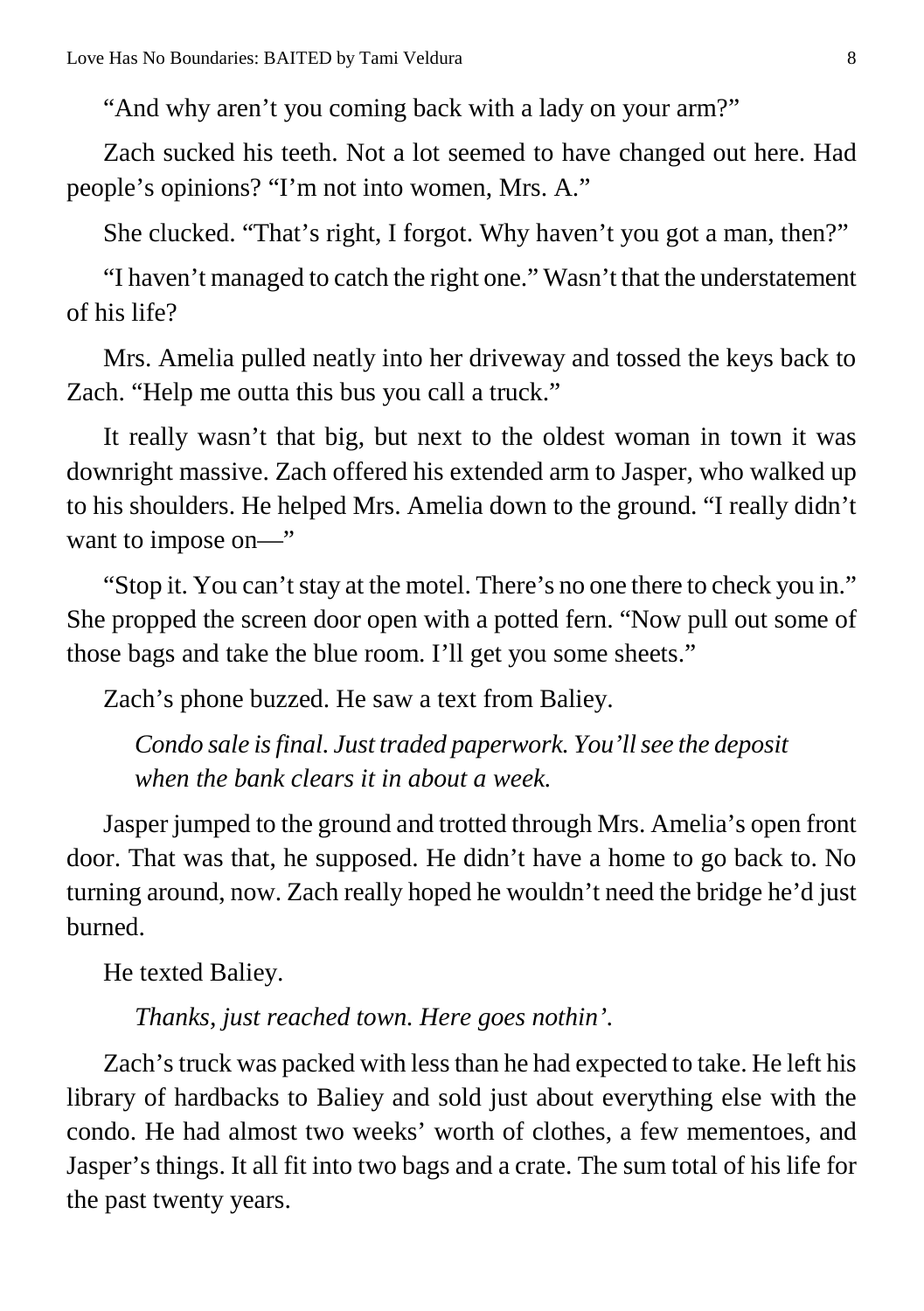He carted his things into the blue room as directed. A fresh set of sheets was folded on the corner chair. He found Jasper inspecting every corner of the kitchen while Amelia prepared something on the stove. "I'll have supper up in a minute. You moved in?"

"Well enough." Zach set up Jasper's litter pan next to the trash and wrangled her off the dining room table. He dropped her in the pan. She kicked litter off her paws and went back to inspecting kitchen corners.

"She looks like a little leopard."

"Her name is Jasper. She'll answer to it if you don't try it too often. Very smart."

"How did you get her?"

"She found me at a cafe corner. She stole half my tuna sandwich. I gave her the rest."

"You couldn't find anyone to take her while you visited?"

"I wasn't sure how long I'd be out here."

Amelia hummed and stirred her skillet.

Zach took a seat at the table. Jasper jumped up on the table and tasted the decorative palm frond in the center vase. She rolled her orange eyes at Zach. "It's not supposed to taste good. It's fake." Jasper abandoned the table. Zach asked Amelia, "Where is Mason living, now?"

"Same property. He's done a lot of good work with it."

"I wanted to drive by and see him tonight."

"You can. He might be out hunting, though. He is most afternoons. Here, eat up."

Zach racked his brain over dinner for what he should say, but after three days he still had nothing. What does one say to a man he hasn't seen in twenty years? A man he still loved more than life beyond this small town?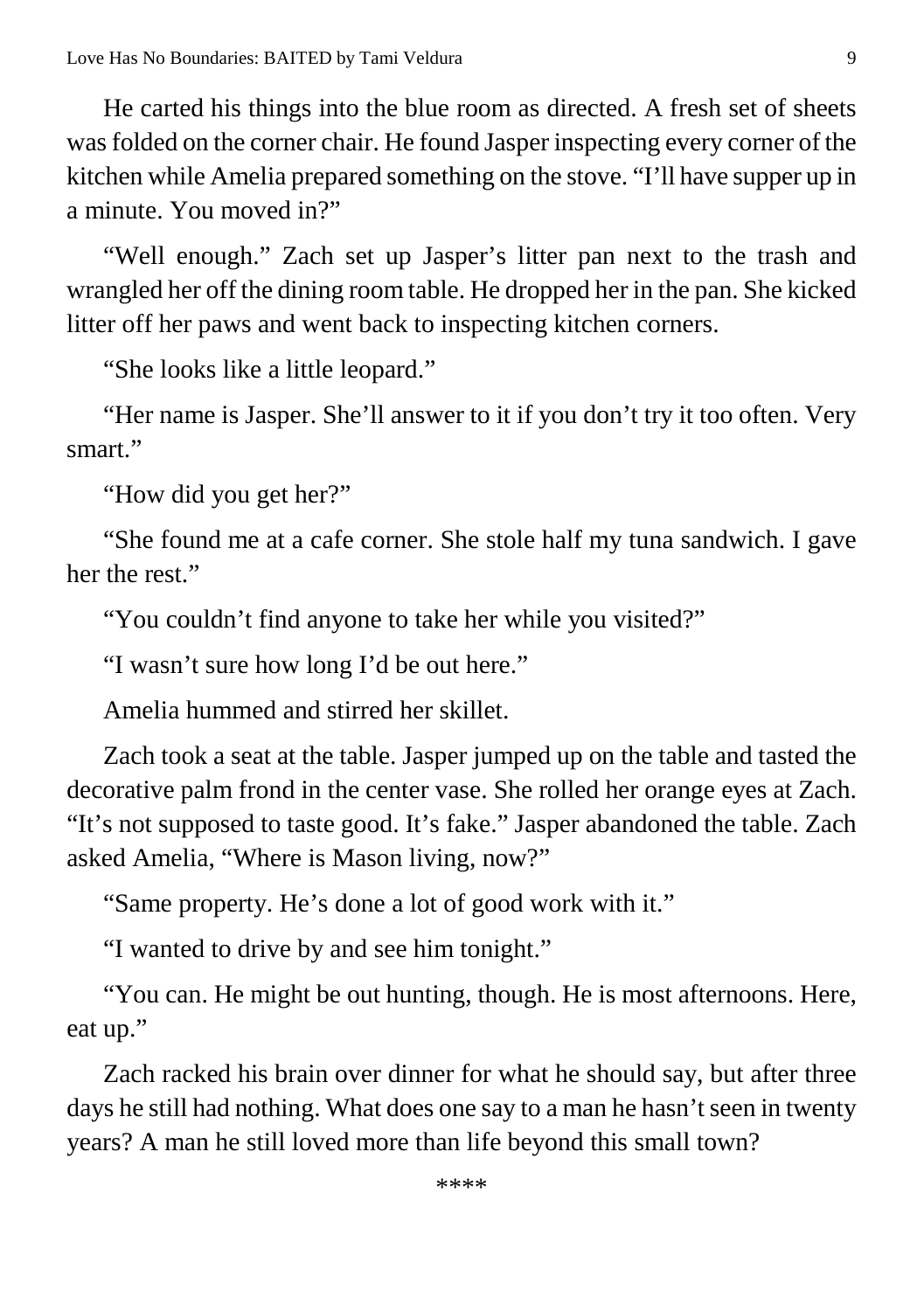It was dusk by the time Zach drove past the familiar two and a half acres Mason grew up on. Nothing seemed different. The house still sat, squat, on the edge of the road, was still that strange not-green shade Mason's mother liked. One of the pines was missing along the border, barely even a divot in the land to indicate one had been there.

The house lights were dark. Zach knocked on the door anyway. The only answer he got was the distant cry of a hawk. He headed back to Amelia's a bit frustrated. He still didn't know what to say, and now he had another night to lose sleep over it.

Back at Mrs. Amelia's, he found Jasper curled up in her lap, listening while she read her book aloud. The cat had no interest in heading to bed with him so he settled down alone. This wasn't the greatest start, but he at least had a roof overhead. That was a sudden concern he wasn't used to. Until now, this had all seemed like a dramatic but well-intentioned life choice. Mason would be surprised to see him, welcome him in for drinks, maybe laugh about how they'd fooled around at The Ridge. Then… what? Settle down for happily ever after.

Zach grabbed his phone from the nightstand and texted Baliey.

*This may have been a bad idea. What happened? Nothing, yet. I haven't seen him. This is why you made me sell the condo. No turning back. That's what I'm worried about. How desperate can I get? Shut up. You haven't even talked to him, yet. But what if he doesn't want to see me? Can you live with yourself if you never try?*

*…*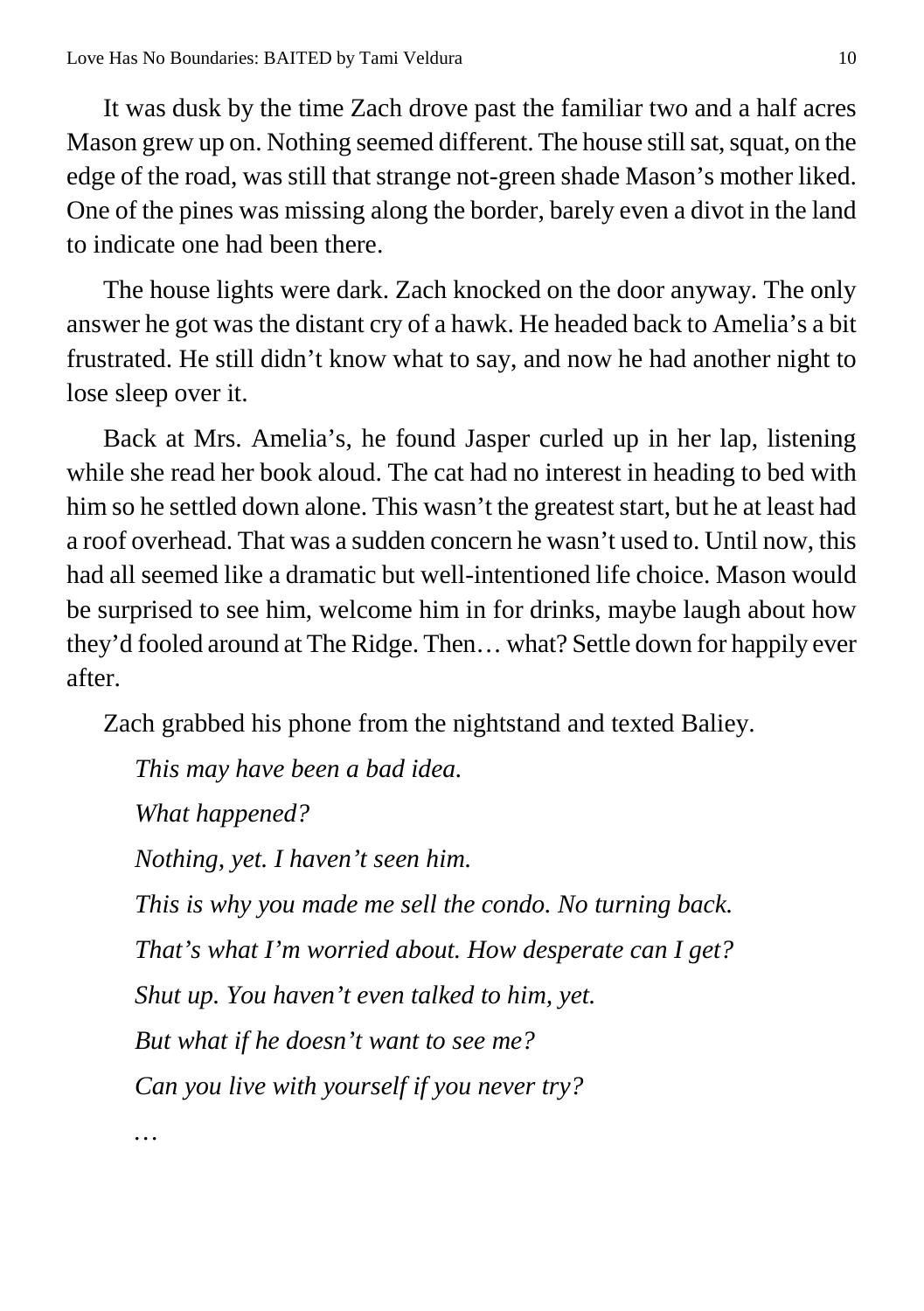*You wouldn't have made it out this far if you weren't serious about him, Zach. It's just jitters. Get some sleep. Text me when you talk to him.*

That was what he really needed. A good kick in the ass. He smiled at the phone.

*Thanks, B. Hey, what are best friends for? Night. Night.*

\*\*\*\*

Zach knocked on Mason's front door. Had it always been so quiet here? He heard crickets and the wind through grasses. Mason's mother's flowerbeds had gone to seed. Random spots of color were scattered in the yard. There was no answer at the door. He heard a small falcon chitter in the distance. Songbirds paused.

Zach felt like his life was on pause. Where was Mason? Hunting again? Zach hadn't ever seen the appeal, being more drawn to people than wildlife; technology rather than nature.

When the songbirds sprang back into chorus, Zach turned away from the door. He'd try again after lunch.

He drove through the middle of town and parked at the market. He had no direction, no plan B. He thought he'd at least have seen Mason by now. He didn't know how to fill a day in a small town, anymore.

He could at least fill Mrs. Amelia's refrigerator.

Zach was picking over the bell peppers when someone recognized him. He selected a red one and heard, "Zach? Z-man? For real?"

Owen. Zach smiled at the bell pepper and relished his memory—stick-inthe-mud Owen always following the rules, always getting sucked into Zach and Mason's chaos despite himself, utter loyalty even when they were all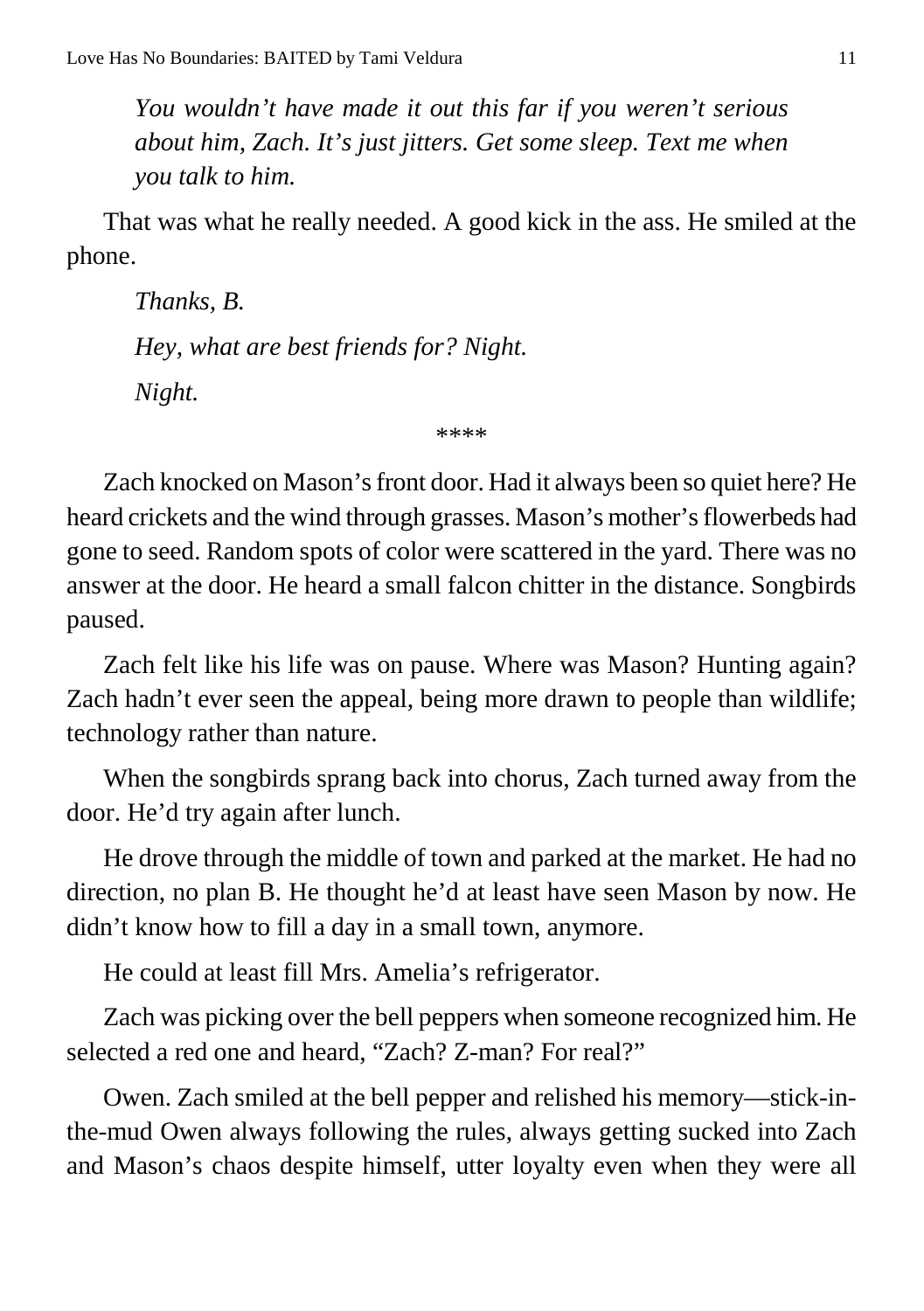caught. "Do you remember that afternoon when we ransacked Howard's fresh hay bales and planted potatoes in the middle of them?"

"He never lets me forget."

Zach put the pepper in his basket and turned. He was a cop now, tanned and with a thumb in his belt and a smirk on his lips. Military buzz cut. Ring on his finger. Zach grinned. "I still laugh when I order a baked potato."

Owen's smirk folded into a truly happy smile. "It's been a long time, Zman." He extended his hand.

Zach took it, pulled him closer for a proper hug. "Don't I know it?" He pressed his thumb against the ring on Owen's finger. "You finally ask Jenny?"

A flash of sadness crossed Owen's eyes. He shook his head. "She went to school on the west coast. Writes every now and then."

"Then who's the lucky girl?"

"Stacy Porter. We have a girl, Kelly."

"No shit?" Zach squeezed Owen's shoulder. "Congrats! I'm sorry I missed it."

"What have you been up to?"

Zach shrugged and continued shopping. "Graduated up in Philly. Started a little business. It's going well—"

"What do you do?"

"Event planning. Concerts, triathlons, the kind of stuff that needs a big venue and a lot of organized people."

"Doesn't sound small at all."

"Just me and Baliey." Now just Baliey but Zach didn't feel like advertising that too widely yet. "Not surprised where you ended up, though." Zach nodded at Owen's uniform.

"Really? I always thought I'd be a lawyer or something…" Owen laughed at himself.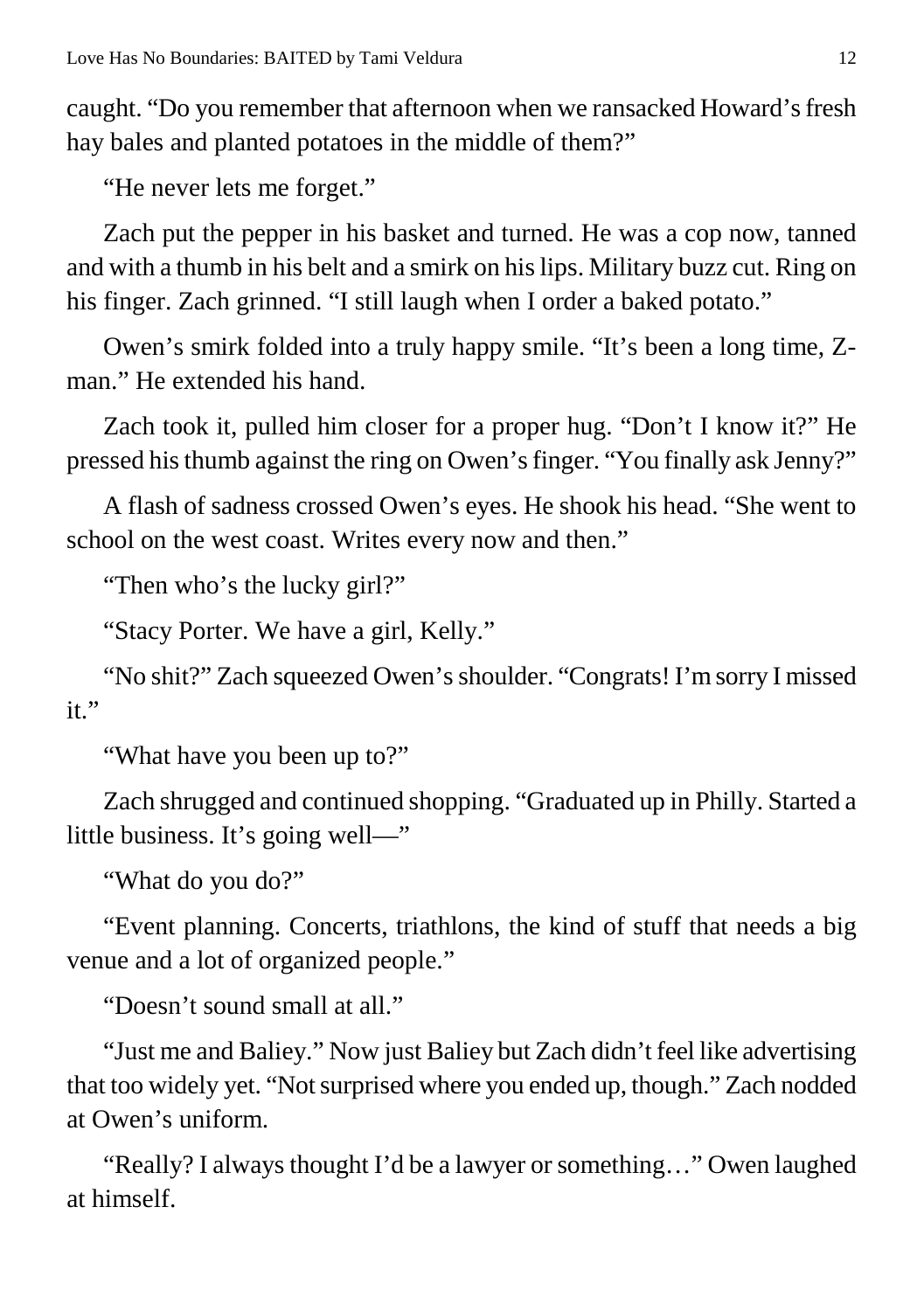"And leave this place? Not on your life. You practically had roots here before we graduated high school."

"You couldn't wait to get out."

"It was a good move for me." Zach piled his groceries at the checkout.

"But you're back? How long?"

"I don't know yet. I heard about Mason. Wanted to check in on him."

"He hasn't talked much. Spends all his time out hunting. Maybe you'll get through to him, though. You were closer than I was…"

Owen had no idea how much he understated the situation. Zach was more than closer, he'd never gotten his heart back.

The clerk rang up his groceries. "That'll be a hundred even."

Zach balked, a hundred for a few veggies and a chicken. "What…?"

Owen scowled. "Peter, that's robbery. I'm standing right here."

Peter Bench. Zach hadn't recognized him. An additional hundred and fifty pounds could do that to a person. He had glasses now and a missing eyetooth. He sucked on a lollypop.

Peter turned the register sign and tapped it. "Says a hundred, Owen. Don't know what you want me to do about it."

"You never did like Zach."

Zach swiped his credit card. "I'm not here to cause any trouble." He'd have to cut Mrs. Amelia a check instead if his money was going to go any distance.

Peter sucked his lollypop. "I remember the kind of trouble you dragged the boys around here into up on The Ridge. Some people might still have a grudge about that."

"Some people not as forgiving as you."

"That's right."

Zach bagged his own groceries. "Have a good one, Peter."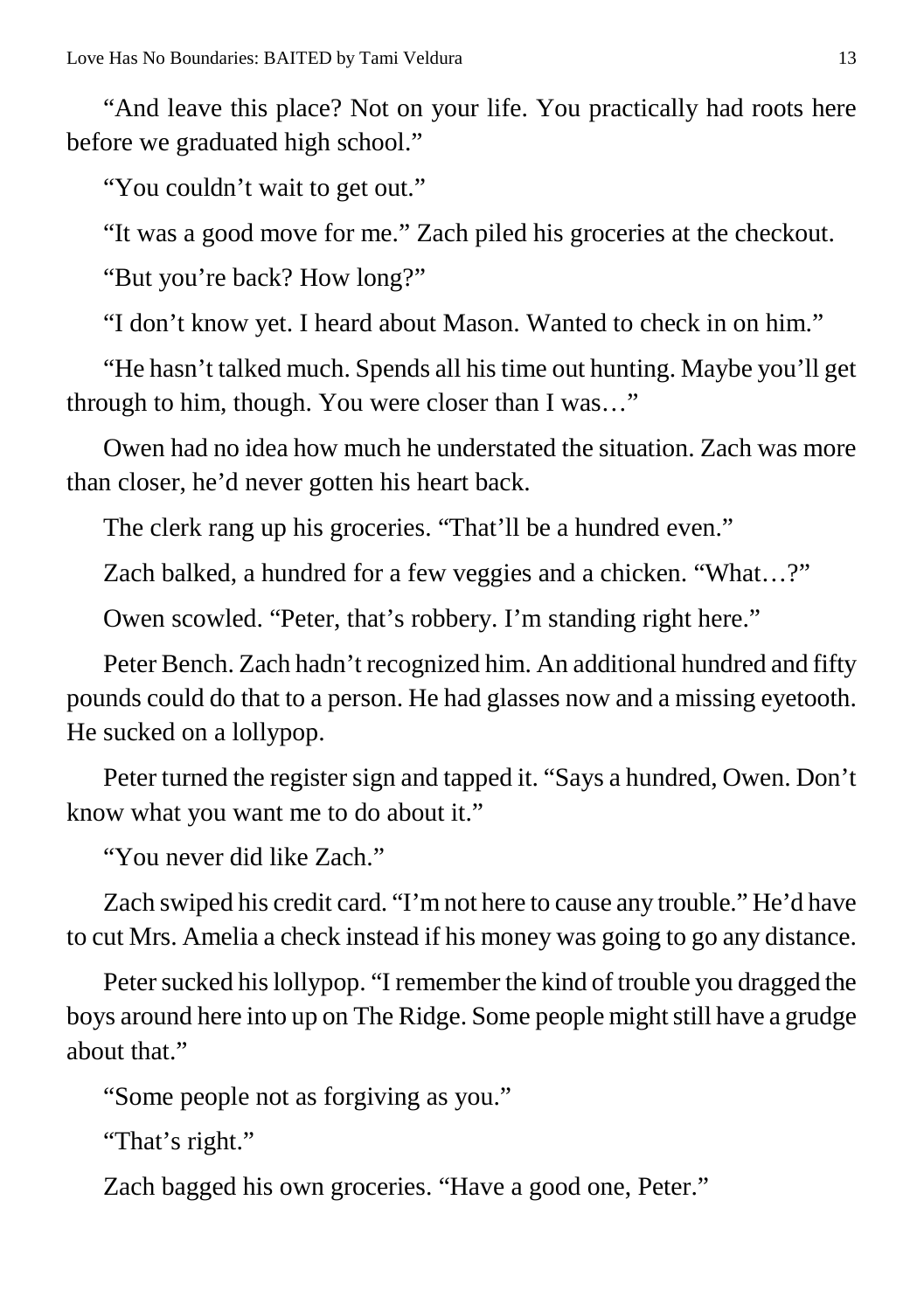"Later."

Owen scowled as they walked out, "I'll talk to him—"

"Don't get riled up. It was bound to happen at some point."

"Doesn't mean it's right."

"No, but I'm not here to make a scene, dude. Just want to say hi to some old friends. See if there's anything I can do for Mason." Lay his heart down at his feet and pray it doesn't get trampled on.

"You should come over for breakfast tomorrow morning. I head out at seven. You can meet the family."

Zach grunted. "Sally Porter. She's Keshel's daughter. The butcher?" Zach dropped the groceries in the passenger seat through the open window. "Didn't she tag along with us to the carnival?" He snapped his fingers, "That's right. I caught you two making out in the back during the elephant show."

Owen crossed his arms. "We were sharing a churro."

"Sure." Zach laughed. "Yeah, I'll come by tomorrow. Six-ish?"

"Sounds good." They shook hands. "Good to see you, Z-man."

"You, too, Owen. Say hi to Sally for me." Zach laughed to himself and waved as Owen drove out of the parking lot, blipping the siren twice.

Zach walked around his truck and saw Mason leaning into the backseat of a shiny four-door Jeep. He was exactly the same. And so different. Brown hair spiked up, tan, perfectly sure of every movement. Mason smiled at something, he still had that dimple on the right. A small terrier jumped at the window. Mason stepped out of the Jeep to let the dog out. Two. He retrieved a bag and turned toward the grocer.

He was taller. Filled out in a way a man used to hard outdoor labor is. Zach's mouth went dry. He was beautiful. Everything and more than he remembered. He didn't remember walking, didn't remember stepping in Mason's path. But when Mason's dark blue eyes flicked up to meet his, the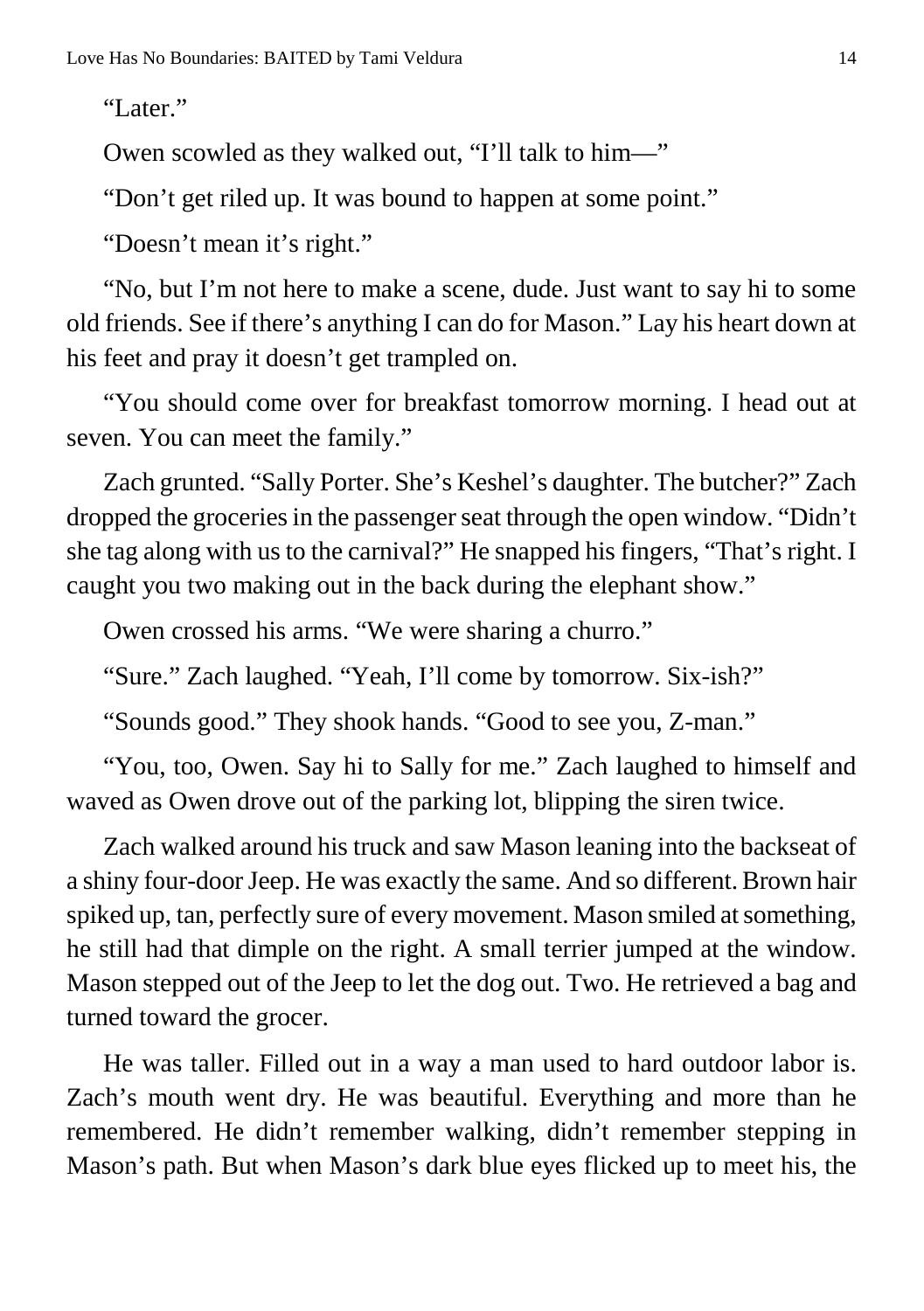way they went wide—Zach remembered how they faded to grey when Mason was aroused, how he never closed his eyes when they were so close together.

"Zach?" Just a whisper.

"Mason"

"Holy shit." Mason blinked. Looked him up and down. Took a step back. "Oh my god, it *is* you. Holy shit. What are you doing here? Are you in town long? Where are you staying? Why didn't you call me?" The two terriers picked up his excitement and barked. They danced around Zach's feet. Mason looked down. "Gossip. Redd. Heel." The older obeyed. The younger yapped and needed a nudge from Mason's boot.

"Drove out here as soon as I heard, man. I'm sorry." Zach put a hand on Mason's wide shoulder and squeezed it. "I'm here for anything you need, just say the word."

"We haven't talked in *years*." Mason laughed. "Where do I start?"

"I'm staying at Mrs. Amelia's for now. Why don't you come by?"

Mason shook his head, "She's allergic to the dogs. Let me offload this pheasant with Keshel. Meet you at my place?"

"Done."

"Good…" But Mason didn't move toward the grocer. "Dude, it is *good* to see you."

Some of the tension holding Zach's heart captive released. "You too." They grinned at each other. Just like before. Like nothing had come between them.

Like Zach had never left.

\*\*\*\*

It took him longer than he thought to drop the groceries at Mrs. Amelia's and drive back out to Mason's. By the time he arrived Mason was pointing his little terriers into the back of the Jeep. Zach parked the truck. "Headed somewhere?"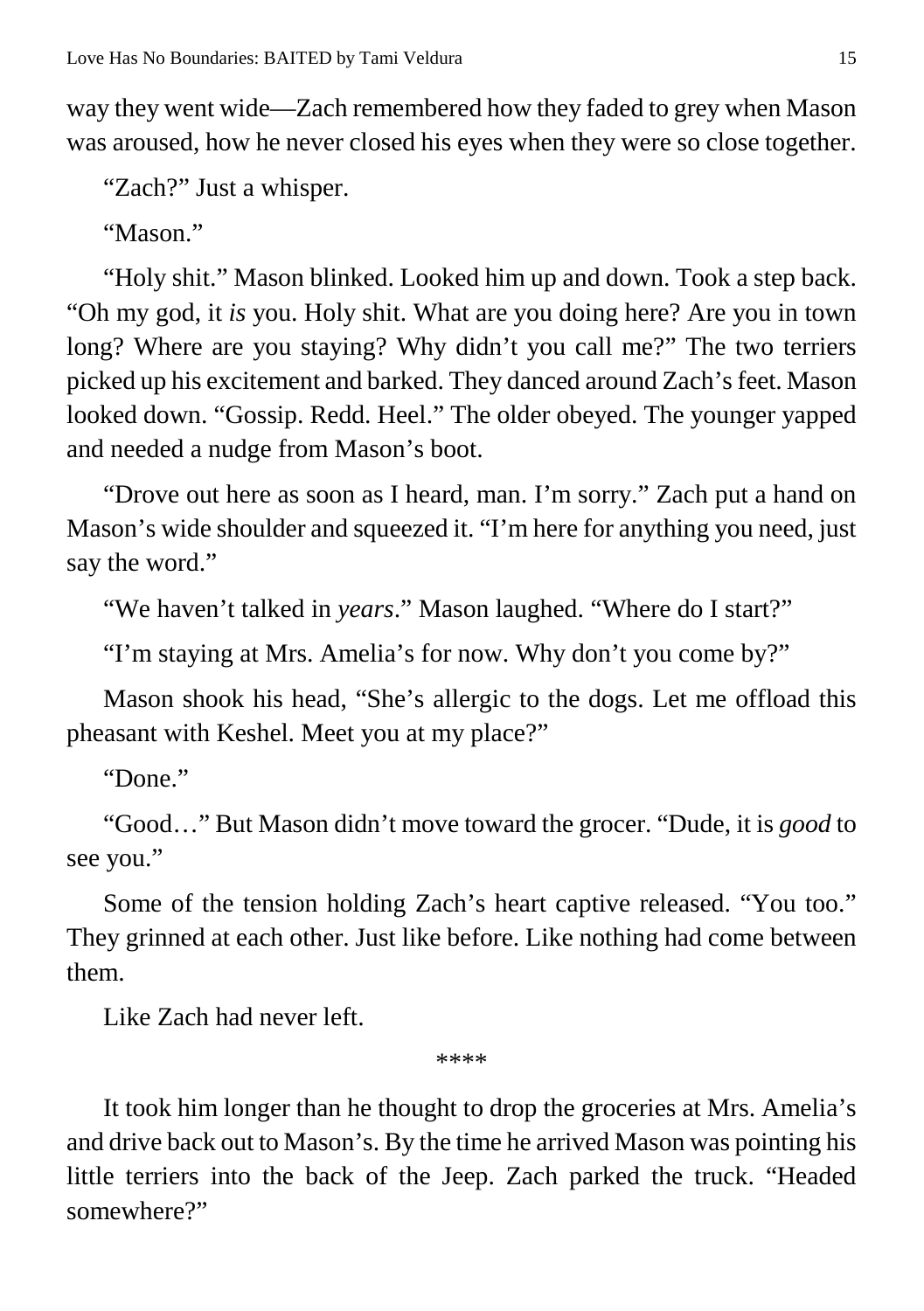"Yeah, hop in! I've packed some beer."

"Sounds good." Zach climbed into the Jeep and was immediately greeted by two wet noses. The older, more white than her original tan, sniffed at him from the back seat. The younger, a mix of bronzes, barked.

"Redd, shut up." Mason sighed and climbed in. "The other one's Gossip. They flush for me. Redd's still learning."

"Nice." Zach turned his attention forward. The Jeep was clean—not shiny like it was brand new, but well cared for. Mason turned them onto the road out of town. Toward The Ridge. "I didn't think you'd get into hunting," Zach said. "I never really got it, myself."

Mason smiled. "It pays. Nothing big like deer, but the farms around here need mice or gopher control. Sometimes rabbits. I haven't needed to buy meat at the market except fish or beef."

"That's neat. Amelia said you go out every night?"

"Most afternoons and most mornings. I have a rotation around town." Mason shifted his elbow up against Zach. He blocked Redd from making it up to the front. "Get back on the seat. Stay." Redd reluctantly settled down next to Gossip. "When did you get in?"

"Last night. Pulled up to the Motel 8 around seven."

"You should have called, you know I've got room."

"It's been a long time, Mason." *You might have moved on.* "And running down here was sudden, I didn't want to just show up on your doorstep. Amelia has me covered." Zach smiled to the side. "Besides, this way you can kick me out when you get tired of me."

"Very likely," Mason agreed.

"So what's been going on for… ever?"

"Dude. Everything. Did you know Owen married Sally Porter?"

"I saw him today. We're supposed to do breakfast tomorrow. What a trip."

"Remember catching them at the carnival?"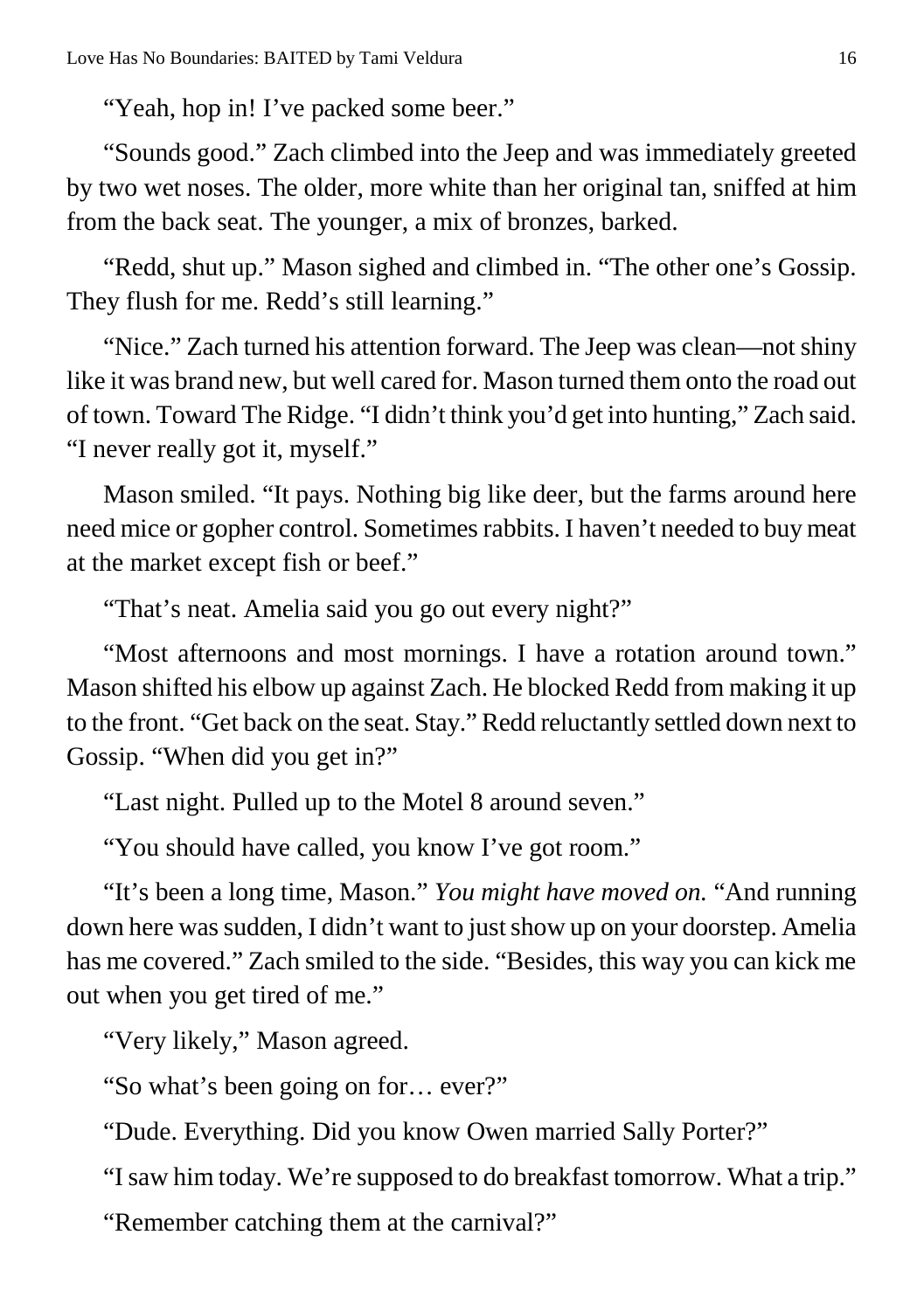"He insists they were eating a churro."

"Yeah, and I'm the Easter Bunny." Mason pulled off the road. His Jeep handled the dirt and divots far more smoothly than the old pickup Zach had back in the day. There was a low wooden fence along the drop off that hadn't been there twenty years ago. Mason parked under the pine. That pine had seen a lot of things.

Mason popped his door open and let the dogs out. They sniffed around the car, marked the pine, and tangled around Zach's feet until they were satisfied with chin scratches.

"Here…" Mason sat on the wooden log of the fence and leaned up against the front of his Jeep. He held out a beer. "Tell me about you. Graduated?"

"Thanks. Yeah, in business. Met Baliey while we were going through school and started a company with her in senior year. Figured out really quick that we needed an accountant, so I stayed at school and got a second degree. Seemed easier than finding someone else."

"What do you do?"

"Event planning. Get venues sorted for concerts and triathlons, organize volunteers, organize supplies and catering. Security."

"Sounds big."

"We re-use a lot of our vendors so it goes pretty smoothly, now. A lot of email and phone calls, though." Zach stretched his feet out. His thigh pressed against Mason's. "It's fun. Great to see it all come together on the big day. Baliey's good at handling the little fires that crop up at the last minute."

"She sounds great."

"Yeah, she needs to find a man and get laid, though. Sometimes she stresses."

Mason laughed.

"You find anyone?"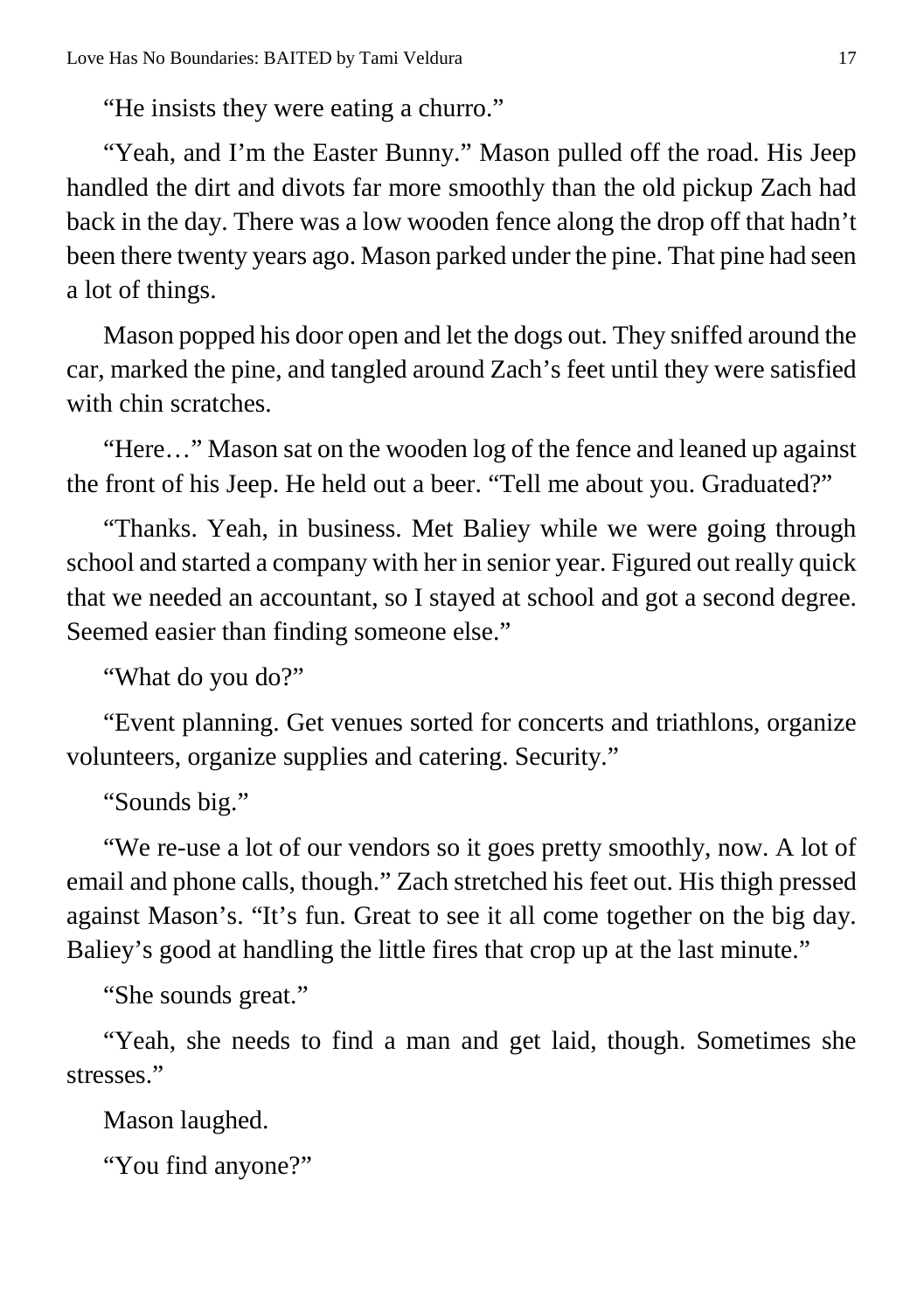"Naw." Mason took a drink and shifted his leg away from Zach's. "No, it's just me, the dogs, and the birds. I like it, though. Peaceful. Owen's got enough crazy with his wife and kid. I don't need any of that."

Zach hid his frown with a swig of beer. A wife and kids had never been on either of their plates. "Yeah, I hear he's got a daughter?"

"And a handful. Didn't get any of Owen's follow-the-rules genes."

"You're not turning into an old man on me, are you?" Zach felt the mood turn serious in a heartbeat.

Mason sighed. "Maybe I am," He said. "Mom and Dad are both gone, now. There isn't a whole lot of young left in me." Mason sat forward and put his elbows on his knees. He dangled the beer. "She stroked two weeks ago. We brought her to the hospital but it was downhill fast. She passed in her sleep. Owen and I were there. The heart monitor woke me up. Her hand was still warm." Mason stared out over the edge of the drop off, over the small stretch of town in the valley. "I remember thinking the monitor had to be wrong. Someone can't be dead if they're still warm."

Zach grabbed Mason's shoulder and squeezed. "I'm sorry I wasn't there, too."

"Better you weren't, probably. It… I got ugly for a few days. Spent a lot of time locked in her room. The past week has been better." Mason sighed and sat back against the Jeep.

Zach moved his hand from shoulder to knee. Pulled Mason's thigh back against his. "Still. I'm here now, so anything you need me to take care of…"

"Cremation is day after tomorrow. I probably shouldn't go to that alone."

"I'll be there."

"Owen is executor of her will, so he's taking care of a lot of details for me."

"Good. He'll make sure it's done right." Zach's phone beeped. Text message. He ignored it.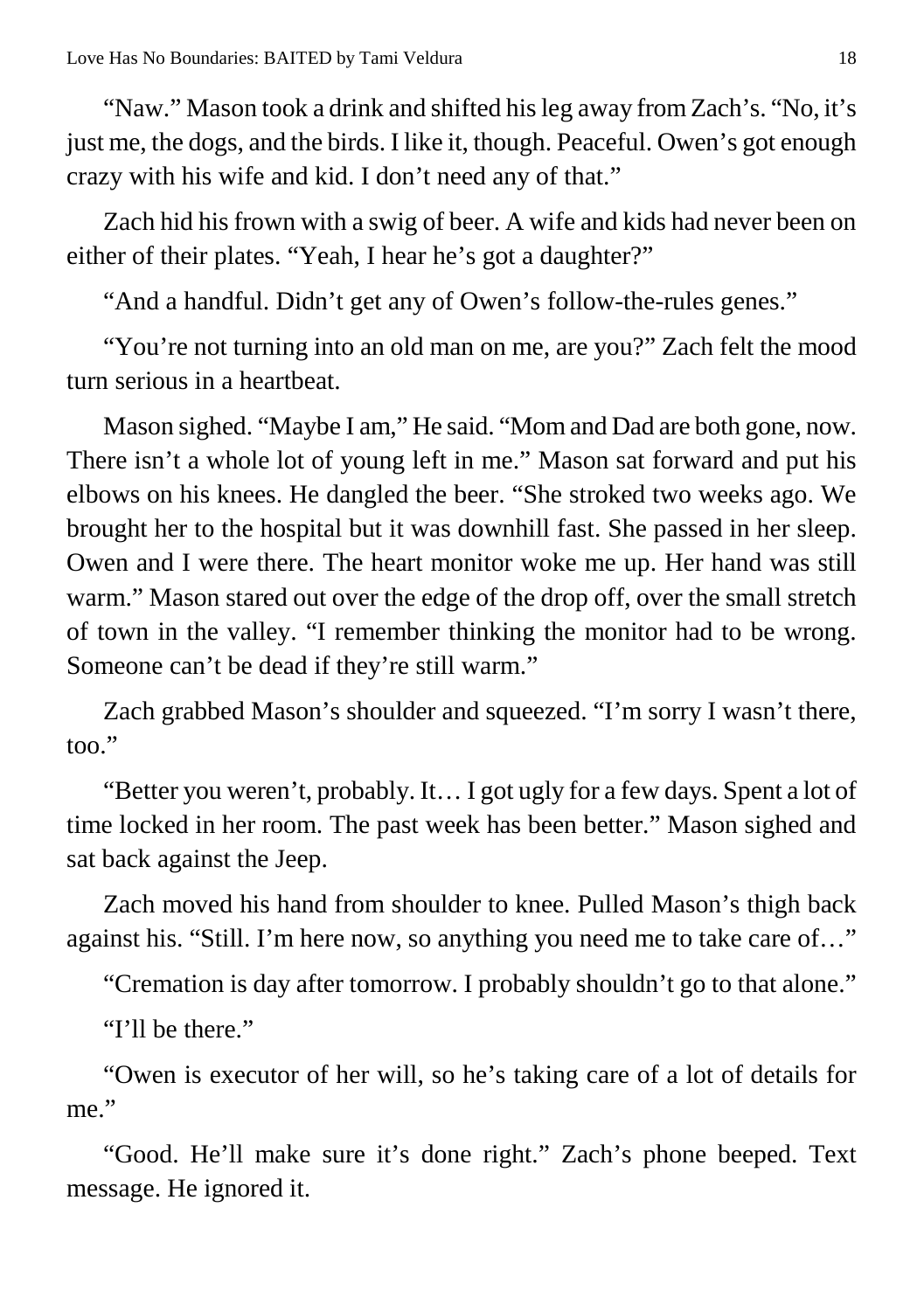But Mason didn't have anything else to say and after a minute Zach was unwilling to break the silence. They sat for a few more heartbeats, finishing their beer. Mason moved away first. He pointed the dogs back into the Jeep. Zach climbed into the car and they rode home in somewhat comfortable silence. Zach tried not to feel discouraged by Mason's lack of response to his hands. The man was grieving, for goodness sake.

Still. That comment about not wanting a wife and kids stuck with him. Of the three of them, Owen was the only straight one. Last Zach checked, anyway. But Mason hadn't been able to come out with Zach after high school. What had happened in the past twenty years? Was the Mason he knew still here?

Zach kept his silence and tried to find encouragement in the fact that Mason wasn't seeing anyone. Male or female. There wasn't a big selection to choose from out here. The wife and kids line was probably just the familiar excuse he offered to the gossip mill that was a small town.

"Hey, I'm glad you're here, Zach. Thanks," Mason said as he pulled up to his house. "Call me next time, you idiot. I'll put you up."

Zach smiled. "I'll see you tomorrow?"

"I'll be free around noon, lunch at Joe's? You get the beer."

"Deal." Zach laughed and it put his worries at ease. He gave each of the dogs a chin scratch and waved.

Zach checked his phone. The text was from Baliey.

*Landed a new project this afternoon. Obstacle course/run. Have a drink with me!*

Attached was a photo of a shot glass full of amber. He smiled and sent her a photo of his empty beer bottle.

\*\*\*\*

He heard Jasper's irritated meow before he ever got the door open. Amelia's voice snapped right back, "Don't you get fussy with me, little lady. You eat your dinner first or you won't see a lick of this."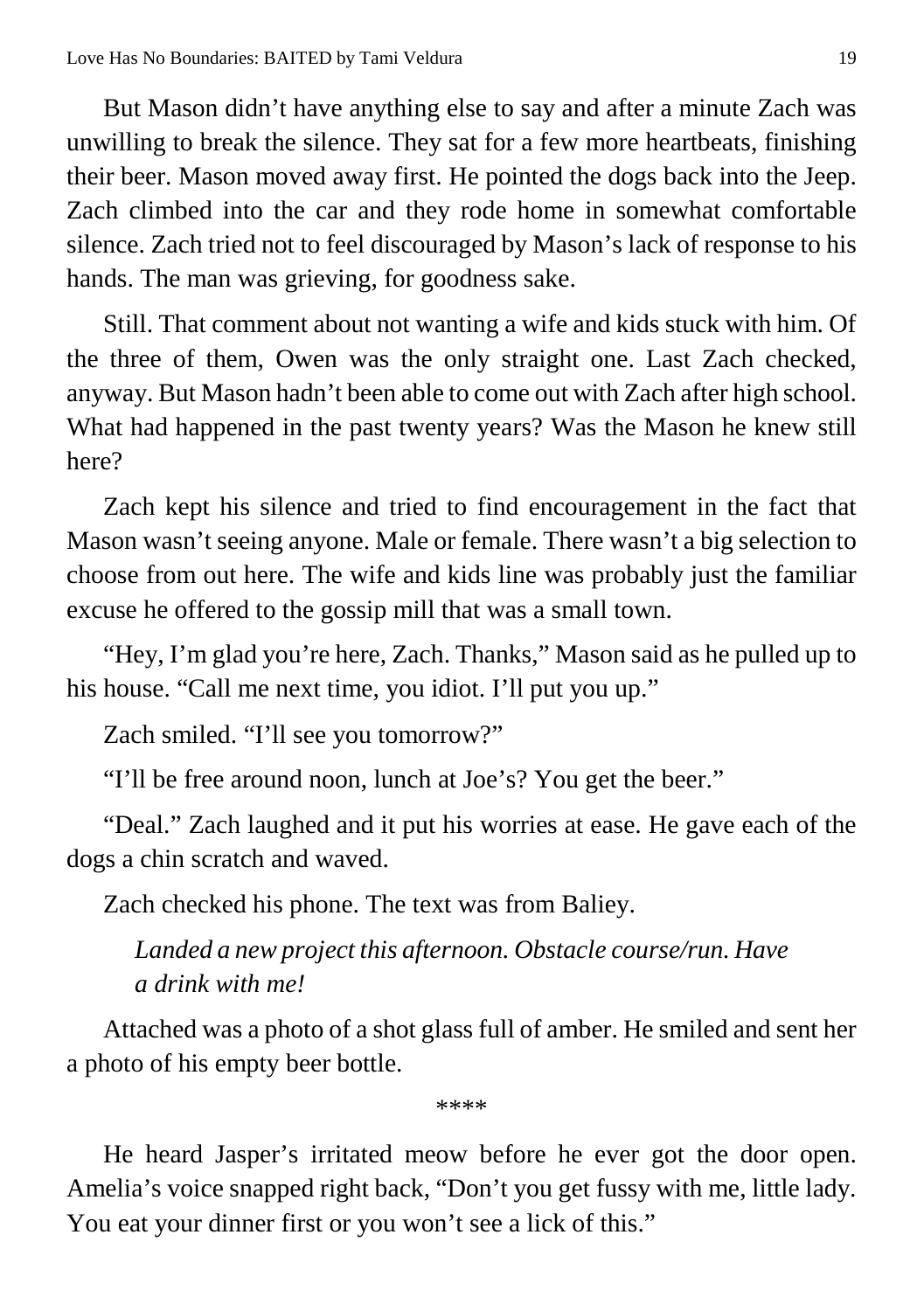Zach stepped inside and found Amelia holding a sandwich high overhead. Jasper stood on the dining table, dancing on back legs. "Meaaaaaow."

Amelia scowled, "I don't really care either way. It's dinner or nothing."

"What is going on in here?"

"She tried to get a jump on my tuna sandwich."

"Mrrerrrow." Jasper sat and licked one paw, feigning disinterest.

"Oh, I'm not falling for that one. Now get going." Amelia pointed at the fresh pile of food in Jasper's bowl.

Zach grinned, "She won't give up, you may as well give her some."

"Not on your life. She lives in this house, she plays by my rules. No dessert before dinner."

Zach picked Jasper up off the table and she hung like dead weight in his hands, passively protesting the manhandling. He dropped her in front of the food dish. She complained loudly.

"AH!" Amelia warned. She pointed a stern finger at the cat.

Jasper flattened her ears. She stuck one paw in the bowl, worming wet food between her toes. She slapped it into her water dish, splashing everywhere. With obvious discontent, she licked the meal from the webbing of her paw, audibly protesting each bite.

Zach couldn't stifle his chuckles. "It's like you fed her dog food or something."

"Hardly. Picked up a fancy canned food on my way home today. See if I ever treat her again." Amelia took a bite of her tuna sandwich, maintaining the standoff in her own kitchen.

"Well don't let her rile you up. Just lock her in my room."

"I can handle one cat, Zachariah. Did you meet up with Mason?"

"Yeah, we had a good chat. Saw Owen, too. I'll be up early to do breakfast with the family."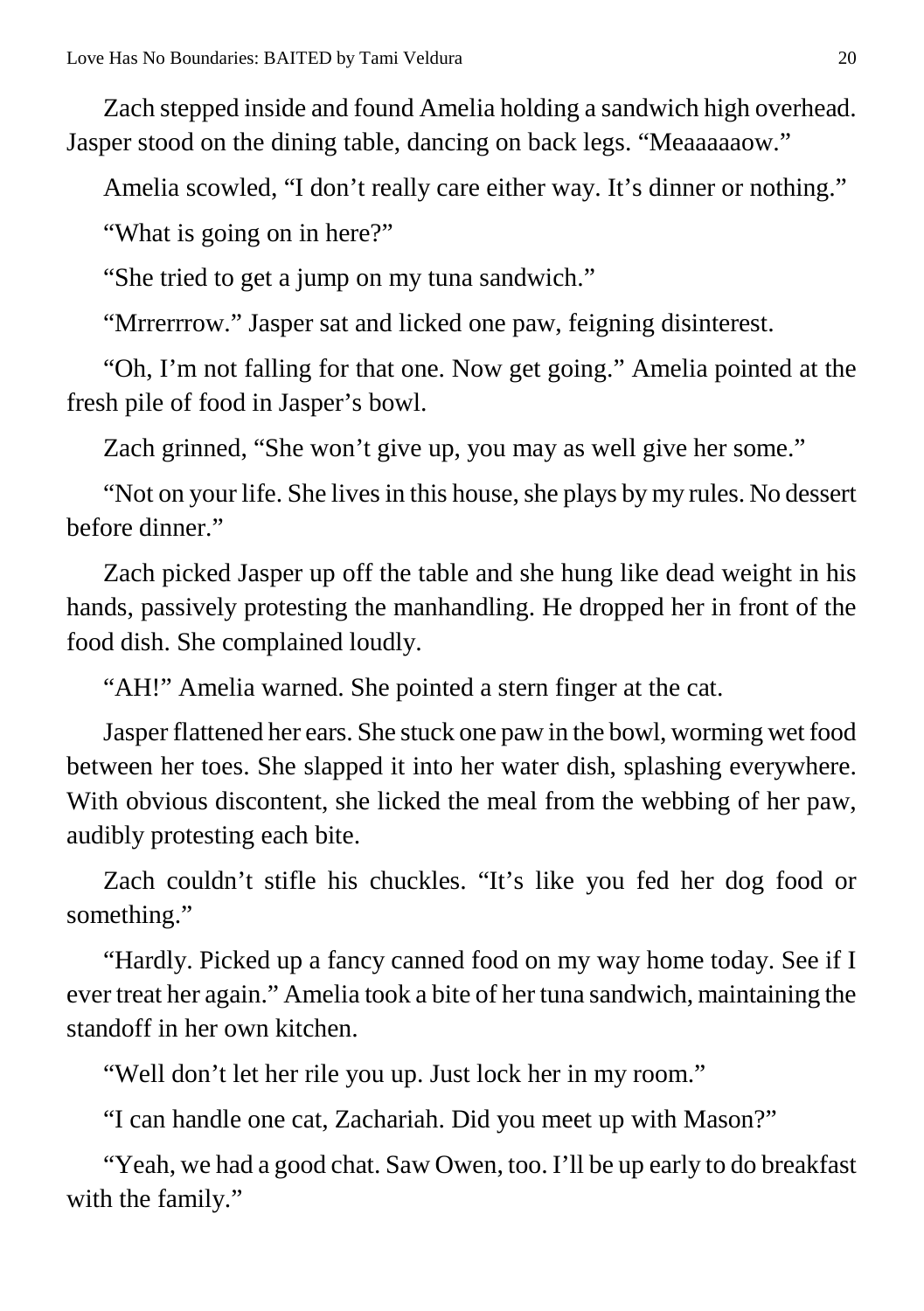"That's good. Say hello to Sally for me."

"Mrrrrrrr"

Amelia pointed. "I'm on to you, Cat."

\*\*\*\*

Six AM sharp, Zach knocked on Owen's door. A young lady around seventeen answered, way too cheerful for such an early hour. "Hi! You're Zach?" She stuck out her hand. "Kelly."

He shook it, "That's right. Nice to meet you."

"Ditto. Breakfast is this way." Her ponytail bobbed as she turned. "DAAAAAD! Zach is here!"

A woman snapped, "Don't yell!"

"You're yelling," Kelly observed.

Zach followed Kelly into the kitchen and found Sally at the stove rolling her eyes to the roof. "God, give me patience."

From the back of the house, Owen's voice popped out of a room. "Take a seat, Z-man. Be right with you."

"Dad's yelling," Kelly said.

"Just set the table," Sally sighed. "Hello, Zach." She slid another pancake onto an already large pile. "It's been a long time."

"Morning, Sally. How are things with you?" Zach saw Kelly balancing dishes and beckoned to her. She shoved a handful of plates at him.

"Oh you know, the days go by." She poured a new pancake. "I've got plenty to keep me busy."

Zach circled the small wooden table. Kelly followed him with napkins and silverware. "That's good. Nice place you have here."

"I'll give you a tour after we eat, there's a nice garden in the b—KELLY! You don't make a guest set the damn table, have you lost—"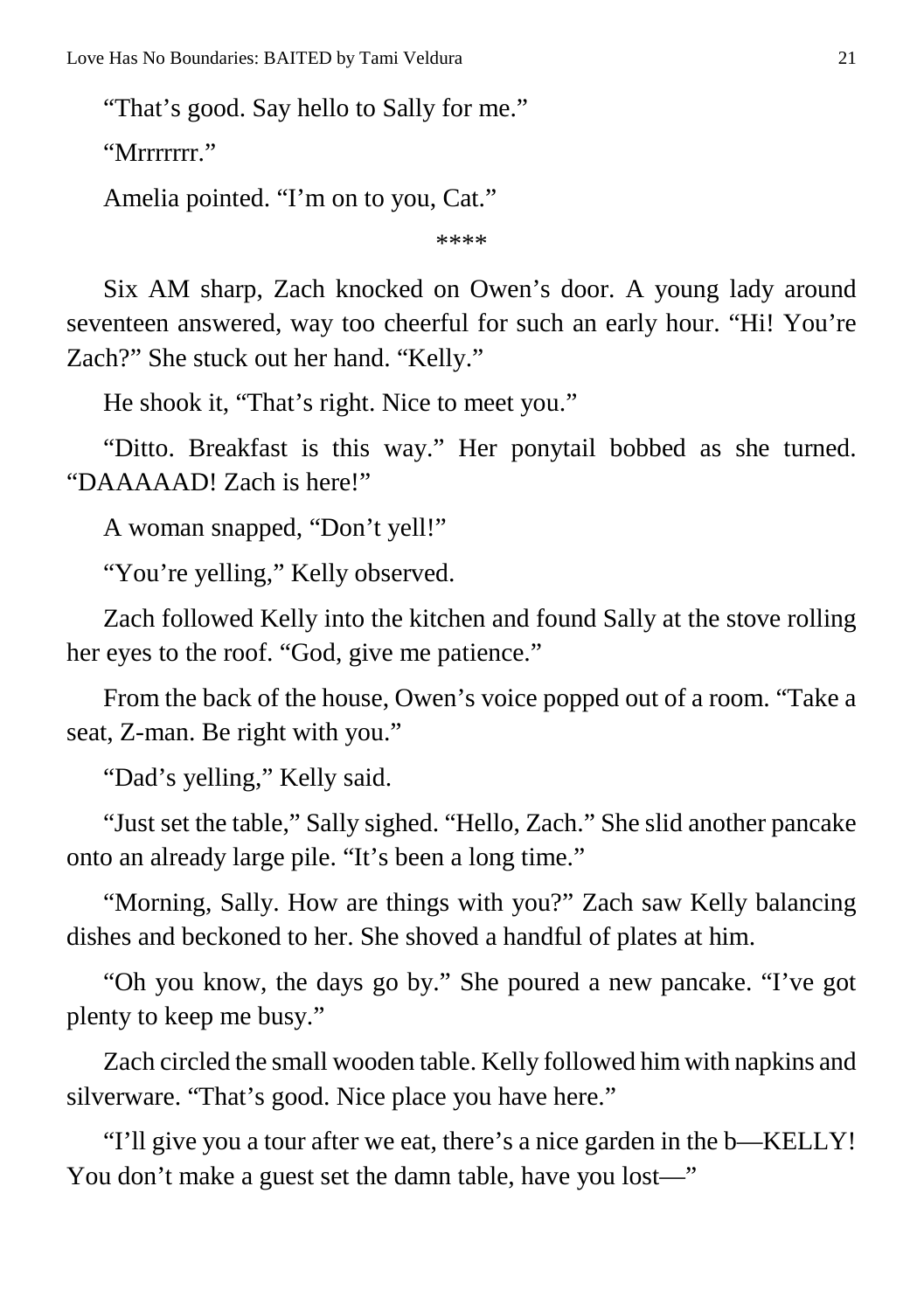"Whoa, Sally. It's okay, I volunteered. I promise." Zach held up his hands to accept the plate of flapjacks before they ended up on a wall or the floor. "You've a garden?" He tried to deflect.

Kelly scooted out of her mother's line-of-sight to fetch syrup and other details.

Sally hurrumped, but let it go. "Yes, in the back on the south hill. There's a nice draining slope and Mason keeps the worst of the rabbits out."

Owen stepped in wearing a pair of boxers as he dried his hair. "Oooh, pancakes."

"Honestly, Owen. You couldn't get dressed for company?"

"Company? Zach?" He forked a stack of pancakes onto Kelly's plate and went around the table. "We and Mason compared wieners in second grade. This is downright modest."

Zach was proud of himself for not smiling. He didn't think it would go over well.

Kelly coughed and looked interested in her milk.

Sally rolled her eyes and Owen smiled at Zach. "Come on, sit down, honey. Breakfast is no good if you don't join us."

Sally sat and made a show of laying her napkin on her lap. "So, Zach," she said. "I hear you own a business."

Zach regaled them with a tale of a concert gone wrong to get some smiles around the circle. Owen was just like he remembered, quick to critique but quick to laugh. Kelly was easy to entertain. Sally was harder to crack; she persisted in smiling mildly, an expression Zach suspected was her polite-but-I'm-not-interested face.

Owen's watch beeped as they were polishing off the last flapjack. "Mmm. Time to go." He tossed back his milk and gave Zach a high five over the table. "Lemme get dressed, I'll walk you out."

Sally looked up at Kelly. "You, too."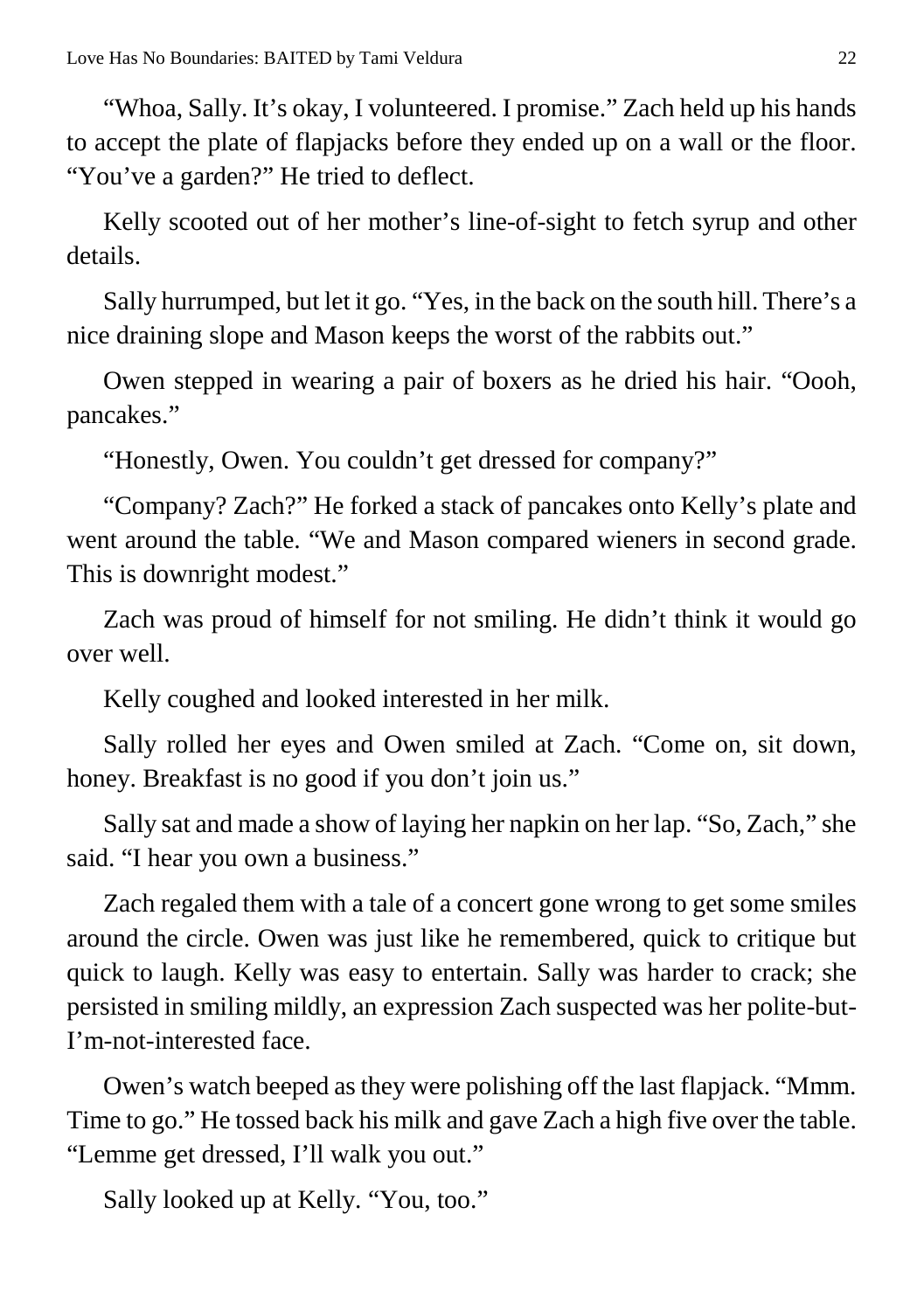Kelly sighed but dragged herself away from the table.

"How long are you in town, Zach?" Sally started picking up plates and turned on the water in the sink.

Zach was quick to help her bus the table. "I don't know. The whole trip was a little sudden when I heard about Mason's mom. We'll see what he needs."

"Well I think that's very generous of you. It sounds like you've outgrown that tendency to cause a ruckus."

"We were boys, Sally. Boys make messes," Zach said, a little guarded.

"I know," she sighed. "It's just you would drag them up there to The Ridge and put crazy thoughts in their heads. Get folks in trouble."

Zach's goodwill died. "Folks like Mason."

Sally passed her sponge over a dish. "You leave that man to his business."

Zach frowned and crossed his arms. "Would you rather I go after the fairer sex? Women?"

"Well it would certainly be more proper," Sally agreed primly. She settled the dish in the dryer and picked a new one.

"Women like your daughter."

She fired her stare at him in a flash. "You leave my daughter alone."

Zach put up his hands. That was a button he shouldn't have pressed. He backed out of the kitchen.

Owen returned. "What's this about now?" His smiles were gone.

"I'm sorry," Zach said. "I didn't come here for an argument." But he wasn't going to stand here and listen to this either. He made for the door.

From the kitchen Zach heard, "Sally? What's going on?"

"That man better shape up before he gets what's coming to him."

"And what *exactly* is coming to him? Zach! Just a second!"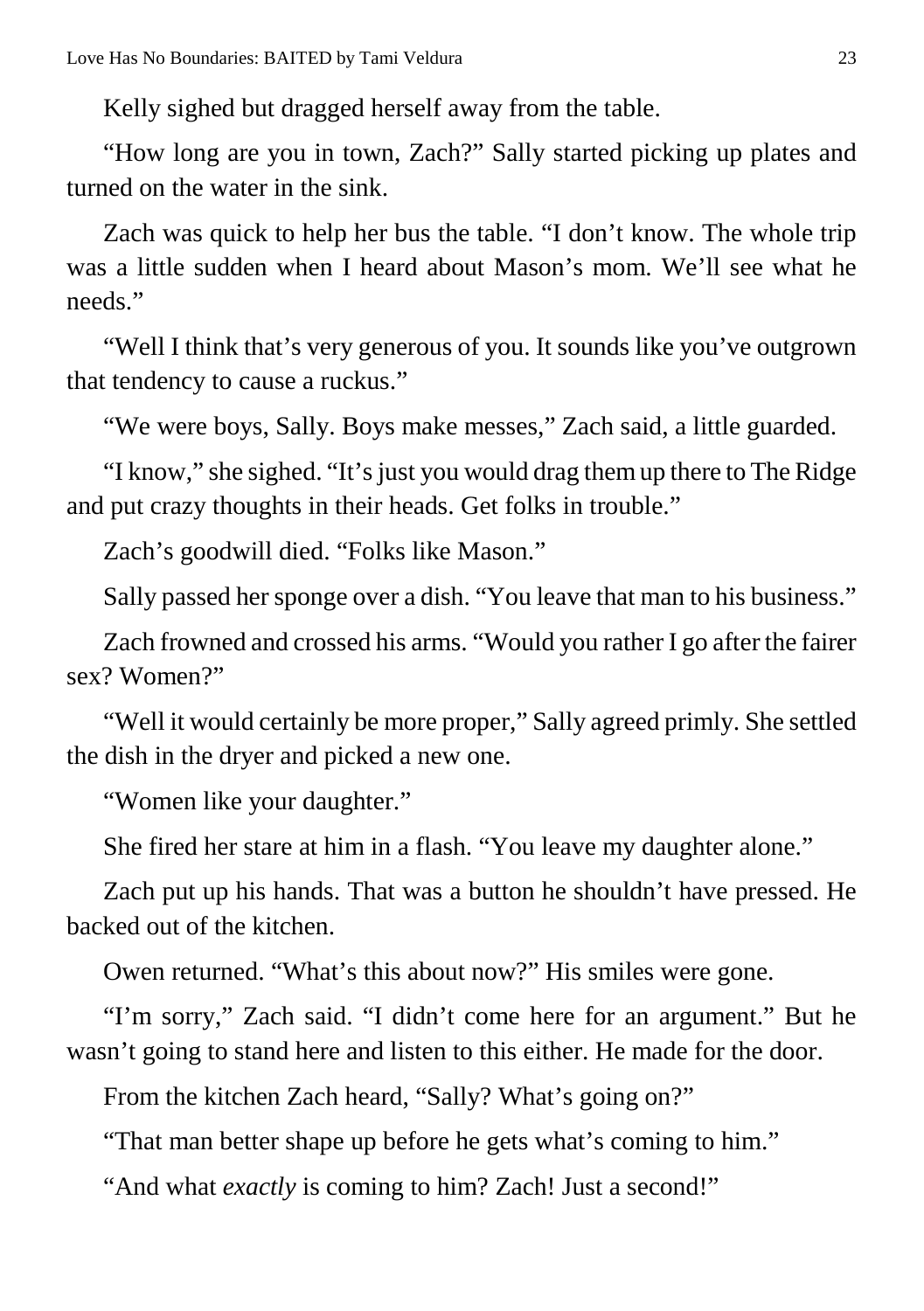It was probably cowardly but Zach wasn't inclined to stay involved. He closed the door firmly behind him and walked out on the road toward town. Amelia's place wasn't far from Owen's and now that his blood was up Zach was glad he'd walked. The air was still chilled. Owen didn't run after him—he had work. The police cruiser rumbled by a few moments later, and Owen flashed his lights but didn't stop. Acknowledgement and apology. Zach waved him down the road. They'd talk later.

\*\*\*\*

It took the entire hour walk into town, but Zach cooled by the time he strode past the high school. He shouldn't have riled Sally like that. There were better ways to handle her opinions than push buttons. Sometimes it just felt better to start an argument, though.

He heard Kelly call his name and looked up. She waved at him from the high school yard and jogged to the low shrub border. Zach didn't see Sally anywhere.

"Hey," he said, gut knotted with sudden guilt. Kelly had probably heard their entire exchange. He really was a dick.

"You know," Kelly said, "she's just trying to look out for people she cares for."

"She's wrong." Zack clenched his jaw. Maybe he wasn't as cool as he thought.

"She may be wrong, but she's still my mom. If you could not bait her, that'd be great." Kelly crossed her arms. Her expression was something between truly annoyed and still trying to be friendly about it.

Zach gave himself a mental kick. "You're right. And I'm sorry." He met her eyes sincerely. "I handled the whole thing poorly."

Kelly uncrossed her arms. "Don't stress it too much. I argue with her all the time." She smiled a little and shrugged at him. "Just remember not *everyone* around here thinks you're awful. You're helping Mason and I think that's cool. He's a good friend of Dad's. I like him."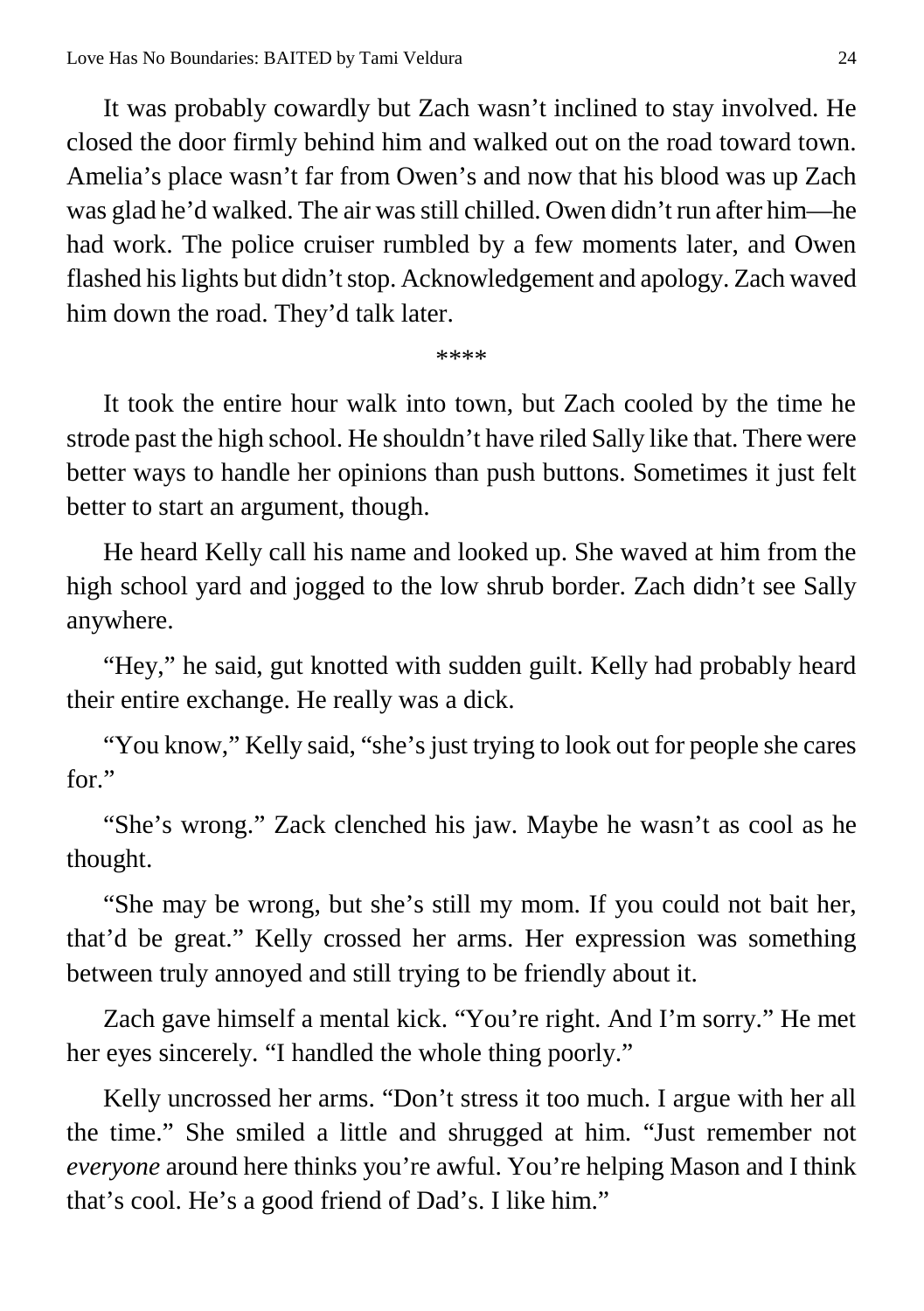"I like him, too. Us three go way back."

"Do you like-like him?"

Zach pulled his brows together, "How is that different fr…" She was smiling at him, a full grin. He clicked his tongue. "Don't you have a class to be in?"

"Not until the bell." The bell rang. She muttered, "Dammit." A girl called her name and Kelly waved behind her. "You'll be in town later?"

```
"Probably."
```
"Cool, we should hang out!"

"Don't let your mother catch you." Zack smiled. "Get."

She ran. "Bye!"

\*\*\*\*

Zach held the door for Mason as they walked out the back of Joe's, guiding him with a hand on his back. Mason didn't react.

He'd been not reacting the same damn way for the last three hours they chatted at the table. A touch of fingers: Mason would pick up his drink. Foot against foot under the table: Mason just twitched away. At first, Zach didn't want to pry too hard but Mason didn't even glance at him with that knowing slant to his eyes. Just carried on the conversation as if nothing at all was happening.

More than infuriating, it was downright confusing. Why wouldn't he even acknowledge it?

"So you had a good breakfast with Owen, then?" Mason asked.

"Yeah, up until I screwed up with Sally." Joe's back parking lot was deserted, Mason's Jeep the only spot of color.

"What do you mean?"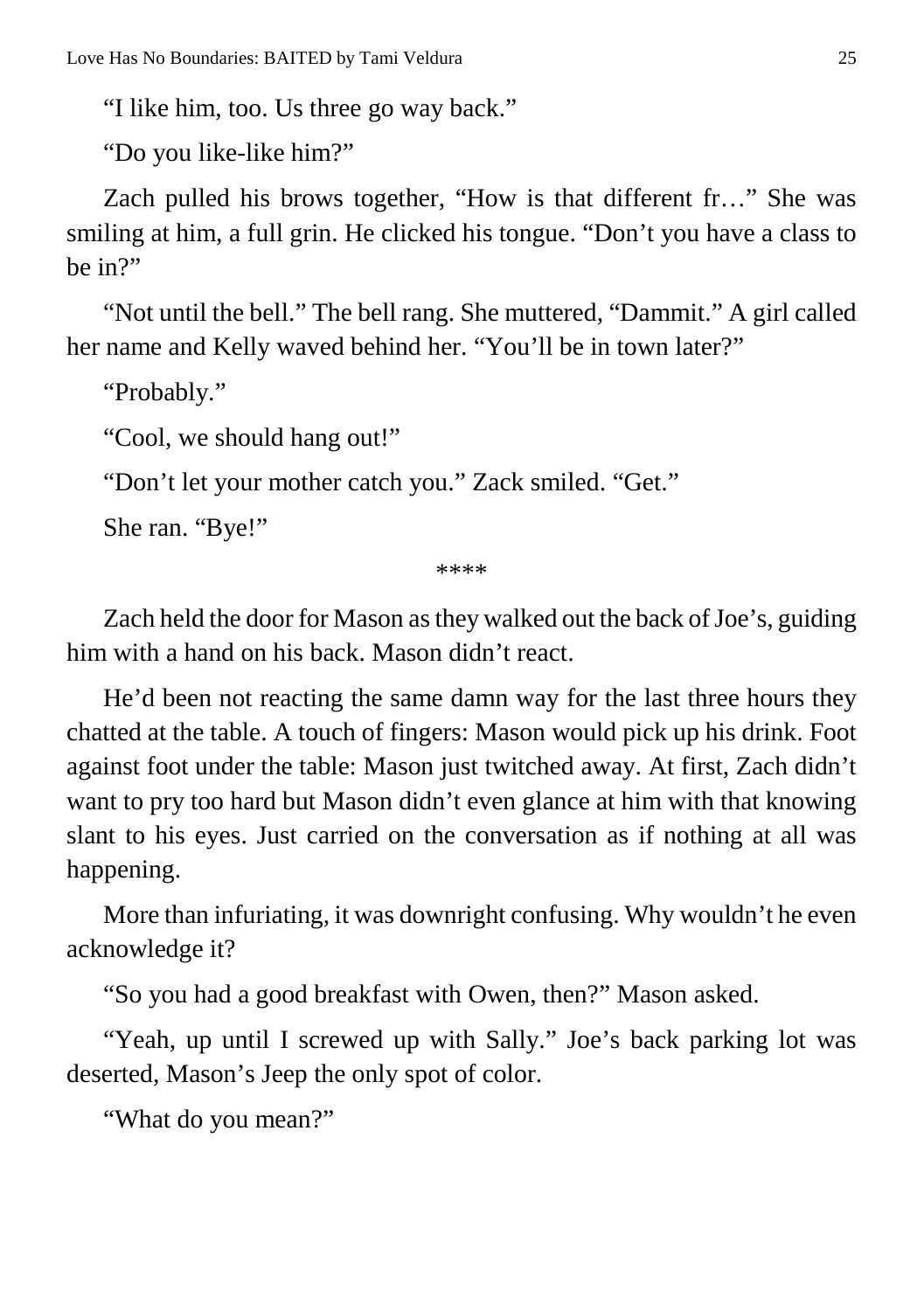"I argued with her about being gay." Zach was far more interested in the way Mason's expression shut down than detailing the story. "I left shortly afterward."

"I caught a few gophers this morning while hunting. Redd is getting better at flushing."

Zach scowled. Something was up. A total evasion was not what he expected at all. Zach leaned on the Jeep's driver door and pulled Mason around by the shoulder. "What's going on?"

Mason's back hit the Jeep. "What?"

Zach kissed him and lost his breath. For a stunning second it was exactly how it should have been—sparking hot between them, an indrawn breath of surprise, wide lips against his—then Mason shoved him back. "Stop. I'm not like that."

Zach caught himself in two steps. "Not like—are you kidding me?"

"I'm not going to argue about it." Mason looked serious.

Zach goggled at him. "What, have these people talked you out of being gay? Talked you into liking women?"

"I like women just fine."

That sounded so defensive, Zach choked on a laugh. "Fucked any lately?"

Mason crossed his arms. "More than you."

"No kidding, I'm not hiding." Zach had the sudden, deep urge to erase all signs of another body against Mason's.

"You don't know—"

"What it's like?" Zach scowled, "Don't give me that shit, Mason. I grew up with you here. I know exactly what it's like."

"You left me here." Mason pointed his finger into Zach's chest and swung it out. "You ran away to Philly. I was left to deal with it alone."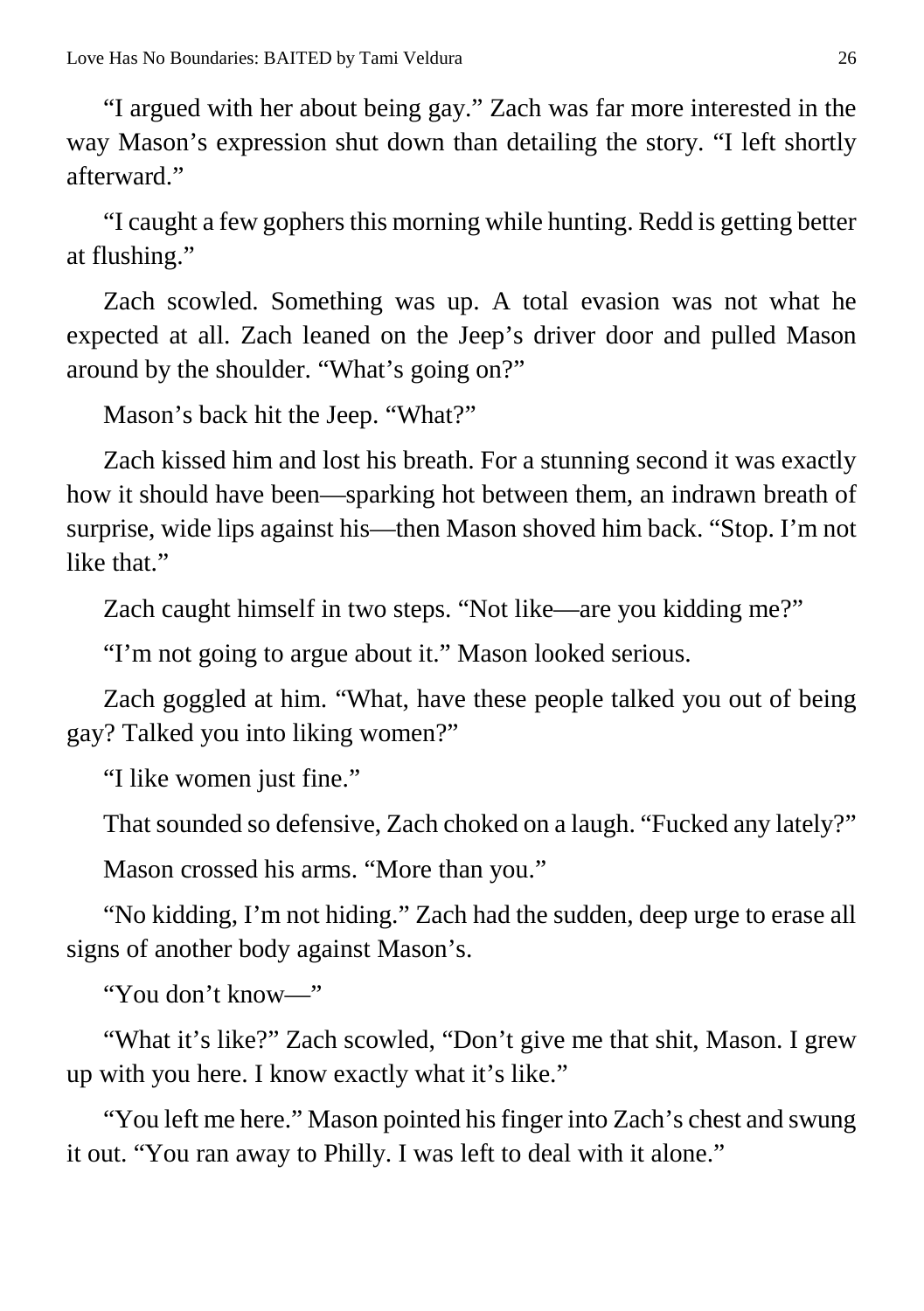"You were supposed to come with me." Zach couldn't decide between fury and pleading.

"Sure, and leave Mom alone. What was I going to do out there? Push papers? Accounting for your little enterprise?"

That hurt. Zack tipped to anger. "You could do whatever you want. Be yourself."

"I am myself."

"Bullshit." Zach pushed past Mason's wandering arm and stilled his head with both hands. He pressed their lips together. Chests. Bellies, groins, knees together, their feet tangled. Zach breathed the wild scent of his old friend and fell in love again. He let their kiss part gently. Mason's chest heaved against Zach's. "You want me. I can feel it."

Mason lifted his chin. "What my dick likes and what my heart wants are not the same." He pushed Zach clear of the Jeep's driver door. "I need to go hunt Helena."

Zach was certain the drop in his gut was his heart. "Who's Helena?"

"See… You can't come back here after twenty years and expect everything to be like it was. This town to be like it was. You don't know me anymore, Zach." Mason started the Jeep. He didn't wave goodbye.

Zach watched him go, wondering what on earth he was supposed to do now.

\*\*\*\*

#### *This was such a bad idea.*

He texted Baliey. Eat At Joe's back parking lot remained empty except for Zach. He sat on one of the parking curbs with his head in his hands. Somewhere along the way he'd convinced himself that Mason was just waiting here for him. Waiting for the love of his life to come galloping back in his off-white truck and sweep him off like a fairy tale. How had he talked himself into this?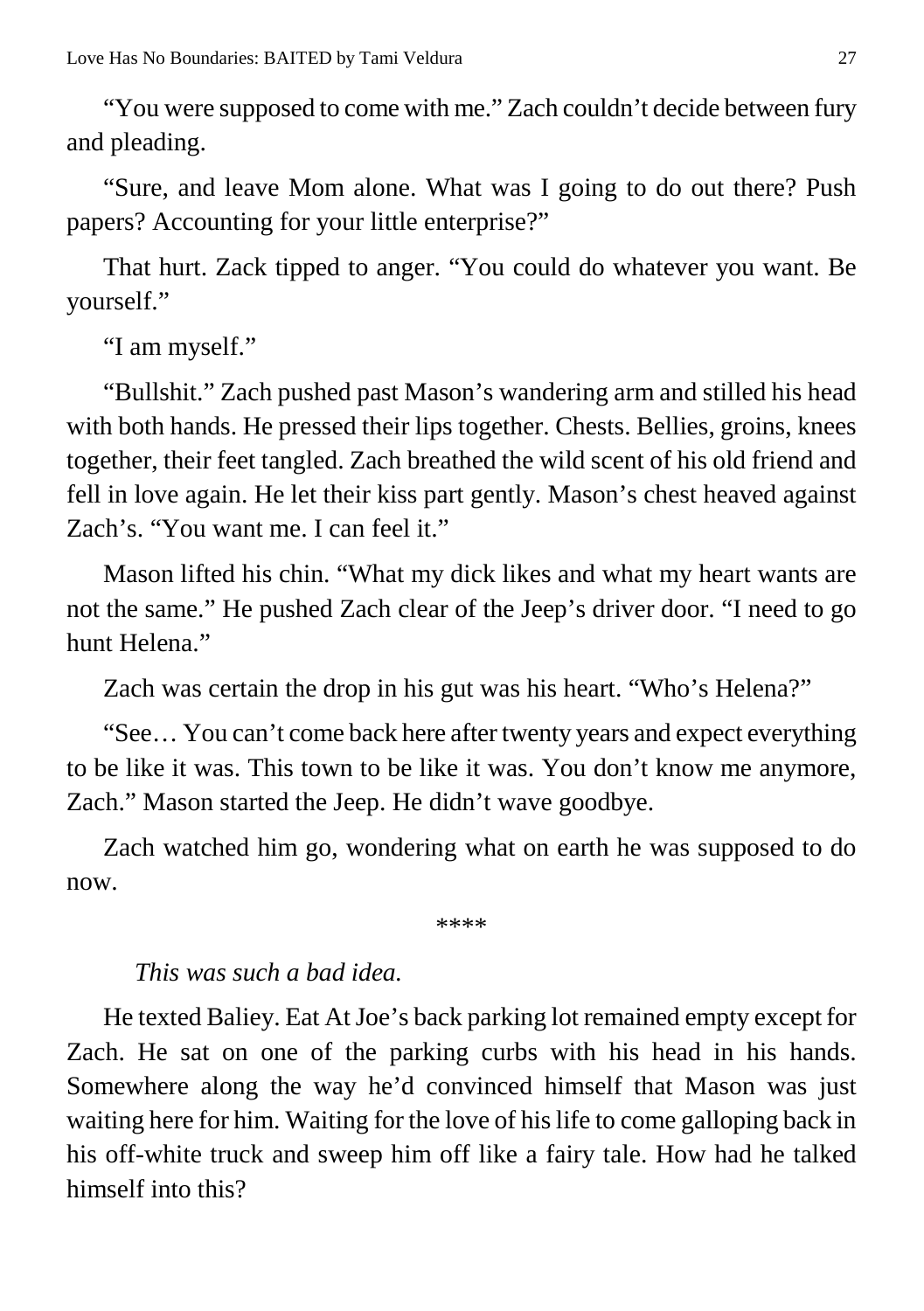He hadn't even fucking called the guy in twenty years. No "happy birthday", no "how's it going", nothing! He was a first-class moron.

His phone buzzed:

*On location, can't call you. Tell me everything*.

So, he did. Writing it out line by line, he gave Baliey a novel of his screwups from day one, landing on (he checked the time) an hour ago, the kiss-andrun that sealed it all up.

*I don't know what to do. He's right, I don't know who he is anymore.*

Baliey texted,

*Maybe it's time to stop trying to find what you left there.*

*I sold my condo for this. I was so sure… I can't just walk away.*

*Zach, you're dense. It's been so long since you've interacted. You're a different person. He's a different person. You don't know how to be with each other anymore.*

*So, I should put on my big boy panties and get over it.*

He guessed she was right. It didn't make it hurt any less.

*Moron. You need to woo him back.*

He blinked at the phone.

*I'm sorry, did you say woo him?*

*Yes. Woo. Seduce, if you prefer. Otherwise, re-engage as a NEW couple. Don't rely on what you remember. Learn who he's become.*

*No, hold on. I'm still stuck on woo. We're talking medieval thou and hither right? Chivalry?*

*:P Yes, Zach. Prove to me that chivalry is not dead. You'll get your man.*

He laughed, a single, huffed, sound. Baliey never let him down.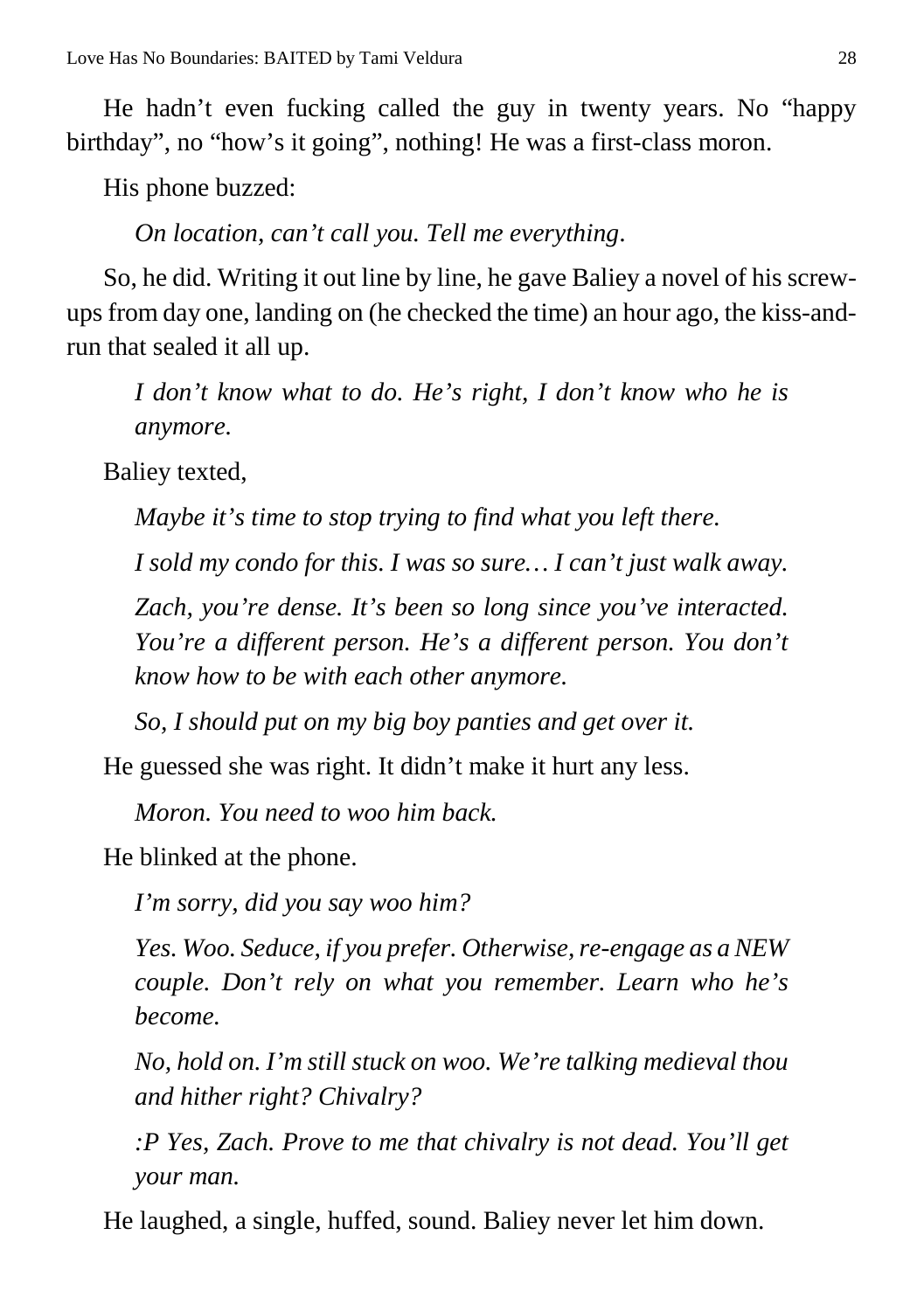Love Has No Boundaries: BAITED by Tami Veldura 29

## *Thanks, B. Anytime.*

Zach walked the hour and a half back to Amelia and Jasper lighter than the morning had brought him into town. And in the end, that was something to be thankful for.

\*\*\*\*

Zach sat in his truck the next morning sucking his teeth as he watched folks shop at the grocery. Amelia had asked him to pick up a chicken for the Crock-pot, so here he was. Once parked, he'd remembered how much a chicken cost for a gay man in a straight grocery. He wasn't really thrilled with dropping another buck on a damn chicken. It wasn't *that* good.

Mason exited the grocery, game bag in hand still full. Gossip trailed at his heel. He didn't look happy.

Zach jumped out of the truck, "Maso—"

"Not now." Mason stiff-armed Zach in the chest and kept going. Striding toward the Jeep.

Zach knew he'd screwed up, but this was different. "What's wrong?"

"Keshel won't take my rabbits." Mason yanked the back door open and snapped his terrier into the seat. She went without a fuss.

"That's silly, I'll go talk to—"

"No, you've been enough help *already,*" Mason sneered.

That didn't sound good at all. "I need to throw something into Amelia's Crock-pot. How much for both?"

Mason turned to him. His face was ugly. "Normally? Twenty a pop. For you? Thirty."

Zach winced. He deserved that. Still, sixty bucks was better than a hundred. He counted the bills without complaint and handed them over. Mason jerked the game bag at him and heaved his driver's side door open with more force than necessary.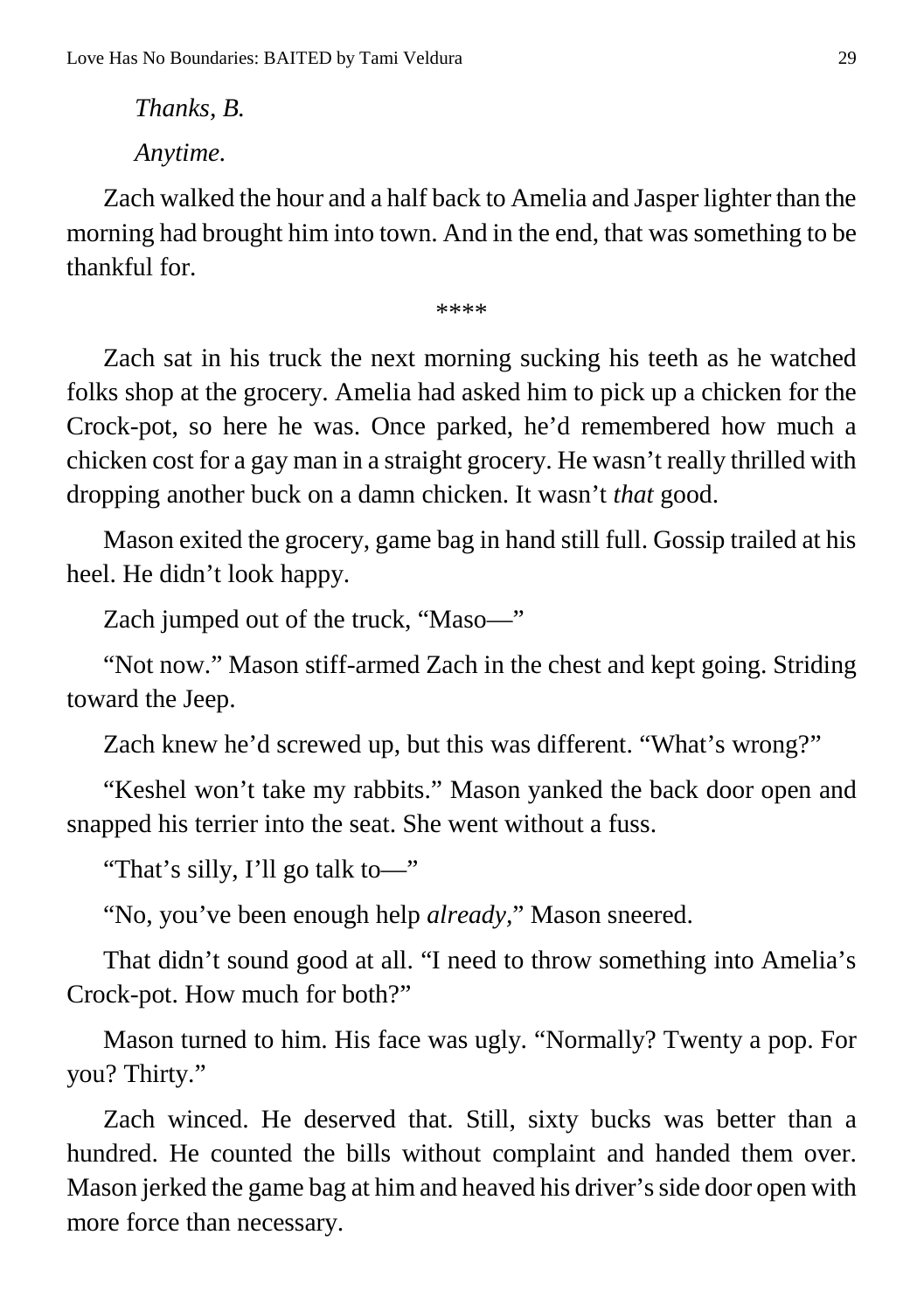"Is there any shot or something I need to clean out?"

"No." He shoved the Jeep in gear and leaned out the window to back up.

"Well, what'd you hunt it with, an arrow?"

"My hawk." Mason gunned the truck, sending rock everywhere.

Zach stood with the game bag, left in the parking lot for a second time in as many days. "Your hawk?" he asked quietly, looking at the bag. "Is that code or something?"

\*\*\*\*

"Hey, Amelia…" Zach opened the screen door, still reflecting on the contents of the game bag. "Do you know anything abo—" He stopped in the entry. Amelia stood on her living room coffee table with the bristle end of a broom in one hand and a sandwich in the other. She was defending against Jasper who prowled like a lion around the table. Magazines and coasters littered the floor. "Amelia, just give her some tuna. She'll let you have the rest of the sandwich."

"Do you feed the dogs before yourself?"

"Generally, yes. Isn't there something in the Bible about serving those less fortunate first?"

Amelia shuffled around the table in a small circle. "The Lord and I have an understanding—oh no you don't."

Jasper got a paw on the end of the broom and yanked it down to the floor. Amelia let it drop. She was an old woman, not a javelin thrower. Jasper jumped to the table. Amelia hobbled down off the furniture and made for the kitchen. Jasper crouched.

"Um." Zach pointed.

Jasper leapt. She caught her claws in Amelia's blouse and scrambled up to her hunched shoulders. "No, Cat! BAD CAT!" Amelia yelled. She held her sandwich out as far as she could. "Zach! Do something!"

"Give her the sandwich, Mrs. A."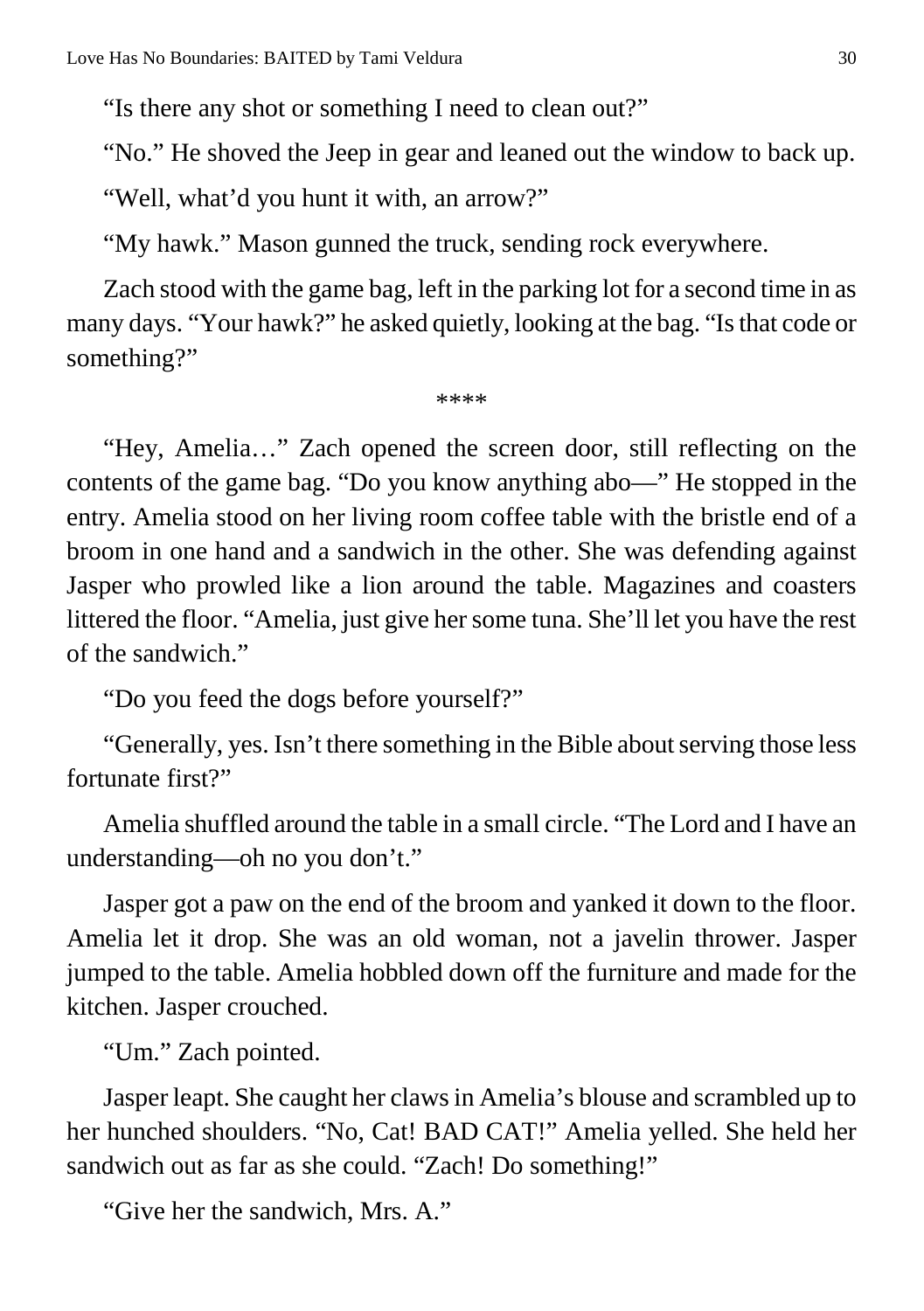"It's my sandwich!" Amelia stood in the hall with her hands out before her, Jasper sitting on her shoulder.

The cat's tail twitched gently over her arm. "Mrrow?"

"What is she doing?"

"She's waiting." Zach smiled.

"For what?"

"Well you can try to eat, but she can reach now, so you'll just be giving her what she wants."

"No!"

"Or you can try and put it down, at which point she'll jump down and get some anyway."

Amelia made an annoyed face. "You've probably ruined my blouse, Cat. I'll have you know it's older than you are."

"I'll take you shopping for a new one," Zach said. He left the game bag in the kitchen sink. "I bought two rabbits off of Mason for the pot."

Amelia stomped into the kitchen. She slapped the tuna sandwich down on her plate. "There. Fine. Happy?"

Jasper jumped to the table and sniffed around the corners of the sandwich. She flipped the top bread over with her nose and picked over the contents. She selected a single chunk of tuna, dragged it off the sandwich, and settled in for her meal.

"Honestly," Amelia sighed. She disappeared into her room for a moment and returned wearing a new blouse. She held the assaulted one up for inspection. "Your feline has no manners whatsoever."

Jasper finished her single tuna selection, assessed the remainder of the sandwich, and found nothing more that interested her. She hopped down to the floor and pawed at her water.

"Are you serious, Cat? You're not even going to eat it?" Amelia threw the old shirt in the trash. She turned on Zach. "I was going to eat that sandwich."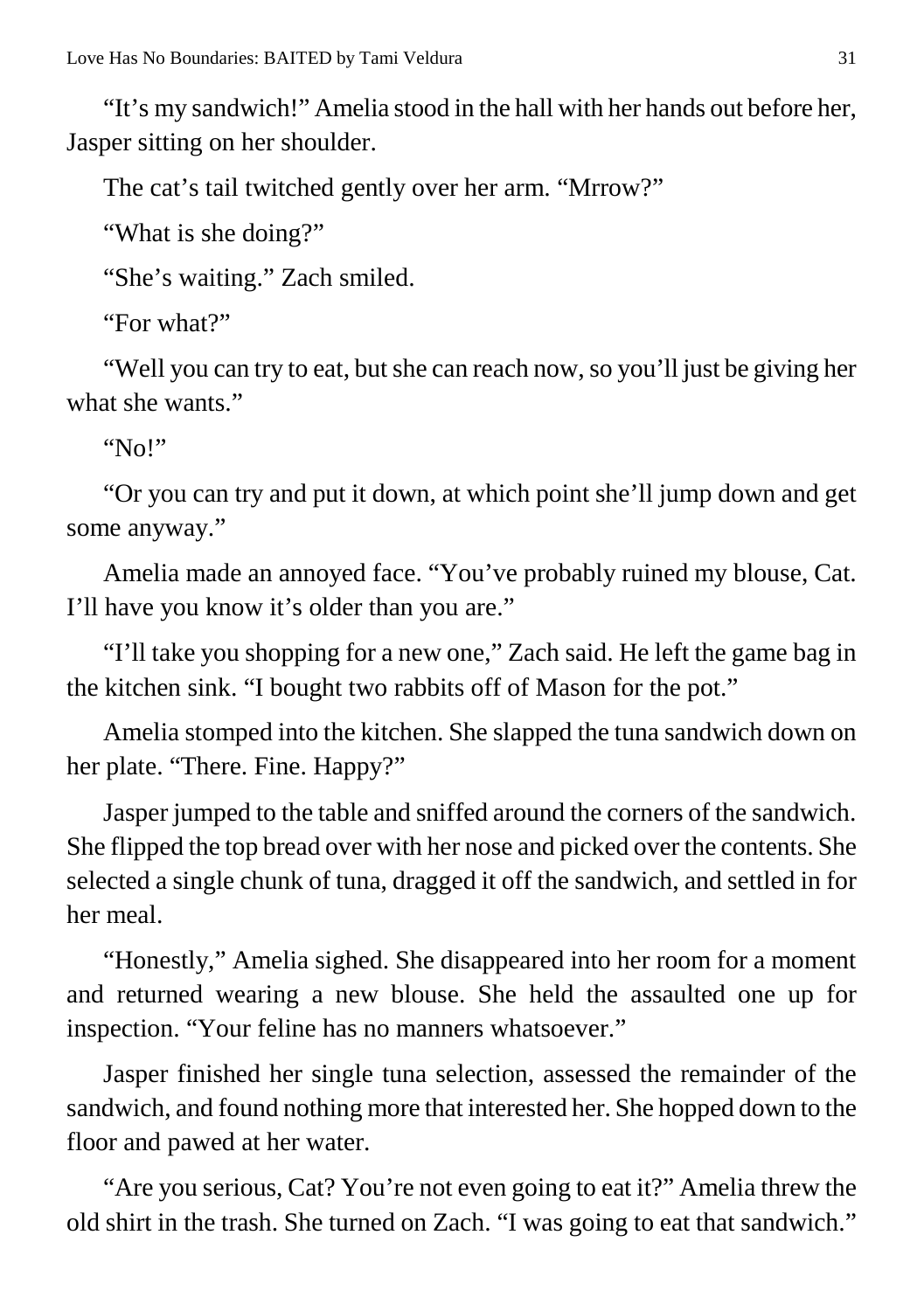"Oh, are you done? I can finish it." Zach grinned. He ducked Amelia's cooking spoon. It clattered against the cabinets. "Is that a yes?"

"Get out of my kitchen!"

"Yes, Ma'am."

\*\*\*\*

When Zach pulled up to the funeral director's office, Mason's Jeep was already there. He almost forgot the daisies on his way in. Owen's cop car pulled in beside him when he turned back to fetch them.

Denied former relationship in one hand, awkward fight with the wife of a friend on the other. Today was shaping up to be an excellent one.

Owen stepped out of the car and looked as unready for this as Zach felt. Zach jumped before the silence could get weird. "I'm sorry, dude. I was out of line."

Owen held up a hand, "Hold on. I'm not sure that's true. I haven't had a chance to talk to Sally yet—"

"Doesn't matter." Zach said. "I was a guest in her home and I knew I was pushing buttons before I went there. So, I'm sorry."

Owen smiled a bit. "Feel better? Got it off your chest?"

"Heh. Yeah, a little bit."

"I'll talk to Sally when I get home today and figure out what was going on in her head. I don't think there will be any problems."

"Still, let her know? Kelly, too. I wasn't thinking."

Owen frowned at that. "Her, I'll sit down separately."

"She already gave me a talking to at school." Zach smirked. "She's got a good head on her shoulders."

"Did she now?" Owen smiled again. "She didn't get it from me."

"Yeah, right." Zach held the office door open and nodded at the funeral director.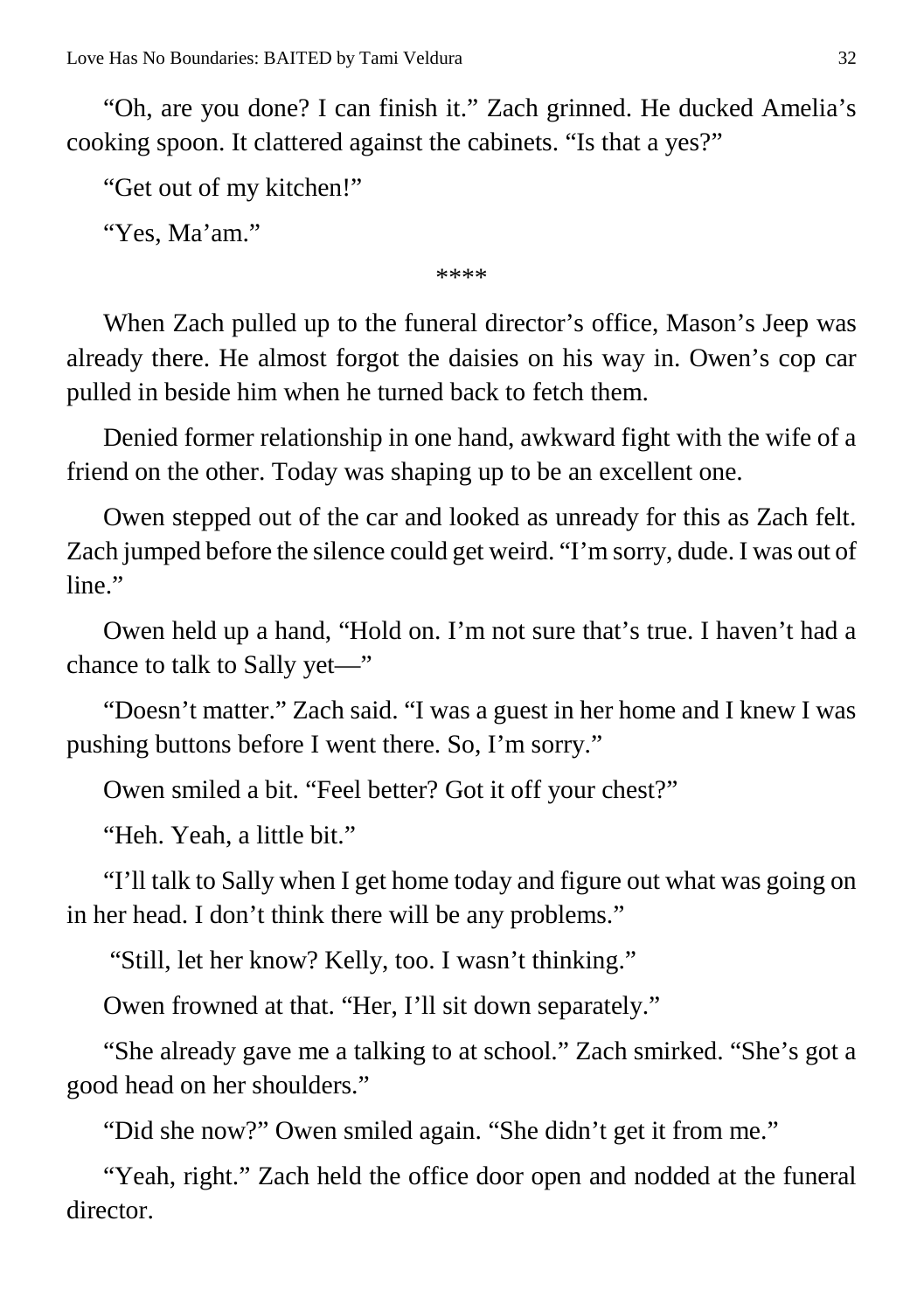Mason threw a "Hey," over his shoulder. He was understandably glum.

The funeral director was a balding man in his late seventies. "We're just about done here. Just need paperwork signed with Owen as executor."

Zach took a wall seat with his flowers while the three reviewed cremation procedure and interpreted the details of the will. With everything in order, they signed.

The director accepted Mason's check. "You're welcome to add something to the fire if you like. A photo or some memento?"

Mason's frown took on a deeper crease. "I don't have… my watch, maybe? She gave it to me—"

The funeral director shook his head. "Sorry. It has to be organic or paper, something that won't melt up in the oven."

Zach leaned forward. "I have daisies?"

Mason turned to face him, expression a complex mix of grief, annoyance, relief, and discomfort. "Why?"

"They were her favorite." Zach shrugged. "I thought I'd put them wherever she's going to be… interred?" He flicked his eyes to the funeral director, was that the right word?

Mason nodded, "They're okay?"

"Yes. We can do that."

Zach handed them over. Mason held the bundle for a second, touching the petals and breathing their light fragrance. Owen busied himself with one of the pens until the moment passed.

Mason held the flowers out to the funeral director. "Can I see her… before ?"

"I'm sorry, son."

"But I just—"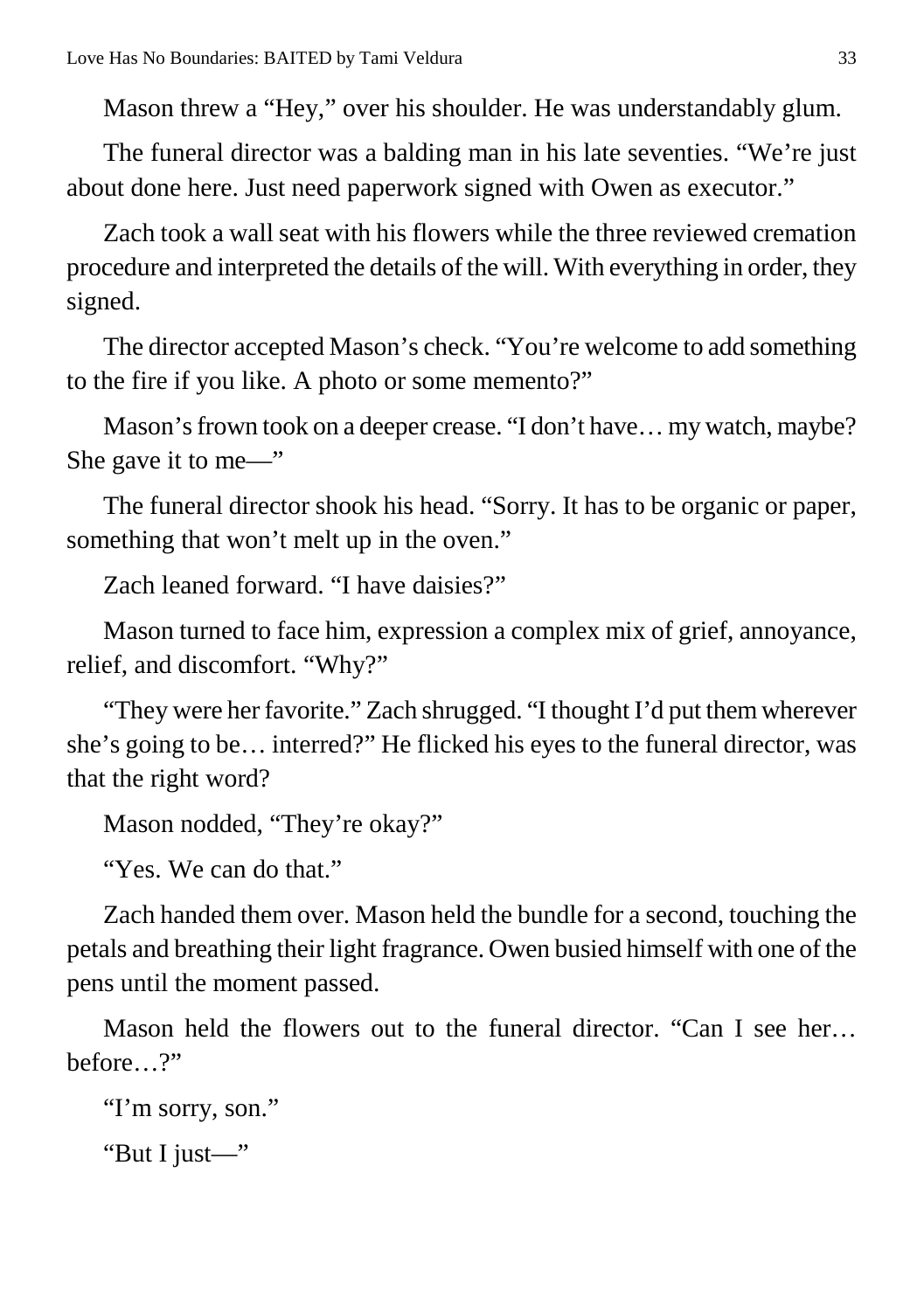Zach interrupted. "Hey, Mason. Remember that summer when it was so hot we couldn't even walk out to the lake?"

Owen caught on. "Yeah, we just lay out on your front yard like we were going to die even though the bugs were all over your mom's wildflowers."

"She ambushed us with super soakers," Zach reflected. "And kept the biggest one for herself."

Owen smiled down at the pen. "So we all ganged up on her."

Mason stared back at them, exhausted, upset. "We called a truce over the ice cream truck from Joe's," he said quietly.

"That's right." Owen nodded.

Zach addressed the funeral director. "If we're done here, sir?"

"Yes. There's nothing else we need to cover. Owen, I'll contact you regarding funeral arrangements if I may?"

"Please."

Zach stood, "Come on. Let's get us some ice cream." He held the door. Mason shuffled out. Owen followed him.

"Hey, Z-man. You're helping out with the sale tomorrow, right? I could use a hand with the heavy stuff." Owen jingled his keys. "And maybe your truck if people want to take some things home."

"Of course."

"See you at Joe's!" Owen waved.

"I think I'll pass on the ice cream." Mason stuck his hands in his pockets.

Zach paused at Mason's Jeep. "That's not fun."

"I'm not really feeling… fun." Mason said. He climbed into the Jeep.

"See you tomorrow, then."

"Later"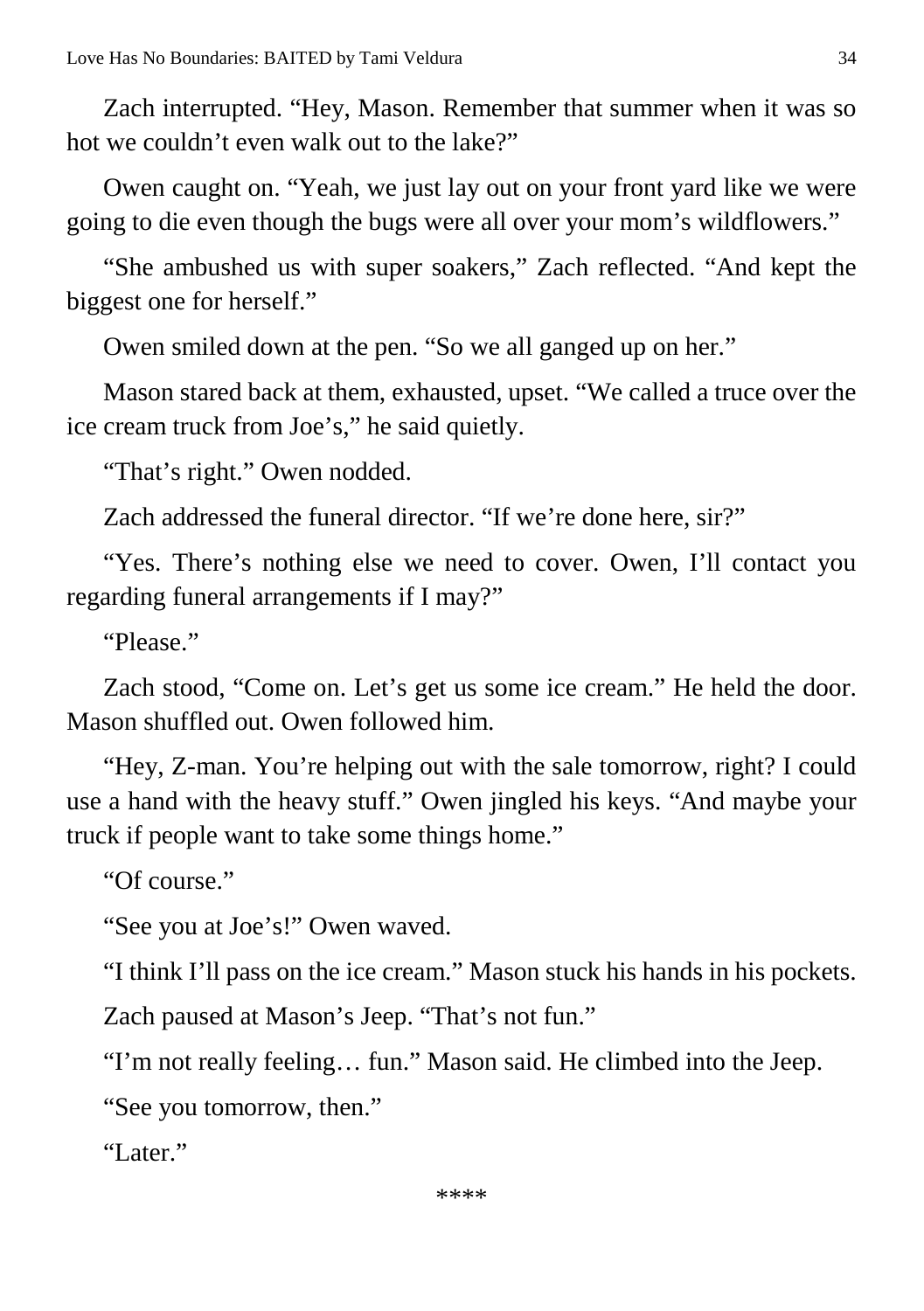The weather was warming. It was a good day for an estate sale. Not so great a day for heavy labor. And there was labor to be had. Zach and Owen hauled couches, armchairs, armoires, side tables, benches, all sorts of parts and pieces that had once belonged to Mason's mother. They lined them up on the front lawn. Mirrors, collectible trinkets, whole sets of china.

It seemed like the entire town was there haggling with Mason and Kelly on prices. *Another twenty dollars and I'll give you another place setting. Knock that price in half. This shouldn't even sell for five dollars. Those match my bed-set, how much for the pair?*

Approaching noon, Zach stripped off his T-shirt and brought two large pitchers of lemonade out for everyone to enjoy. The chaos of the morning settled down a bit after that.

And Mason looked at him.

They were little sideways glances. Nothing that made eye contact, certainly nothing notable between friends who'd grown up together, but it was the first sign of interest Zach had seen since showing up three days ago. He was making it a big deal and really didn't care.

Zach caught him looking while they haggled different ladies out of their forty dollars. He flexed. Mason looked away and didn't look back. Zach couldn't help but smile. Baliey had said to woo his friend back. Zach could play that game.

He deliberately brushed past Mason whenever he could. He flexed his biceps, his pecs, his back whenever he caught Mason's gaze passing in his direction. Zach avoided eye contact but otherwise inserted himself deliberately into Mason's path at every opportunity.

Zach wasn't entirely sure if it was working, but Mason kept looking. He had to know Zach was baiting him. He kept biting anyway.

The day waned with most of the clothing and small trinkets gone. The smaller bits of furniture like side tables and single chairs were in new homes, but most of the larger pieces hadn't been claimed. Zach and Owen hauled the leftover bits back indoors while Mason and Kelly compared the day's take.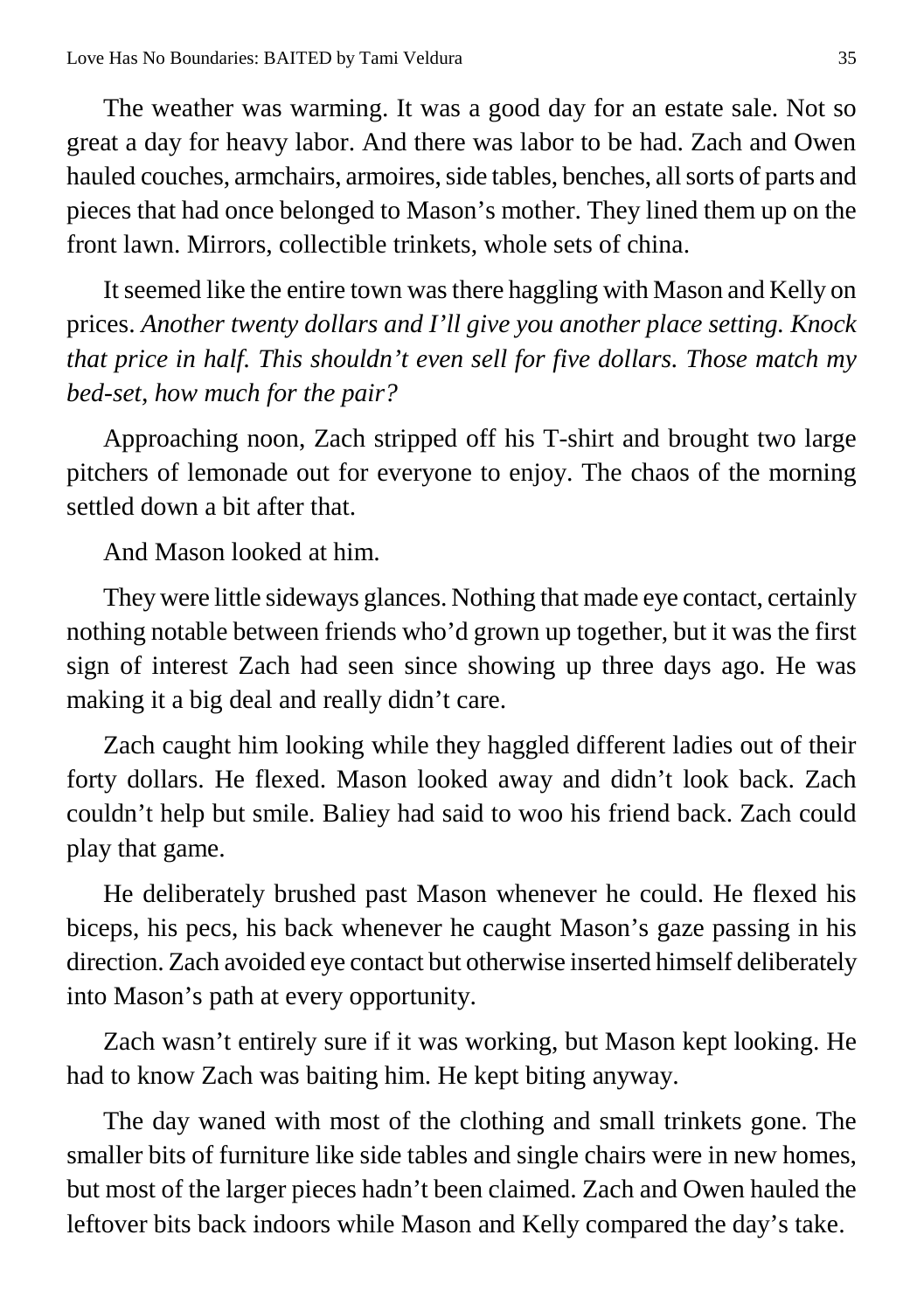Zach fetched three beers and a lemonade. The four of them sat around the kitchen table. Zach lifted his glass. They all clinked. "So what's the damage?" he asked.

Kelly closed her shoebox till. "The total is just over a thousand."

Probably because the big furniture hadn't moved. "Is that going to cover expenses?"

"Not all of them." Owen shook his head. "But that puts a good bite in it."

"We can sell more things online," Kelly suggested.

Mason nodded. "Tomorrow." He swirled his beer. "We've had a long day today."

"Can I go see Helen?" she asked.

"You remember the rules."

"Yes. sir."

"Go ahead. Don't be surprised if she yells at you. She took two rabbits this morning."

Rabbits Zach had put into Amelia's Crock-pot that morning. Mason said Hawk had taken the game. Did he have another dog? Two? He counted on his fingers. Gossip, Redd, Hawk, Helen—

Owen laughed, "Oh, boy. Zack have you gone lightweight on us? You're counting your fingers already. You've got ten, I promise."

Zach scowled, "Just because you fall over at the sight of tequila doesn't mean the rest of us are so easily swayed."

"Hey," Owen grinned at him, "That is entirely out of context. We had at least two cases of beer before the she-devil made an appearance."

Mason laughed despite himself. It came out like a strangled snort. "Four beers is still enough to knock you over, Owen."

"Four beers is a perfectly respectable number."

Zach tilted his head. "For a lightweight."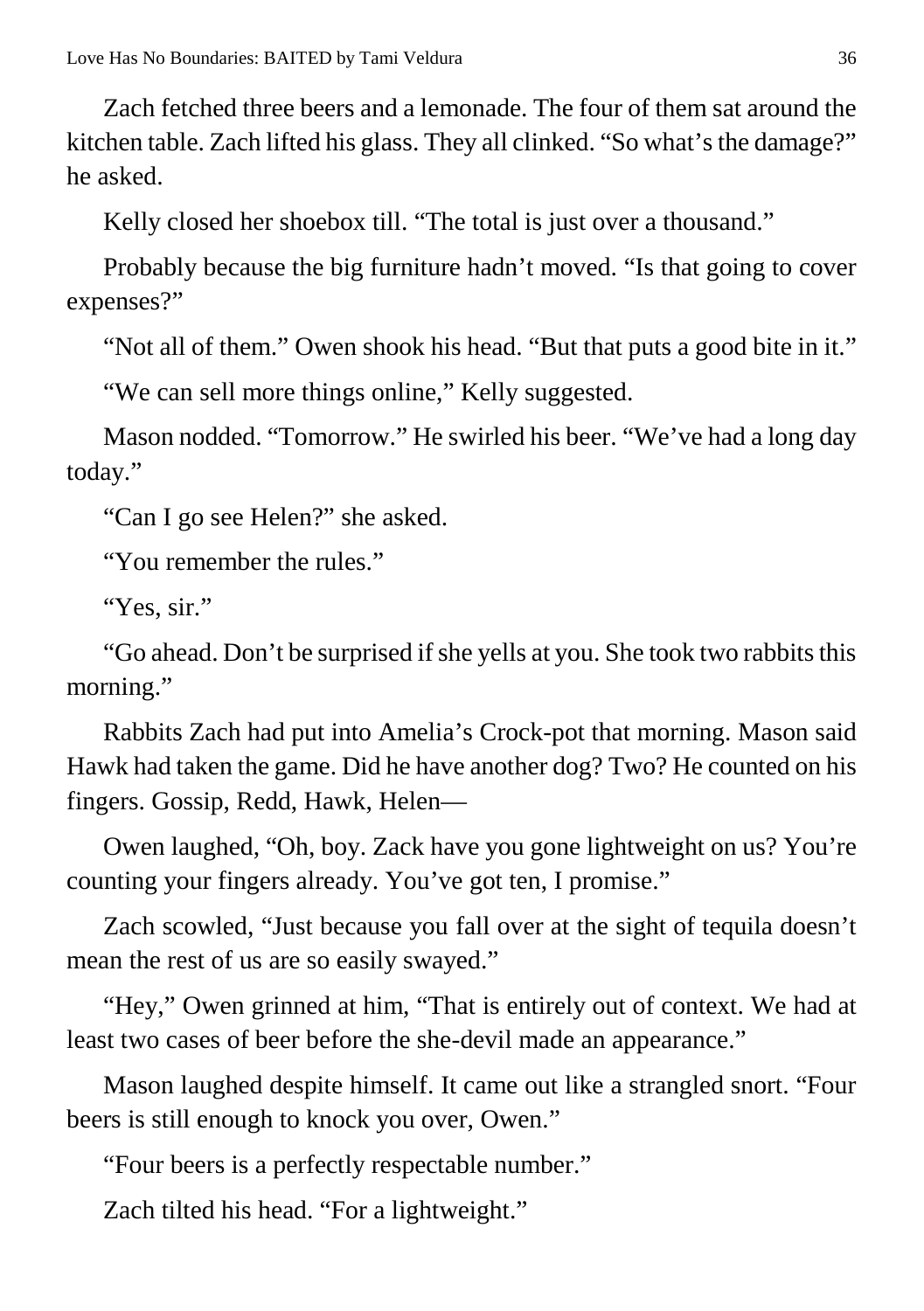"Two against one is hardly a fair fight so I'll spare you both the indignity of failure." Owen stood from the table. "I have a perfectly respectable dinner waiting for me with my perfectly respectable wife."

Zach flinched.

*Would you like me to go after the fairer sex? Women? It would certainly be more respectable.*

The others didn't seem to notice his social tic. Mason got up to walk Owen to the door and wave him out. Zach followed. How much of a disruption was he, coming back here? He didn't think it would be this… tangled.

Lost in his thoughts, Zach didn't move when Mason closed his door and turned. "Oh."

Zach grunted to himself and blinked at Mason. They were close enough to feel each other's breath, to see Mason's pupils dilate at Zach's proximity. Zach wanted to kiss him. He really wanted to press their bodies against the door and re-learn the old angles he could still sense like a phantom limb.

"You have tattoos now."

He *had* been looking. Zach turned his hands out and spread his arms a bit to show them off.

Mason lifted his hand. He put it down without touching. "Why?"

"They're each for something different."

This time when Mason brought his hand up, his fingers came to rest against the tattoo on Zach's left arm. His thumb brushed the black ink lines. "Scales?"

"A reminder that justice is blind. Color or creed are irrelevant, it's the equality that matters."

"It's upside down, though."

"Just a matter of perspective. I had the ink done before I walked in a protest. With my arm up, they're right side up."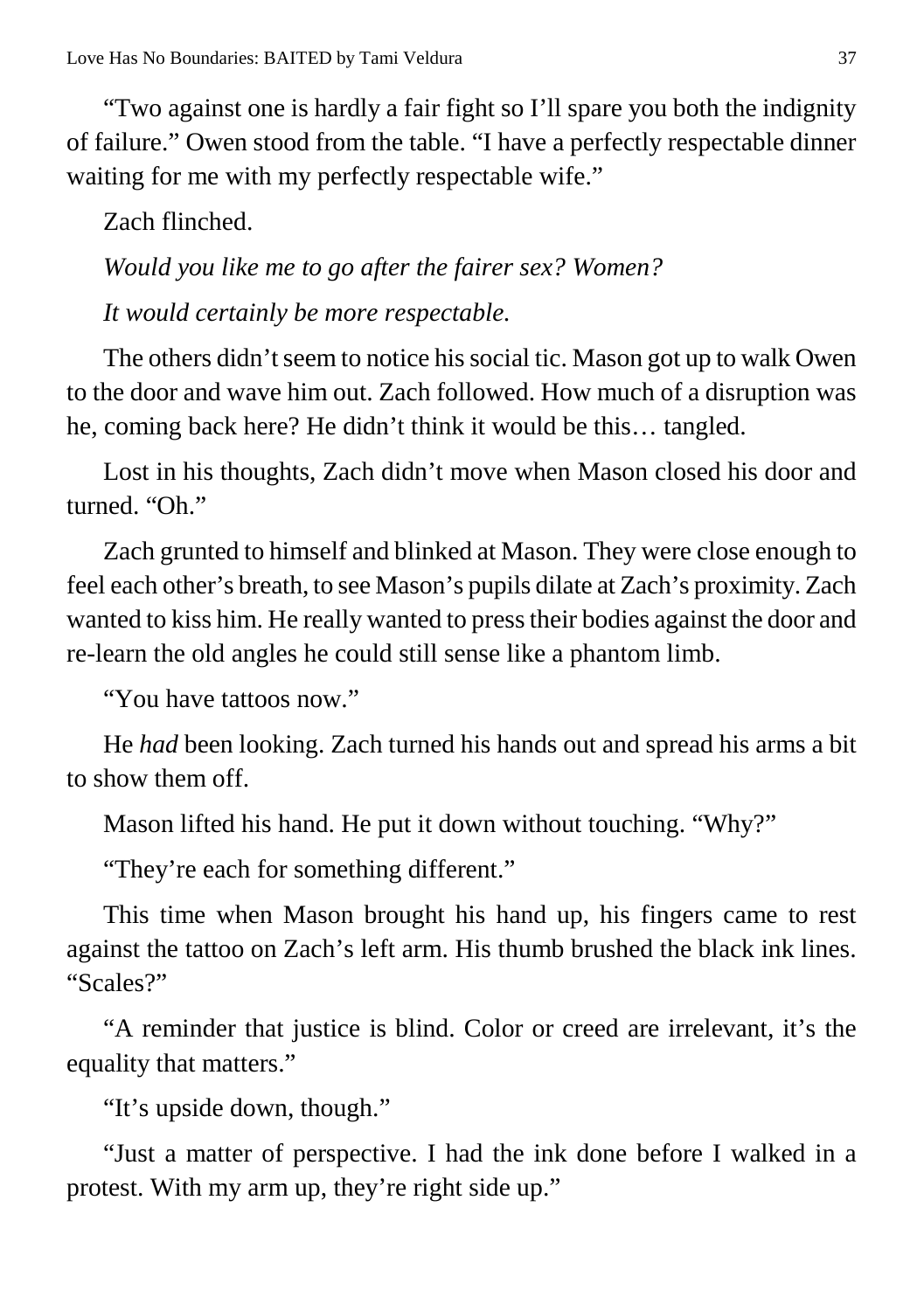"Protest against what?"

"An anti-gay marriage proposition going through Philly."

Mason let him go fast. That hurt. Zach crowded closer with a frown. He saw Mason's breath catch. The pulse in his throat fluttered. Mason whispered, "Stop."

Like hell. "Deny it." Mason wanted him, all the signs were there. Zach couldn't understand why he wouldn't let things be like they were before.

"I don't want you."

But Mason's eyes flicked down. He backed against the door and held his breath. Zach stepped into Mason's space. "You're a liar." Zach braced his left hand on the door. Mason looked at the scales and avoided Zach's eyes. "You're attracted—"

"What do you want to hear, Zach?" Mason met his eyes with an intent look of his own. It was Zach's turn to catch his breath. The Mason he remembered was in there—buried and locked behind doors, but there. He spoke in that challenging tone, tilted his head in that are-you-sure-you-can-keep-up angle. Mason's voice dropped. "How about, 'You make me hot'?"

"Tell me what you actually want," Zach whispered. He felt his blood rush. "Not the excuses these people have you stuck hiding behind."

"I should say, 'Fuck me now,' and that'll make it all better?"

"It would be a nice start." Zach stared him down, daring him to back out of it all again. Mason's blue eyes melted into grey and Zach knew he'd been right. The Mason he had fallen in love with, the one that dared him at every step, stared back at him unflinchingly. Zach's breath came hard. He had forgotten how powerful Mason's full attention could be. It made his blood scream and his chest throb. His lips ached for contact. He licked them and waited.

Mason grabbed Zach's hip and pulled him in close. This was what had been missing in the back of Joe's parking lot. The unwavering sureness. Zach had pushed until he got a kiss but that was all backwards. The real Mason had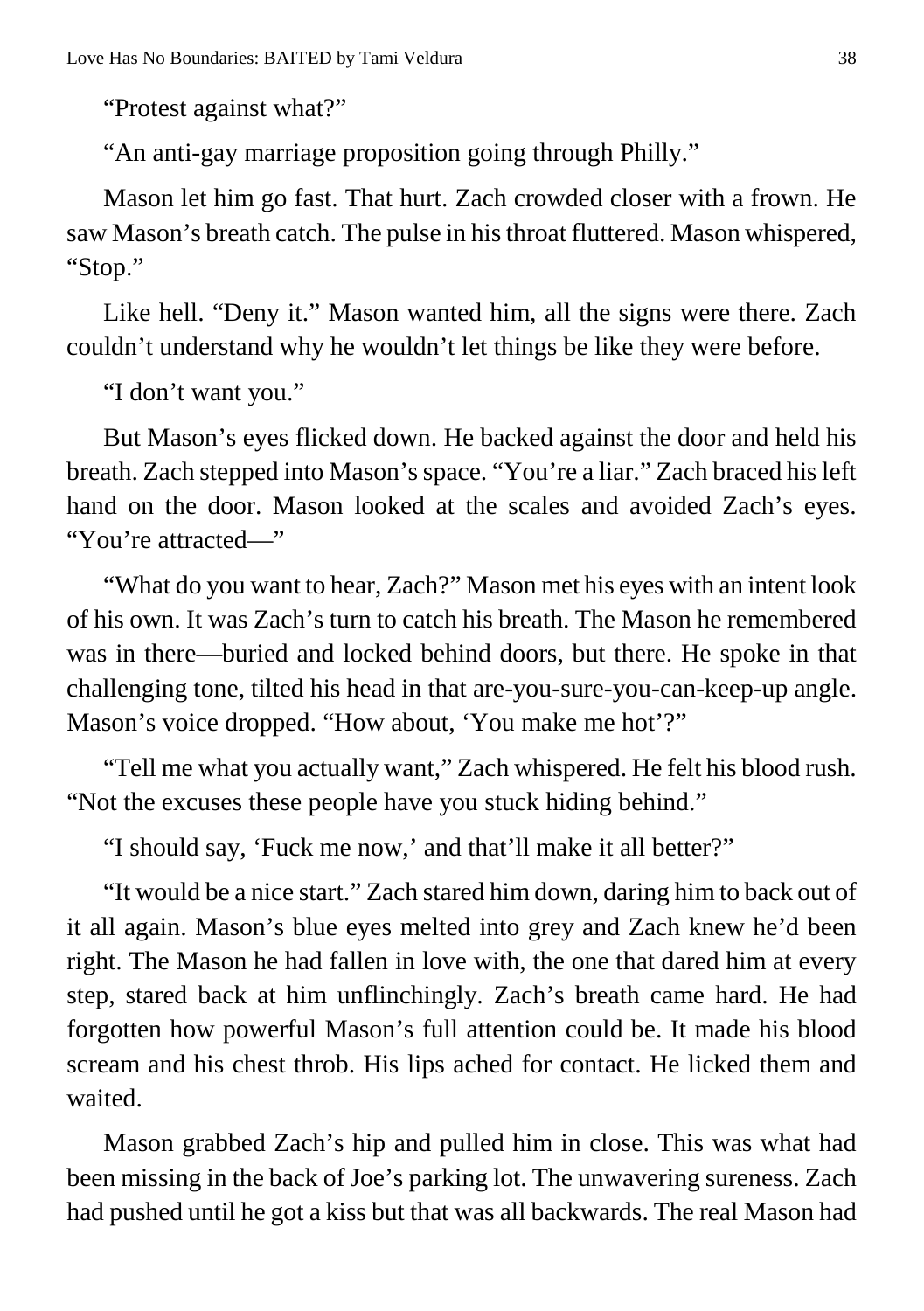always pulled him along, daring him to keep pace. Zach's lips hovered over Mason's. His whole body buzzed. He wanted with an ache that consumed him.

Mason said, "Kiss me."

It wasn't a request. That was the Mason, Zach remembered. Quiet and friendly in public, but when it came to getting what he wanted there was no room for discussion. Zach let their lips come together, gentle pressure, and move against each other. He made a tight sound in his throat. There was so much they had missed out on, so many things Zach wanted to share, so much he wanted to convey in this simple contact.

Mason's hand stroked down Zach's right arm, bringing his palm to Mason's jeans. Permission. Zach pressed him against the door with more hunger. He groaned at the full contact.

Mason gasped like he'd forgotten what it was like. "Strip. Now."

Zach lost his clothes. He was faster than Mason who struggled to unbutton his jeans. Zach helped, dragging his fingers over new/familiar skin. He squeezed Mason's ass and had to brace his head on the door to catch his breath. "I want you." He wasn't above begging.

"Take me." Mason went to his knees before Zach could even process it. Mason's fingers traced his cock and balls. His tongue slicked the way. His mouth closed. Zach dug his fingers into the door and shook. This was no sensual wooing like Baliey had suggested. Mason drove himself down on Zach's shaft and rolled his tongue against the underside.

Zach aborted a jerking thrust and had to pull himself back. "Bad plan."

Mason slid himself back to his feet. "Right here. Fuck me on the door."

Like Zach could possibly go anywhere at this point. He pulled a just-incase condom and travel lube out of his crumpled jeans. Mason braced his back on the door. Zach pulled his ass up and flexed to hold him there. It wasn't for show this time. Mason was enough man by himself—Zach was very happy his job kept him active and fit.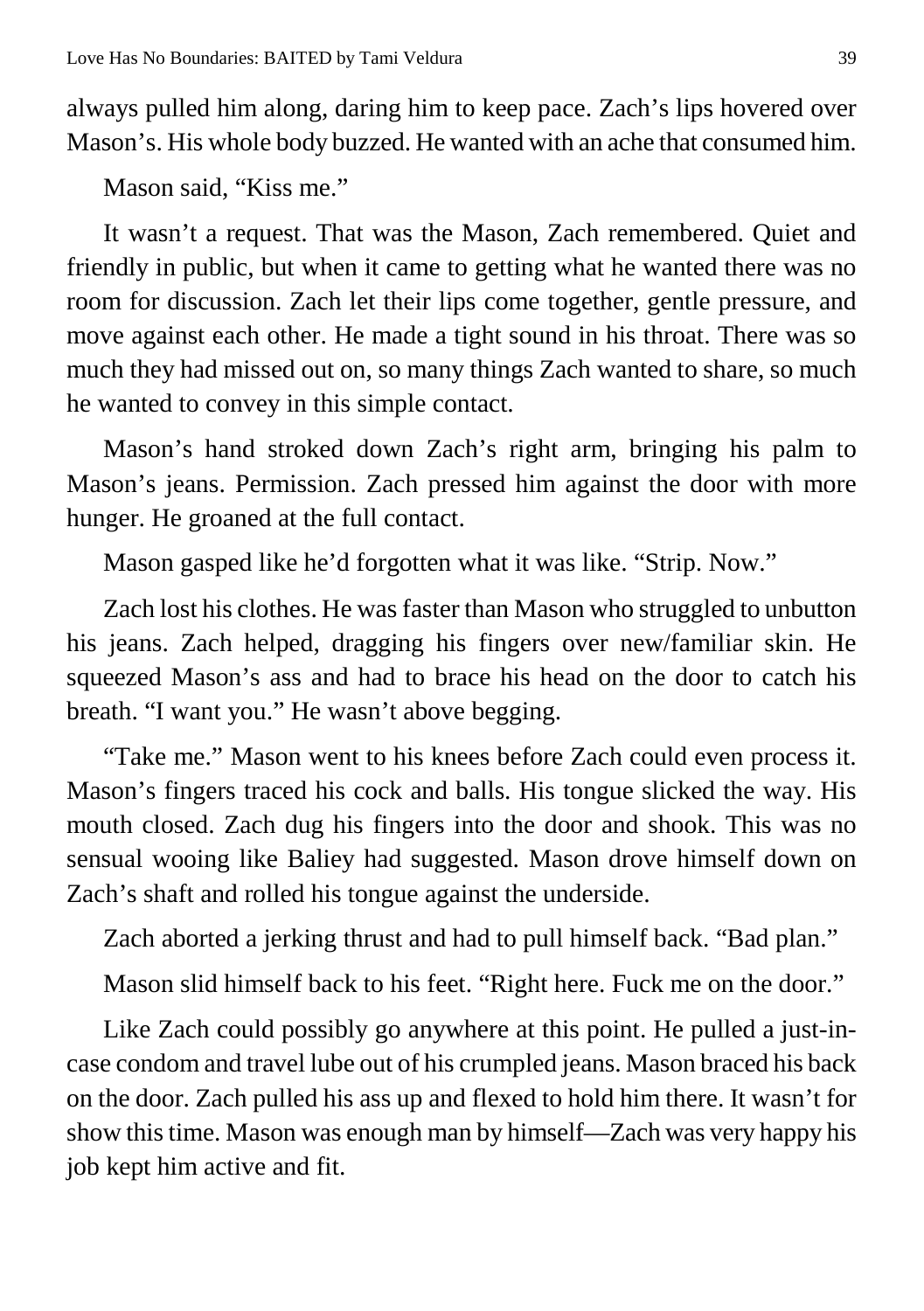Zach pulled Mason's cheeks apart and found that spot between. Mason was tight. Zach went slow. It took everything he had not to thrust himself home. Mason squeezed his own cock through it all, moaning with every small retreat Zach made. He was hot. Zach had never felt a man so tight in his life.

Tight like Mason hadn't had a single man take him in twenty years.

Zach gasped. He looked up and found Mason's ice-grey eyes staring him down. Zach forgot how to breathe. This was exactly it. Everything perfect, as he'd imagined and better. He didn't even know how to express the way his heart was racing, how strongly his blood surged, how awesome it was to reestablish that old connection.

Mason said, "Make me yours."

He was not going to survive this. Zach drank Mason's stare with his own. He let those grey eyes drill down into his soul and see everything. The pain of leaving, the loneliness, the impossible search for a replacement—as if anything could replace that predatory intent, the hopeless truth that Zach was so far in love he didn't know how to go on without Mason.

Mason's grey eyes saw it all and offered nothing back. No comfort, no pity. It had always been that way—Zach needed to be strong enough on his own to love Mason so deeply, he was worth nothing less.

Mason pushed a hand against Zach's shoulder to brace himself more firmly on the door. "Yes, Zach."

"Fuck," Zach grunted, far less eloquently than the whole experience felt. His hands hot on Mason's ass, his cock deep. He placed open-mouthed kisses to whatever skin he could reach. Mason's T-shirt got in the way.

Mason groaned deeply. His climax rolled through him in a series of jerks that squeezed Zach hard. Zach saw white and lost his legs. It was a barely controlled fall to his knees. Mason slid down the door—his shirt riding up under his arms. Zach held Mason close and cried his name. His climax was long, as if in waiting for twenty years and only now could he really let it go.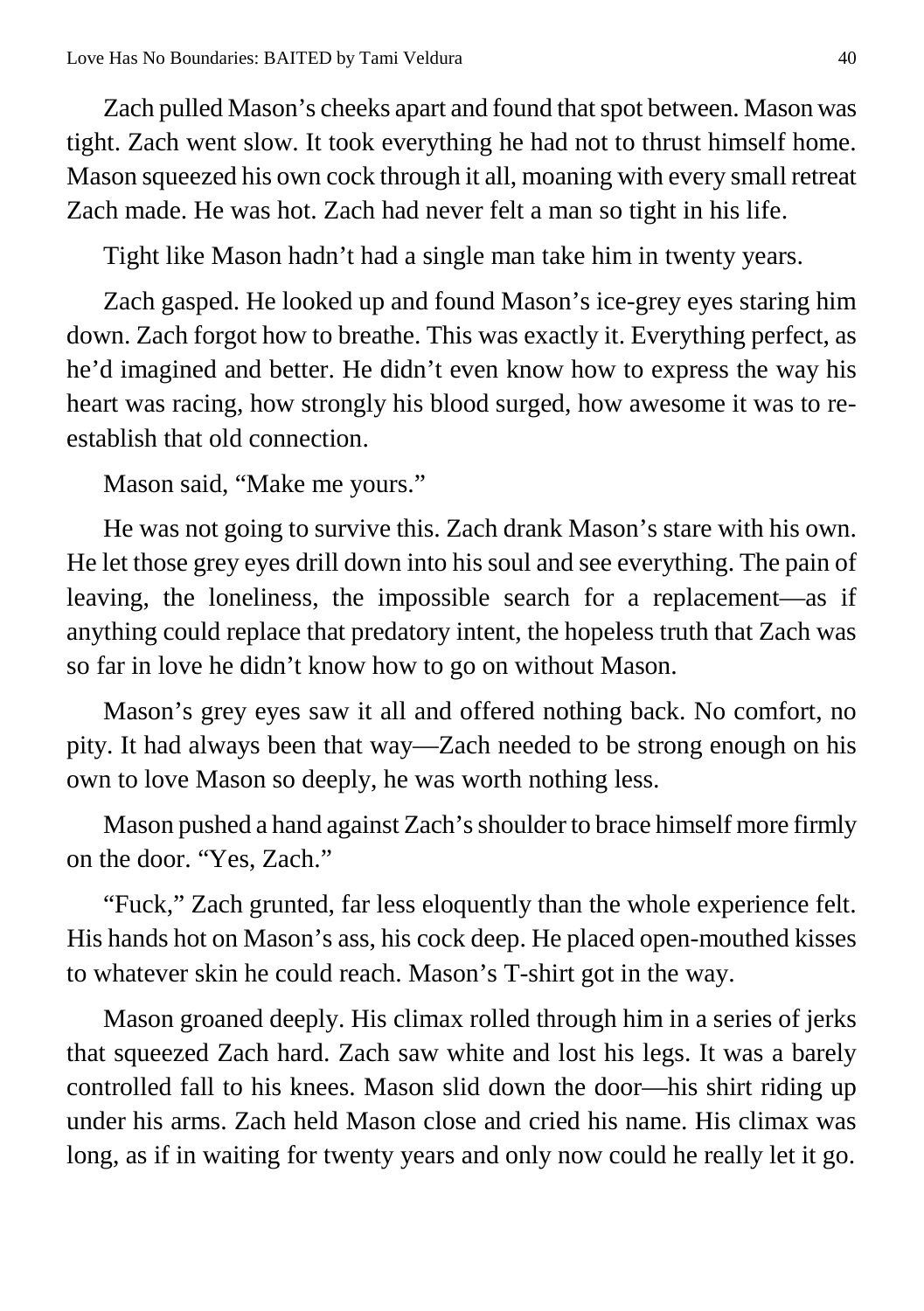He gasped against Mason, spent and so impossibly happy he couldn't express it properly. He kept stroking Mason's leg and tried to catch his breath.

Mason twisted. He rummaged in his jeans for something and pressed paper into Zach's hand. "Here."

Zach held it up. Twenties, three of them. "What's this?" For the rabbits?

"Come back tomorrow."

"What for?" Not that he didn't want to come back, but what did that have to do with the cash?

"I feel like being nailed in my kitchen."

Zach sat up enough to blink at him.

"You're good for it, right?" Mason wasn't laughing.

Zach shoved him against the door as he stood and threw the cash at him. "The fuck is this?"

"You'll make a poor whore if you give your services away for free."

Zach clenched his fists, "I'm not giving you my dick, you fucker. I'm giving you my heart!" He bent and grabbed his pants.

Mason exploded to his feet, "I don't want it! You took mine when you left and you never brought it back."

"I wanted you with me."

"You were selfish!" Mason yanked his shirt over his head and threw it at his feet, beautiful and terrible in his rage. He pointed into Zach's chest. "It was either you or Mom and that's not a choice. I had to stay here and you went anyway. Off to your high-rise condo. Well, I learned my lesson. I don't need you. I don't need anyone. I've made my own way. Maybe I don't have a damn Mercedes but I took care of Mom and me."

This wasn't how it was supposed to go. Mason wasn't supposed to be angry and resentful at him for leaving. How did it ever get like this? "Mason―"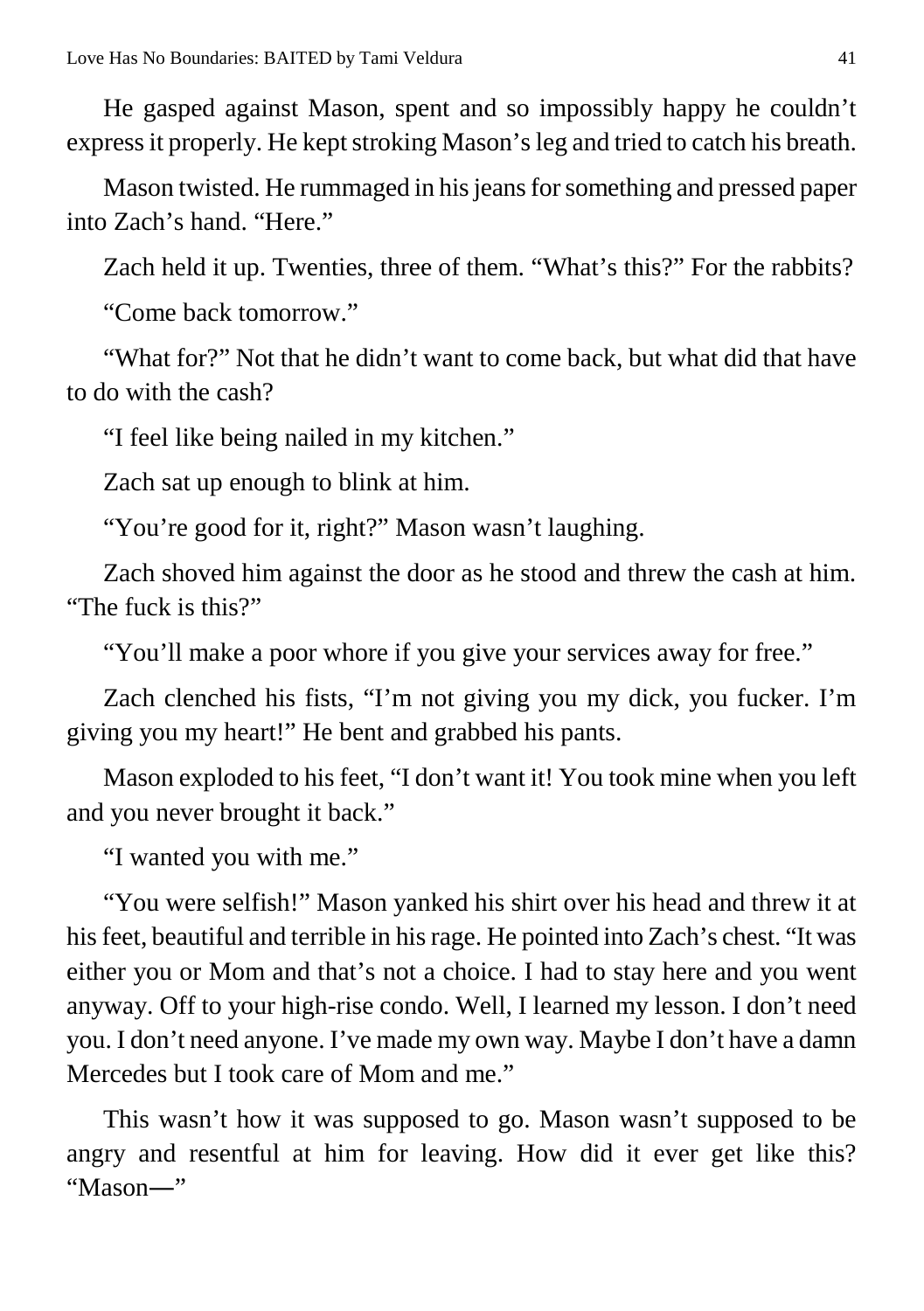"Don't you dare say you're sorry."

"I didn't want to leave you here but I had to get out. These people can't see past their own noses, we couldn't be together here."

"Then why are you back? Nothing is different here."

"I am. I'm not afraid of them."

"You were willing to shout about us before, so what? I built something here, Zach."

"I'm not leaving again without you." He couldn't handle it—not a second time. Not after risking everything to come back.

"Get comfortable on the couch." Mason slid past him and walked up the stairs. He left his clothes at the door.

Zach watched him go, too stunned and feeling awful to even appreciate the view. How had this gone so horribly wrong? He felt disgusting. He heard Mason close his bedroom door. When he didn't come back out after several minutes, Zach started a shower in the lower bathroom. He spent a half hour trying to scrub away the weird feeling that he'd just been assaulted.

\*\*\*\*

Zach woke up on the couch. He hadn't intended to take Mason at his word, not at first. Baliey had a point that they didn't know how to be a couple together anymore. She was right—they were both different people. But a wooing wasn't what Mason was looking for. At least, not a wooing from one Zachariah Andrews, he who left Mason broken-hearted in a small town that couldn't ever know him like Zach knew him.

He'd made a mistake, but that mistake had been twenty years ago when he walked away from the one thing he knew he wanted. He wasn't going to make the same mistake a second time.

So he'd showered and got comfortable on the couch they hadn't managed to sell yesterday, without so much as a pillow. He had a blanket now. It was just pushing seven in the morning. Zach's back was tight from the workout the day before and a poor sleep on top of it. He didn't remember Mason coming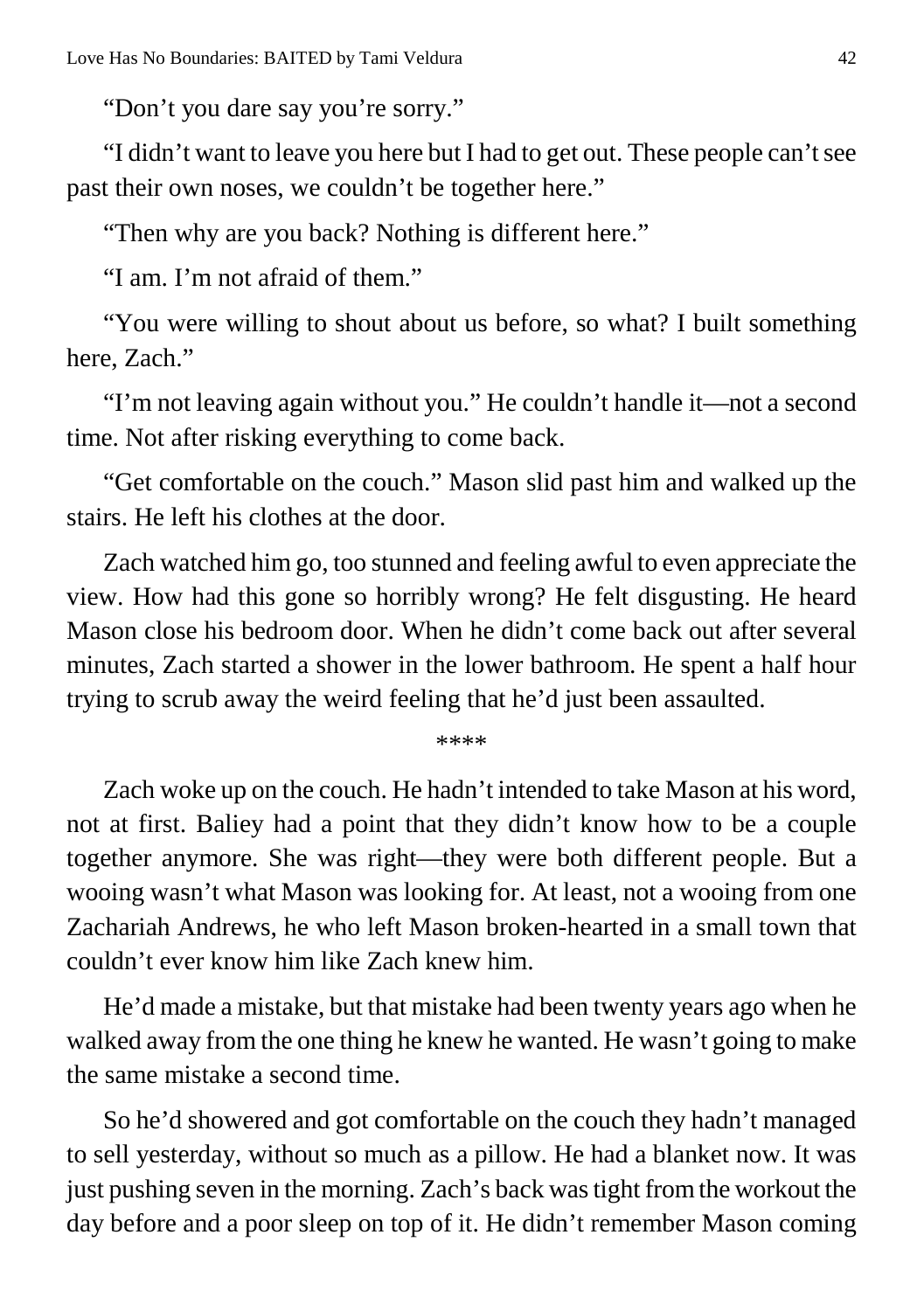back down last night nor had he heard him this morning. His Jeep was gone from the front, though.

And Zach had a blanket.

He hadn't gone to sleep with a blanket which meant Mason had put one over him this morning on his way out. Zach folded it neatly over the arm of the couch and smiled at himself. He'd yelled yesterday that he wasn't leaving again without Mason, but maybe that was only half true. Maybe he just wasn't leaving at all.

Amelia didn't ask questions when he showed up to pack his few bags and Jasper into the truck. She didn't complain that he hardly gave her any notice or criticise his timing. She simply packed him a lunch and waved him off her property with the promise he'd come back and visit.

He called Owen on the road. "Hey, you free for a few hours?"

"Not 'til tonight. What'd ya need?"

"Mason's out, and I wanted to get a chunk of the items left from yesterday up on the internet. Could use another hand for photos and such."

"Sounds dull. Swing by the house and grab Kelly, she works for food."

In the background, he heard, "Hey!"

Owen laughed. "See you in five?"

"On my way."

Despite her protest, Owen's daughter was waiting at the end of the drive when he swung by. She and Jasper became immediate friends.

Kelly helped him lug his few suitcases into the entry and set Jasper up with her food dishes in the kitchen. "I brought my laptop," she said. "And my phone takes decent photos."

"I've got a good camera on mine—between us we should be able to knock this out."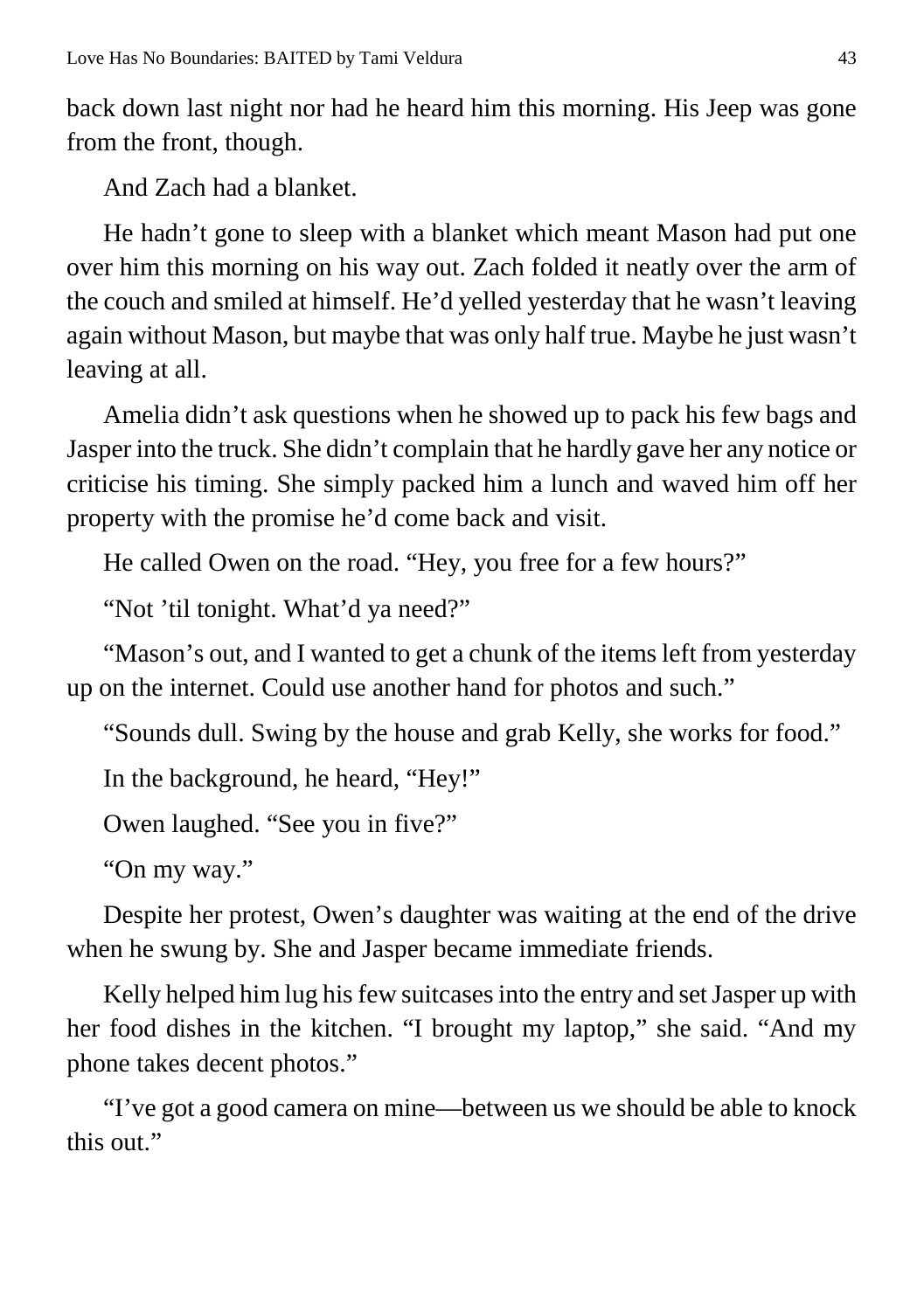"Oh—where's the cabinet with all the—here." Kelly opened the bottom doors of a china cabinet. "Dad says we're not supposed to sell this stuff down here. It's being given in the will later."

"What about the cabinet?"

"I think that's safe—he didn't mention it. Just the china."

"Do you know where Mason keeps his toolbox?"

"Should be one in the shed."

"Grab it, please?"

Kelly jogged out the back door of the kitchen. Jasper ran to keep up.

It took nearly three hours, but they photographed and listed every piece of furniture they hadn't been able to sell the day before. Even Jasper helped; walking all over the keyboard when their descriptions were boring—or she was hungry.

Kelly stuck her tongue out. "I know Dad said you would feed me but I need to go. I'm supposed to meet my friends at the movies."

"Do you need a lift?"

"Not if I get going."

"Here." Zach dug in his wallet for cash. "Get yourself some real lunch before the film. Don't fill up on popcorn."

Kelly rolled her eyes as she took the money. "Yes, Mom."

"Hey, you can eat whatever you want. I get to tell Owen I told you to eat real food and I even paid for it."

Kelly laughed and waved her way out. Zach tidied up the clutter of tape measures and non-saleable items while Jasper complained about how empty her food bowl was. He hefted the toolbox. "I'll get to you, just sit tight."

She didn't sit tight. Zach headed out the back to put the toolbox away and Jasper followed right at his heels. She meowed at him.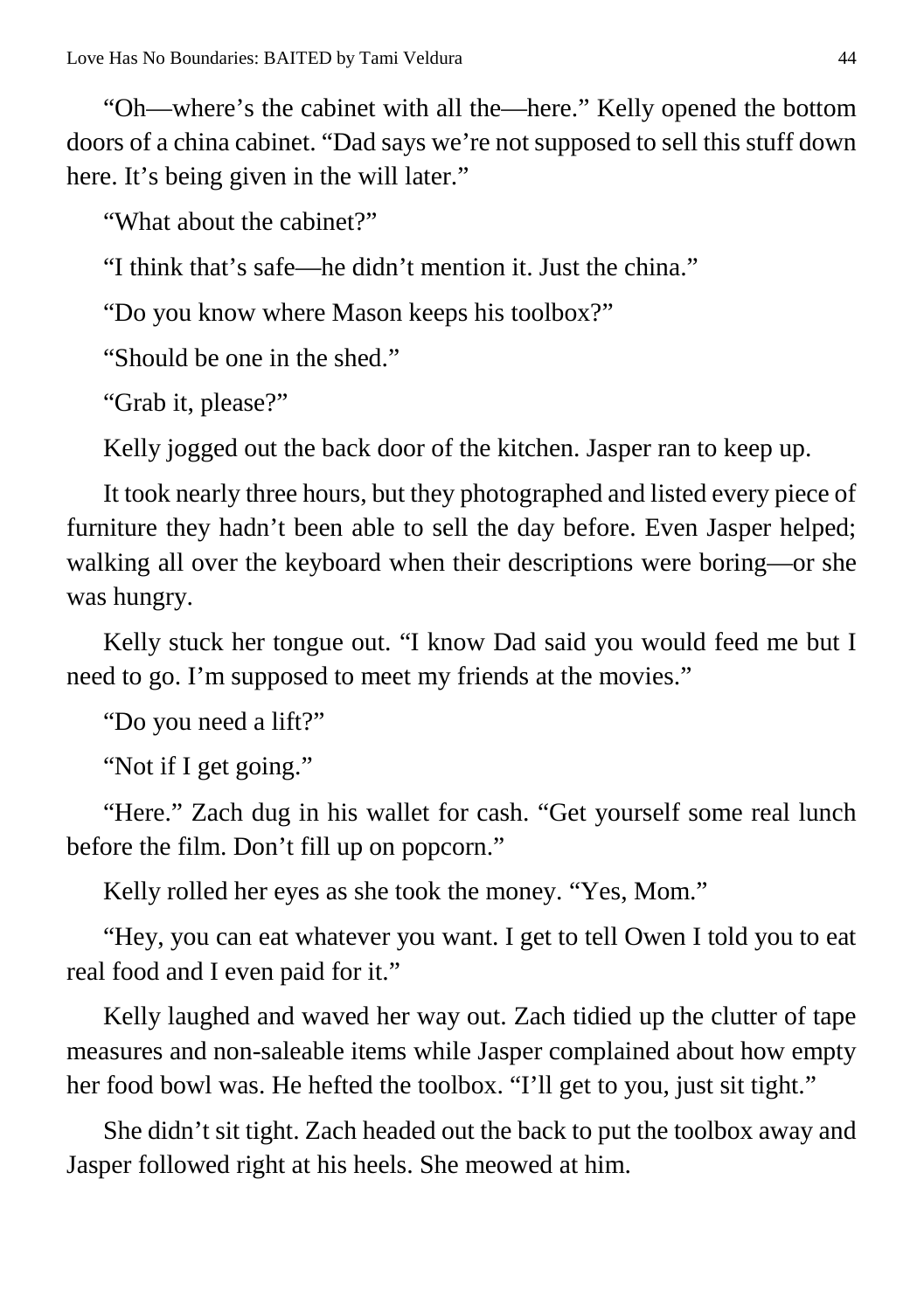Across the yard, a falcon screeched back. Zach stopped. There was a wood structure across the yard that looked weathered but hadn't been there twenty years ago. Another screech issued from the coop-like building. Something winged moved across a chicken-wire window.

Zach dropped the toolbox just inside the shed and picked up Jasper, just in case. She squirmed, uninterested in being manhandled. They both stopped at the little chicken-wire window. Jasper's ears flicked forward. Zach watched a very small falcon preen its wing on a perch in the back.

"It's a kestrel."

Zach jumped. Jasper complained. Mason was some twenty feet away and closing. His left hand was gloved in dark, worn leather. Gripping his wrist was a hawk with talons the length of his fingers, and a beak curved like a scythe. The bird hunched and flicked its wings around its feet where a fuzzy chunk of rabbit had already been shredded. Zach heard a bone break. The bird gulped meat down.

Zach didn't know what to say. He pointed at Mason. "That's a hawk."

"I told you I hunted with one."

*What did you hunt it with?*

*My hawk.*

Zach nodded. "I thought you were talking about another dog."

"Why would I name a dog Hawk?"

"I don't know. You named your first one Gossip." The kestrel twittered to their right. Jasper tried to pull herself out of Zach's grip and get closer. He held tight. "You actually hunt with it?"

"Yes." Mason gave Zach a wide berth and opened a door on the coop-like building. The hawk on his hand hopped obediently to a perch and continued tearing apart the rabbit leg. It plucked fur from the skin and flicked the clumps in every direction. Mason undid a connection on his glove, did some sort of clinical check of his bird, and backed out of the cage. "I'm a Master Class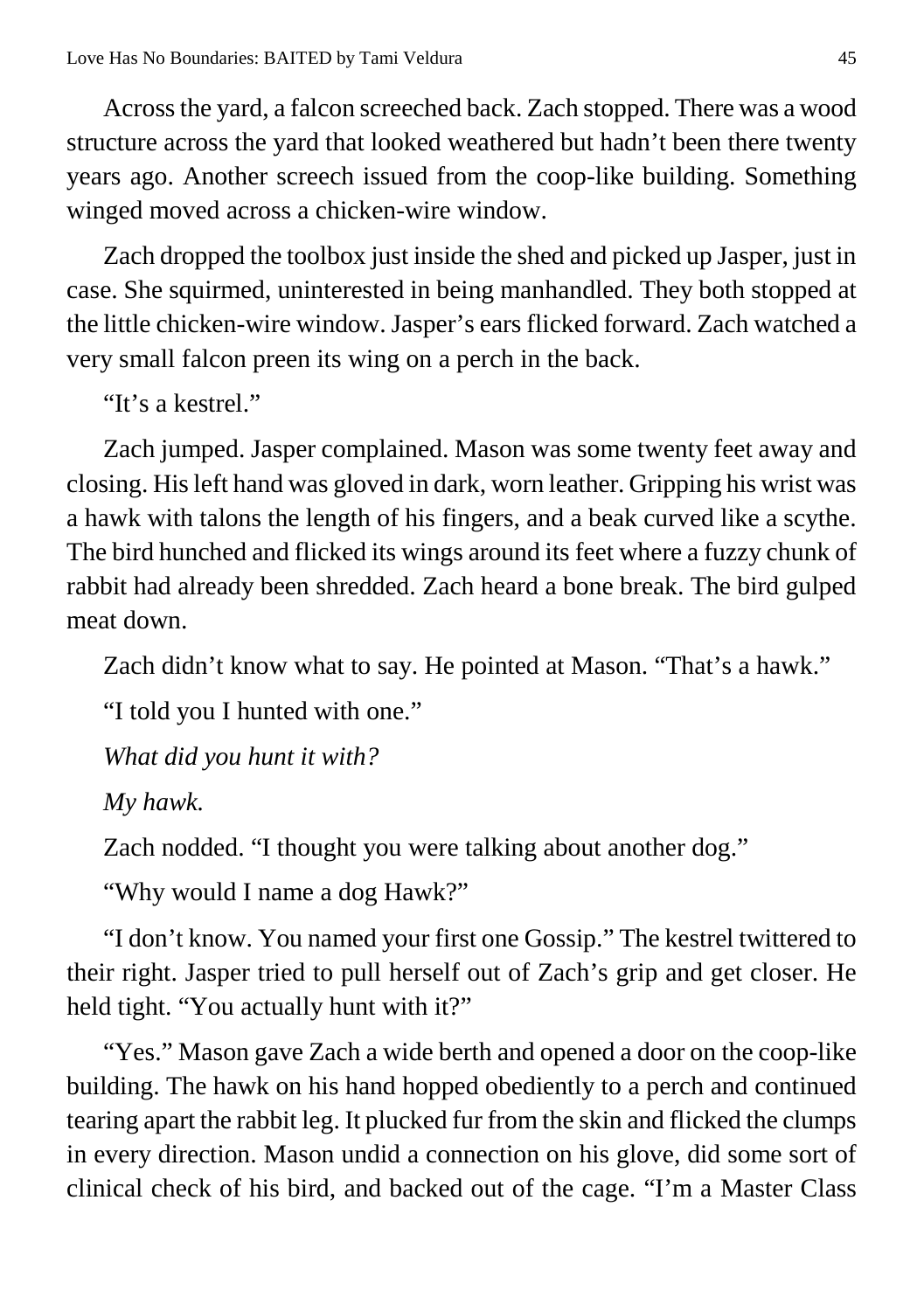Falconer. I hunt every day with Helen. Sometimes twice if we don't have any luck in the morning or I have something scheduled."

Zach adjusted Jasper in his arms. She was very interested in the small falcon. She wasn't going to get anywhere near it. "Scheduled?"

"I hunt for most of the farms and gardens around here. Keeps the rodents in check." Mason continued what appeared to be a regular routine of checking equipment, the coop-building, and cleaning things.

Zach didn't know the first thing about it all. "The bigger stuff goes to Keshel at the grocery."

"Yeah. Rabbits and pheasant, mostly. The smaller mice and gophers aren't worth selling. We avoid the squirrels altogether, too risky for the birds."

"What about the little one?" The kestrel Jasper desperately wanted to get her paws on.

"His name is Arrow. He's an imprint so he can't be released. We hunt dragonflies out on the lake sometimes, but he's mostly in retirement.

Imprint, retirement—it was all so different. Zach wasn't sure where to start, but he wanted to know everything. When had Mason started all this? How did it start? Where had the hawks come from? How did he hunt with them? On a leash? How else do you keep a bird from flying away?

He started with: "Can I make you some lunch?"

Mason looked up from the coop-building's redundant latches. "That would be nice." He whistled to the dogs. "Give me ten minutes to finish up here."

"I'll get started," Zach said, more absently than anything. They stood looking at each other for a long moment—a mutual realization that there were additional depths to each other. That maybe what they both knew from the past was only a part of what made them each whole now. In that moment, Zach realized that as much as he wanted his lover back, what he really needed was his friend. It made him smile and Mason smiled back.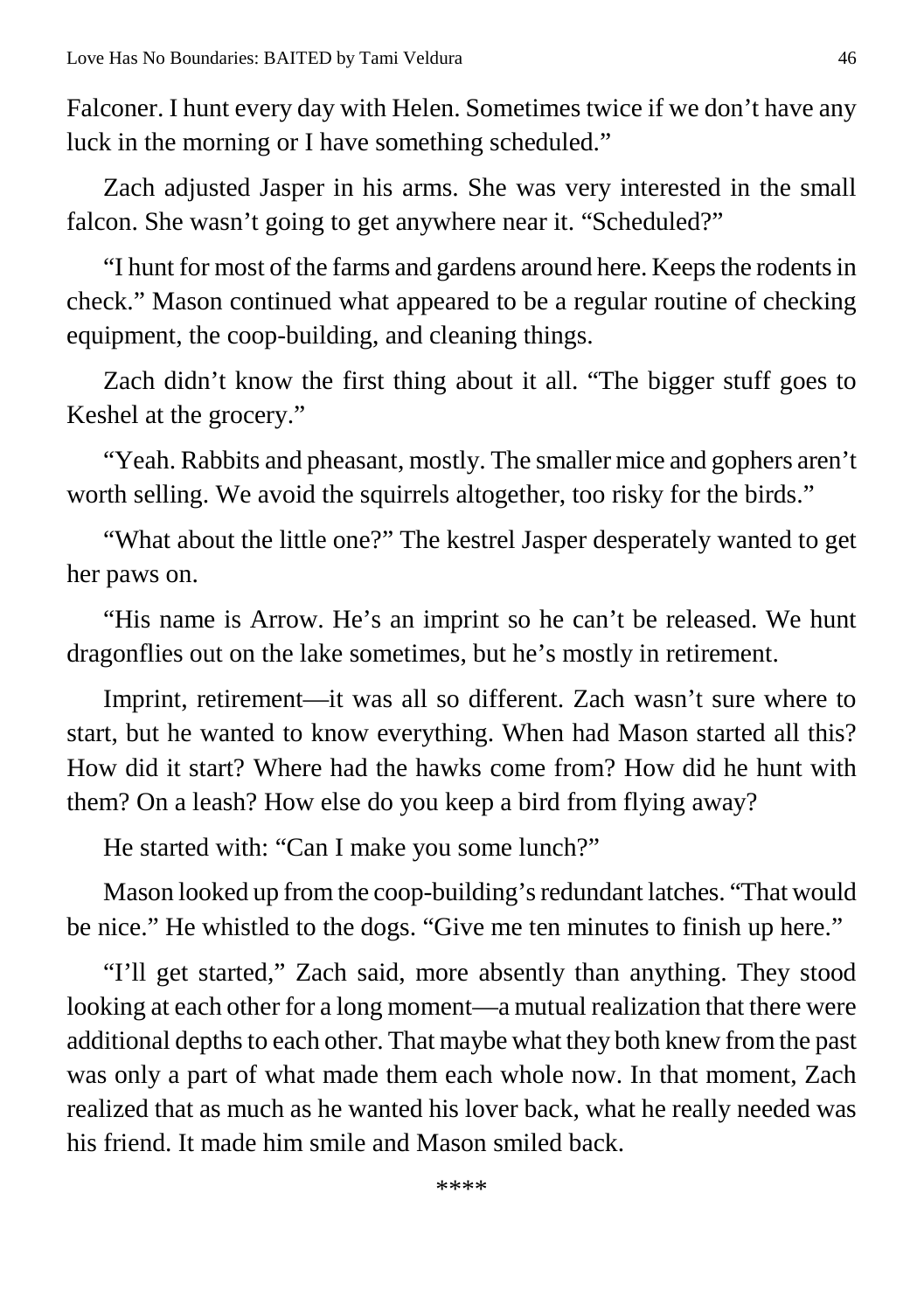Jasper was quite used to being queen of her house so there was an uneasy truce between the cat and Gossip. So far, Jasper took her frustrations out on Redd. She currently lay on Redd's back even though the terrier was barely large enough to fit her. He was tough: all muscle and activity from the constant hunting, but his personality bent easily to Jasper's and he sighed, carrying her from room to room as her will dictated.

Baliey called while they sat on the still-unsold couch quietly enjoying each other's company and the antics of the animals. Mason barely glanced up from his book. Zach answered the call. "Hey Bee. How's life?"

"Oh. My. God. This customer. These people, they're driving me up the wall. Zach, they want a fifty meter mud crawl—our venue is barely sixty meters long."

"What's wrong with a forty meter crawl? That's a long crawl, anyway."

"I know! But forty is bad luck. So is a right-hand turn. I'm not even sure how these people drive in traffic."

Zach laughed, "Well three lefts make a right… eventually."

"Have you ever tried to take three lefts downtown? Actually, don't answer that—"

"Baliey, relax. If they're so crazy why not cancel?"

"It's a charity project, we're not even getting paid for it. I thought it would be good karma or something but, damn. And now I've got a box full of handwritten cards from cancer kids telling me how much they're looking forward to an obstacle course with swing ropes over a live alligator pit."

"Ah, the cancer kid bit—can't say no to cancer kids."

"Zach!"

"Sorry. But I'm serious. Call up James for the legal paperwork and issue a cancellation."

"Shouldn't I tell them first? 'Hey stop being crazy or we'll back out'?"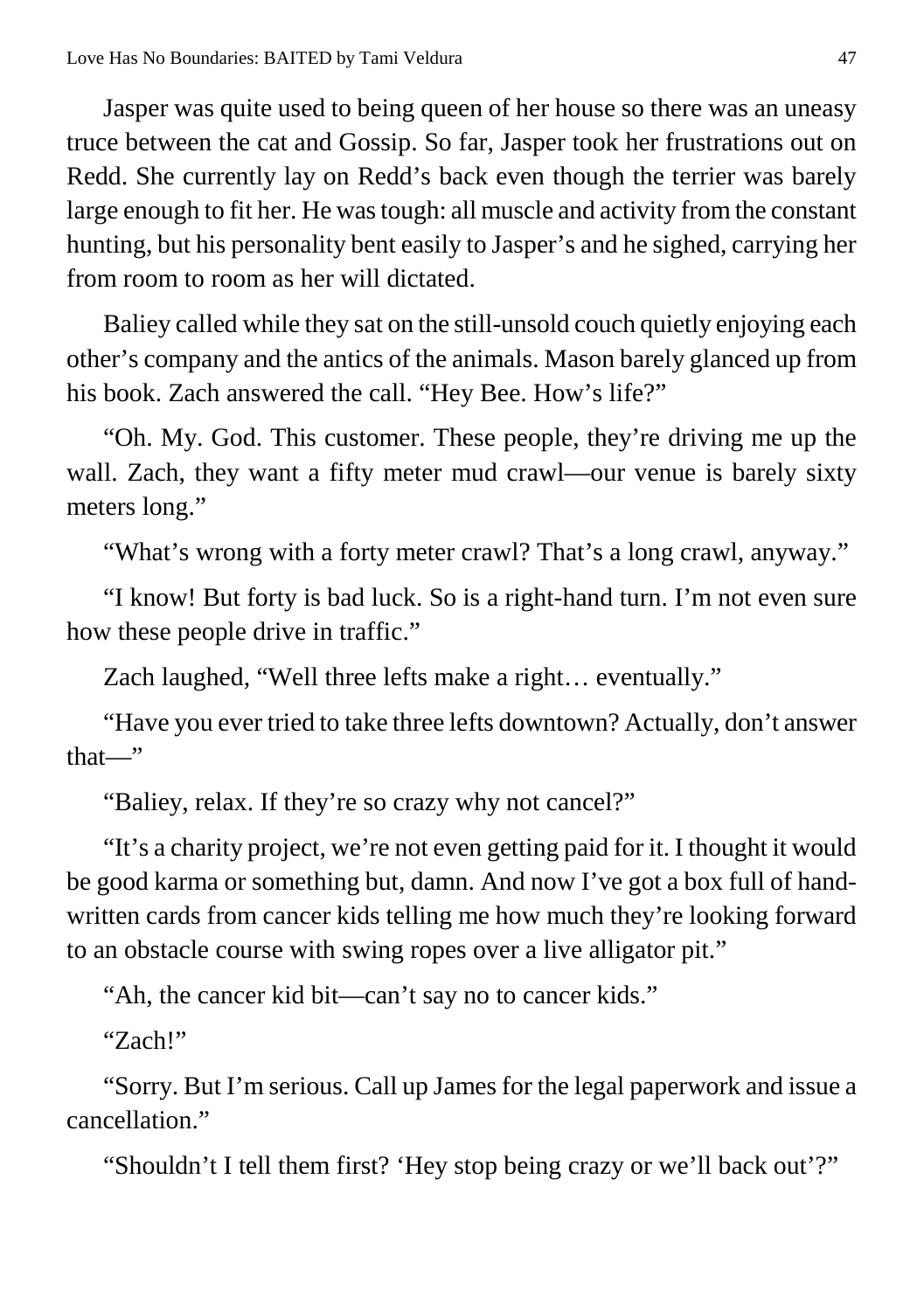"No, you don't want to make it something us versus them. That's definitely not good karma. James can handle the legal but you're the PR girl, spin it with something like 'we're not equipped to handle their specific needs'. Give them Jennifer's number—maybe she'll take over."

"Oh, good thought. We owe her from the big Lancing job she passed to us."

"Try not to stress over the cancer kid box. Sometimes you just have to say no to a job—that's the way it goes."

"Still, I feel bad about it."

"It happens with charity things more than I'd like. Next time try to get the details hashed out in contract."

"It just takes so long to get things moving that way."

"I know, but it saves you the guilt of saying no to cancer kids."

"Right. Point taken." She sighed into the phone and Zach heard her typing. "How are things with you—oh, is this even a good time to talk?"

Zach flashed his eyes up, Mason was still in his book. "It's fine. Nothing much going on at the moment. We had some lunch. Just hanging for now."

"He's in the room, isn't he? Your tone got careful."

"Yes." And he smiled into the word. Trust Baliey to know more than he ever meant to say. She really was dangerous in person.

"So on a scale of one to marriage, how are things?"

Zach laughed once—a bark of sound. "You should look into getting a cat from the shelter. Something shorthair or you'll never keep the computers running."

Baliey was silent on the other end. Her typing stopped briefly. "Jasper's not coming—? No, wait. *You're* not coming back, are you?" She was quick.

"Hopefully not."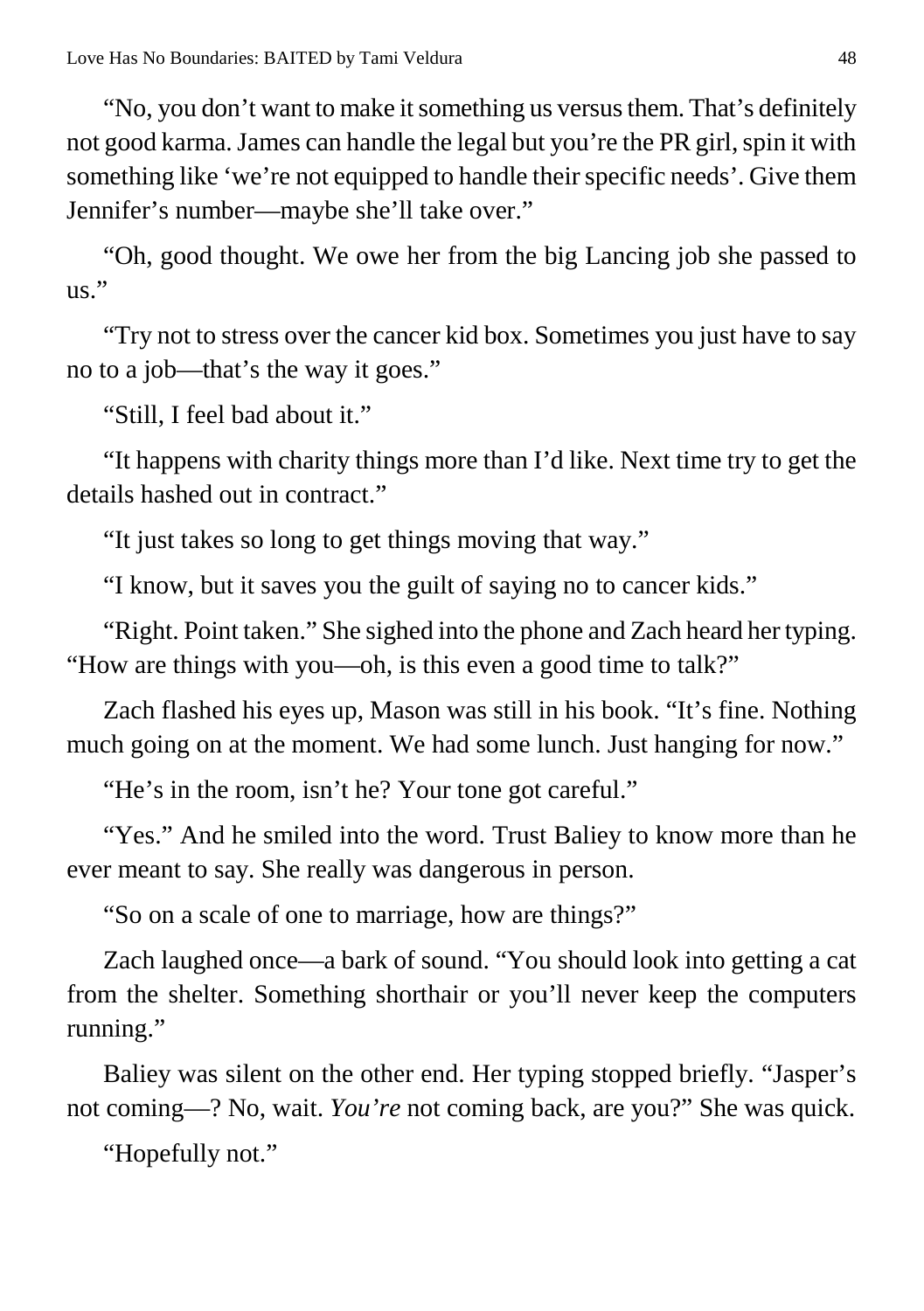"Gay man in a small town. How's that working out for you?" She was honestly worried.

Zach was, too. "There are a lot of kinks to work out still."

She snorted.

Zach rolled his eyes at the ceiling even though she couldn't see it.

"You really okay with that? Staying out there? You left for a good reason."

"I have a lot more to learn."

"Good," she said, as if Zach hadn't just altered an entire year's worth of plans in one afternoon. He owed her a better explanation. "If that's the case, you get to brainstorm a better way to fix this charity cause. I want to do it and not just because of the cancer kids box—I just need some logistical help."

"Fair enough. Start with the contract. Did they sign the standard?"

"That's probably the only thing that's gone right…"

Zach got comfortable on the couch and talked Baliey through the details of her customer's crazy requests for nearly two hours. They parsed the contract line-by-line, conference called Jason from legal for several questions, and established a plan of attack.

"Bee, don't forget you still have Jennifer up your sleeve. Since it's charity work anyway I think you should call her and her team up. She has different contacts than we do and a good portion of our support can't afford to do the work for free. She can boost your on-site numbers."

"And maybe help keep me sane."

"That too." Zach smiled.

"Okay. I can work with this—thanks Zach. I might text you later in a panic."

"I live to serve."

"Later."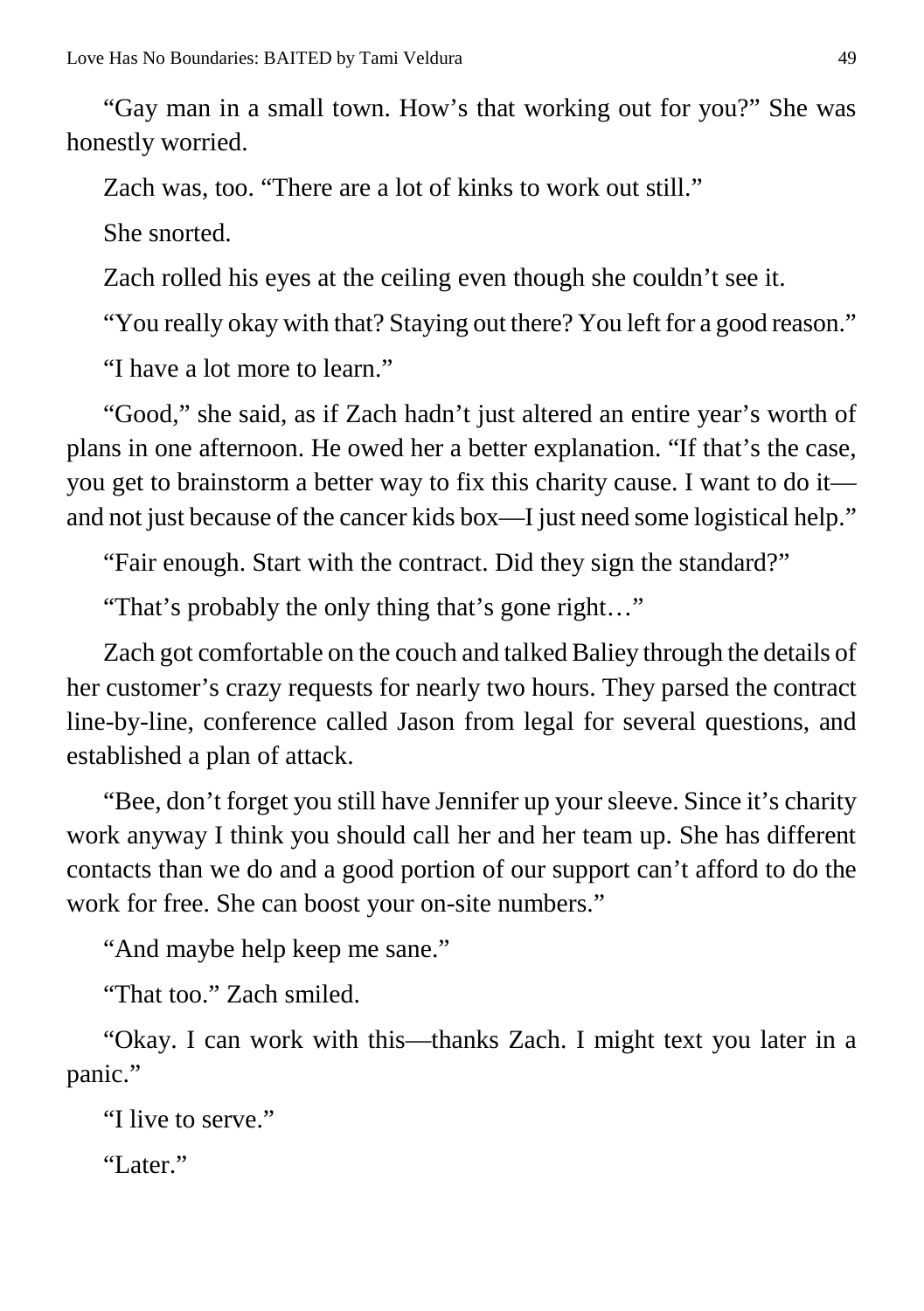"Bye." Zach smiled at his phone for a second. Talking with Baliey never failed to cheer him up, even when things were already going well. She was the best kind of friend one could have as a business partner.

"Sounds like she really needs your help." Mason said, half-involved with his book.

"She'll work through it. It's her first project without me there to oversee the details so she's just second guessing. She's been there from the beginning. Probably just misses Jasper."

Mason set his book down. "Why *did* you bring your cat?"

"I wasn't sure how long I'd be here and there wasn't much notice when I hopped in the car. I couldn't just drop her on someone. 'Hey I might be gone for two months but I really don't know, here's a cat.'" Zach smirked, "And Jasper would never forgive me. She likes going where I go."

"You're prepared to be here for a while."

"As long as you need me."

Mason hummed and went back to his book.

\*\*\*\*

Mason's cell rang as he was collecting his things for an evening of hunting with Helen. He tossed it to Zach. "Answer that, it's Owen."

Zach answered it. "Yo."

"Z-man?"

"Mason's got his hands full. What's up?"

"Canceled plans, that's what! Peter's first calf of the year just dropped. All the wives are getting a barbeque going."

"Is that a thing now?"

"Makes it easy for people to take shifts overnight if they're already there."

Mason asked, "Is what a thing?"

"Barbeque for the first calf of the year?"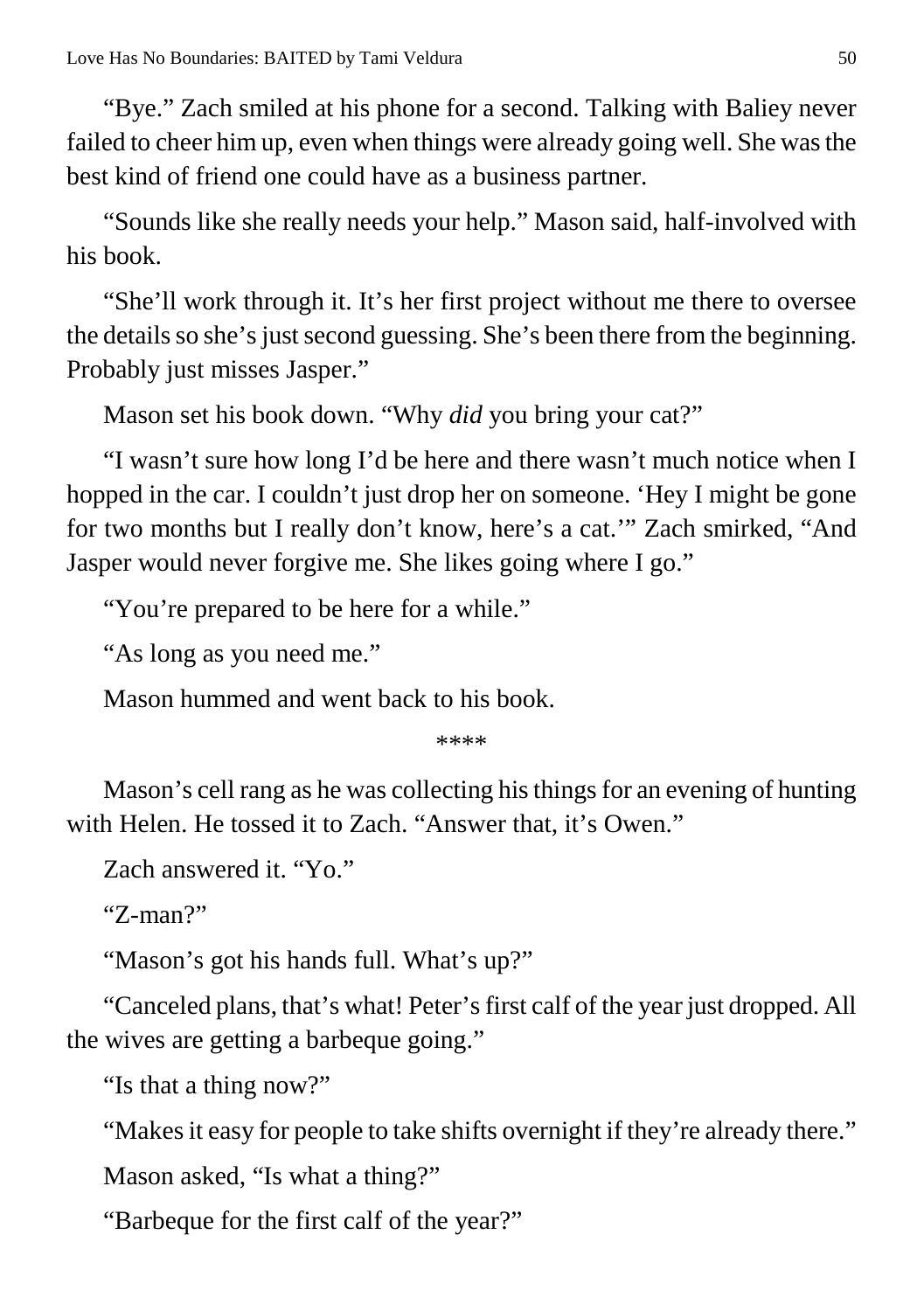Mason pressed his lips together. "We'll take Arrow. Helen's off the hook. I'm sure Keshel will be there, I can reschedule the hunt when we see him."

Zach asked Owen, "Keshel will be there?"

"Dude, everyone goes. Are you in the car yet?"

"We're going. Chill-pill. See you in twenty."

"Later"

Zach tried to stuff the phone in one of pouches Mason had slung around his hips but Mason swiveled, "Not that one, it's got raw meat in it. Put it in my jeans. Front."

Mason probably didn't mean for his hip thrust to be overtly sexual but Zach took in the full view. He stilled Mason's hips with his free hand and slid the phone in with one finger. He licked his lips. Looked up. He caught Mason looking away. Zach didn't push it. "The birds travel in boxes, right?"

"Yeah they're both set up in the back of the Jeep."

"Can I carry Arrow?"

"Well, technically no. But…"

"Technically?"

Mason shook his head and led the way out the back kitchen door. "It's all government oversight and federal this or jail time that. If I keep too many feathers they can take the birds away. Technically. But a lot of it is honor system, and I wouldn't have started this if Jake hadn't let me exercise his bird before I was licensed. So, yeah, you can walk Arrow to the car."

Zach was a lot more excited about this than he expected. "What do I do?"

"Not much, really. Here, put this on your left hand."

Zach accepted the well-worn leather glove, distantly similar to a work glove, with a bigger sleeve and a latch. Thicker, too. "It's stiff."

"It's just meant to be a perch. Trust me, you don't want those talons getting anywhere near your skin."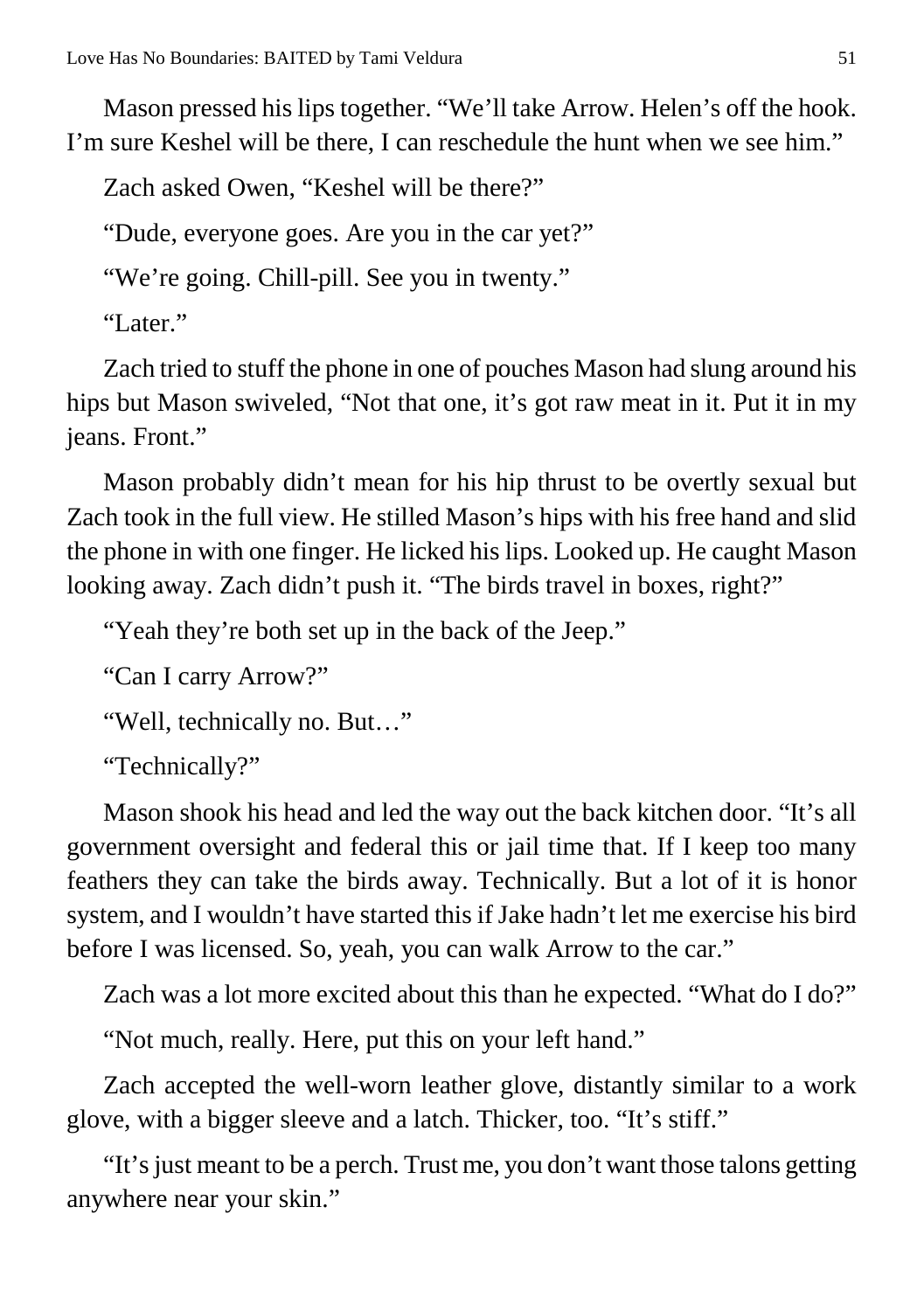"Even Arrow's?"

"Your eyeballs will make a fine snack."

"Eew." The wooden structure in the backyard that functioned as a holding pen was called a mews, Zach learned. He squeezed into Arrow's smaller half behind Mason, shut the door, and accepted a small piece of meat.

"Just pinch that in your glove there so he can see it. Hold it out—just like that." Mason put a small brass whistle to his lips and let out a sharp chirp. Arrow twitched around on his perch. He spotted Mason. Zach. The meat. He flew down to the glove, the leather jesses on his legs tinkling with tiny, tiny bells.

"Wow… I can't even tell he's sitting there, he's so light."

"I had to get a special scale to weigh him, four decimal points, to make sure he was at the right weight for flying."

"I thought he couldn't go free."

"He can't be released." Mason nodded. "Into the wild. He'll just follow people around and starve when they don't feed him. He thinks people are family. But he can still fly and he'll catch little bugs. Sometimes." Mason manipulated Zach's fingers so that Arrow's leather jesses crossed between his fingers and lay across his palm. He tied a lead and hooked that onto the sleeve of the glove. "Just hold that still with your last two fingers."

Zach carefully closed half a fist. Arrow rocked on the glove. "He doesn't look stable."

"The glove is a lot bigger than his little feet. Just keep an eye on him. He might put his wings out for balance. You keep your hand closed on his jesses so if he thinks about flying away you've got him, ok?"

"Yeah, sure." Zach nodded. The little falcon on his hand nodded at him. "Hey, that's cute." Zach pointed with his right hand and got a beak in his finger for his trouble. "Ow!"

"You deserved that."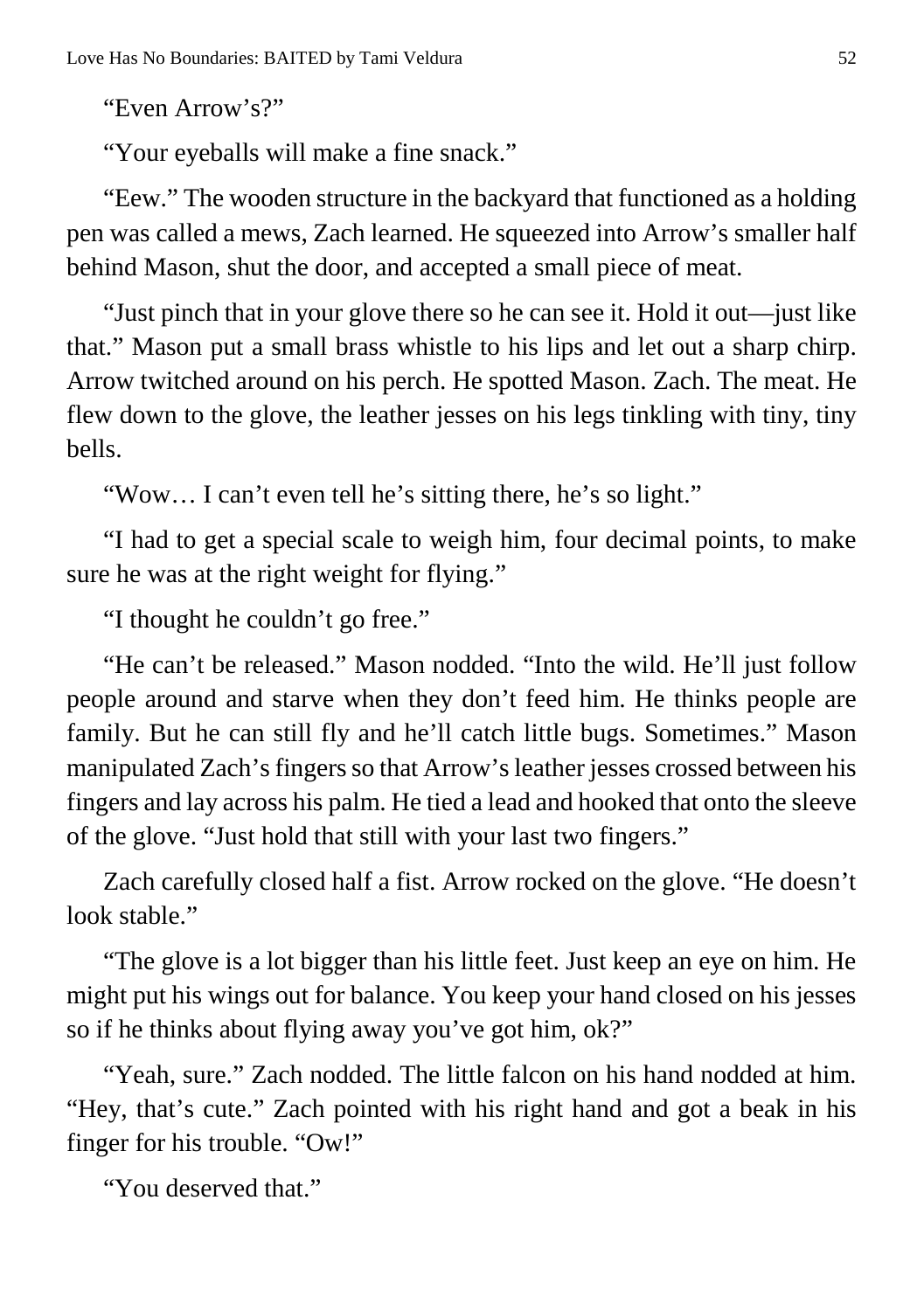"That wasn't cute."

"Let's go." Mason laughed. "Remember, keep your fist closed. Just walk slow."

They exited the mews. Mason locked it behind him and checked on Helen. Together they paced slowly to the Jeep. Arrow rocked a little on the glove and Zach was still amazed that he couldn't feel his weight at all. The kestrel was smaller than his cell phone, and all feathers. Arrow peeped and twitched his head around.

"Is he afraid?" Zach asked.

"Just cautious. He's smaller than everything else out in the world. It pays to have your eyes on everything."

"This is so cool."

Mason laughed. They reached the Jeep. Mason popped the back door. "Wait there for a second, let's see if he'll accept his hood." Mason retrieved a small leather helmet-shaped item from one of the tall white boxes. He let Arrow look at it, then slowly fit it over his beak and head. It tightened in the back. The bird appeared unruffled.

"Now reach your hand into the box and let the perch touch the back of his feet."

Zach leaned in and did as he was told, letting the cross bar on the perch bump the small falcon. Arrow hopped onto the perch. "Ha. Look at that."

"Use your other hand and unlatch the line from the glove. You'll see a ring attached to the base of the perch- clip it there."

Zach transferred the tether. "I can let go of the strings?"

"That's it." Mason took the leather glove and closed up the white box. Arrow peeped. His bells tinkled.

It didn't take even ten minutes to drive out to the ranch. A bonfire was already lit and a long iron grill stretched over the flames. It seemed like the whole town turned out for the party. Cars lined the road on both sides. A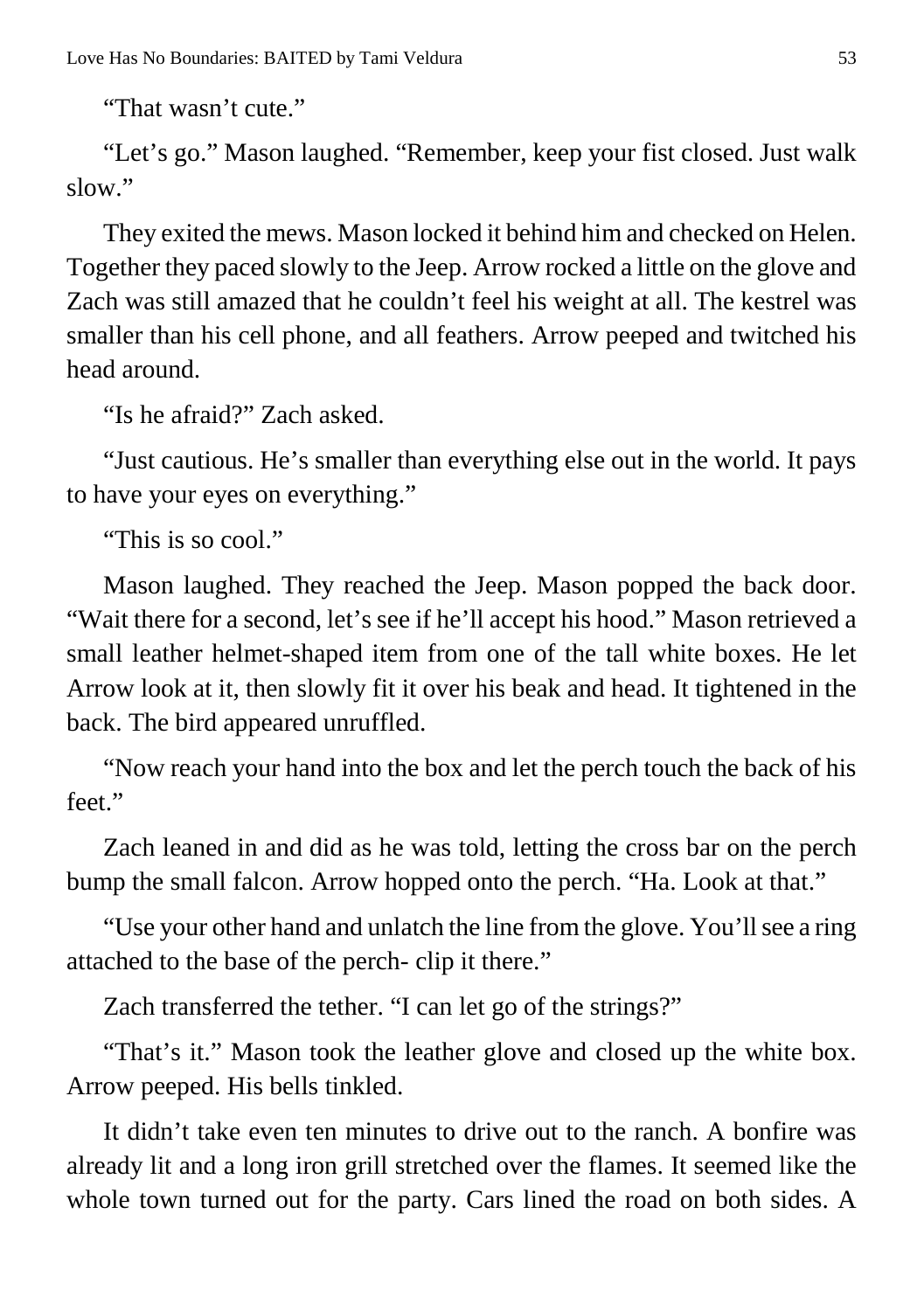steady stream of people headed out toward the pasture to get a look at the new calf.

Mason took the entire bird box out of the Jeep and divided his supplies between himself and Zach. Together they approached the bonfire. Mason's white bird box was immediately the center of attention for children and adults. They peered into the air holes, trying to catch a glimpse. "Arrow doesn't mind the attention?" Zach asked.

"He can't see it. The hood does a lot to keep him calm."

"Hi, Mason! Zach!" Kelly waved from the grill line. "We're sitting over there."

They followed her pointing finger and found room at a picnic blanket. The collection of kids followed, a few adults trailed along. They set everything down and Mason appointed one of the older boys to watch the bird. They joined Owen and his daughter at the grill. It smelled delightful—all roasted meats and barbeque sauce.

Kelly grinned, "Did you bring Helen?"

"No, Arrow." Mason said. "He hasn't flown for dragonflies in a while. I thought we'd go out to the creek."

"Yes!" Kelly threw her hands up and spilled her Coke. "Oops."

They reached the grill and asked for ribs, sausage, chicken, or steak. Peter himself doled out the meat while his wife manned the grill. "Ribs, I think." Zach said. "They look delicious."

"Sorry, all outta ribs." Peter said, his tongs hovering over half a rack.

Zach frowned. In front of him, Owen paused. "What was that, Peter?"

"Said we're all out of ribs. These ones are no good. I don't give out food that's no good."

Sure, he didn't.

"That's okay." Peter's wife turned from the grill, "I just finished this batch," she said, oblivious to the tension. She added another pile of ribs to the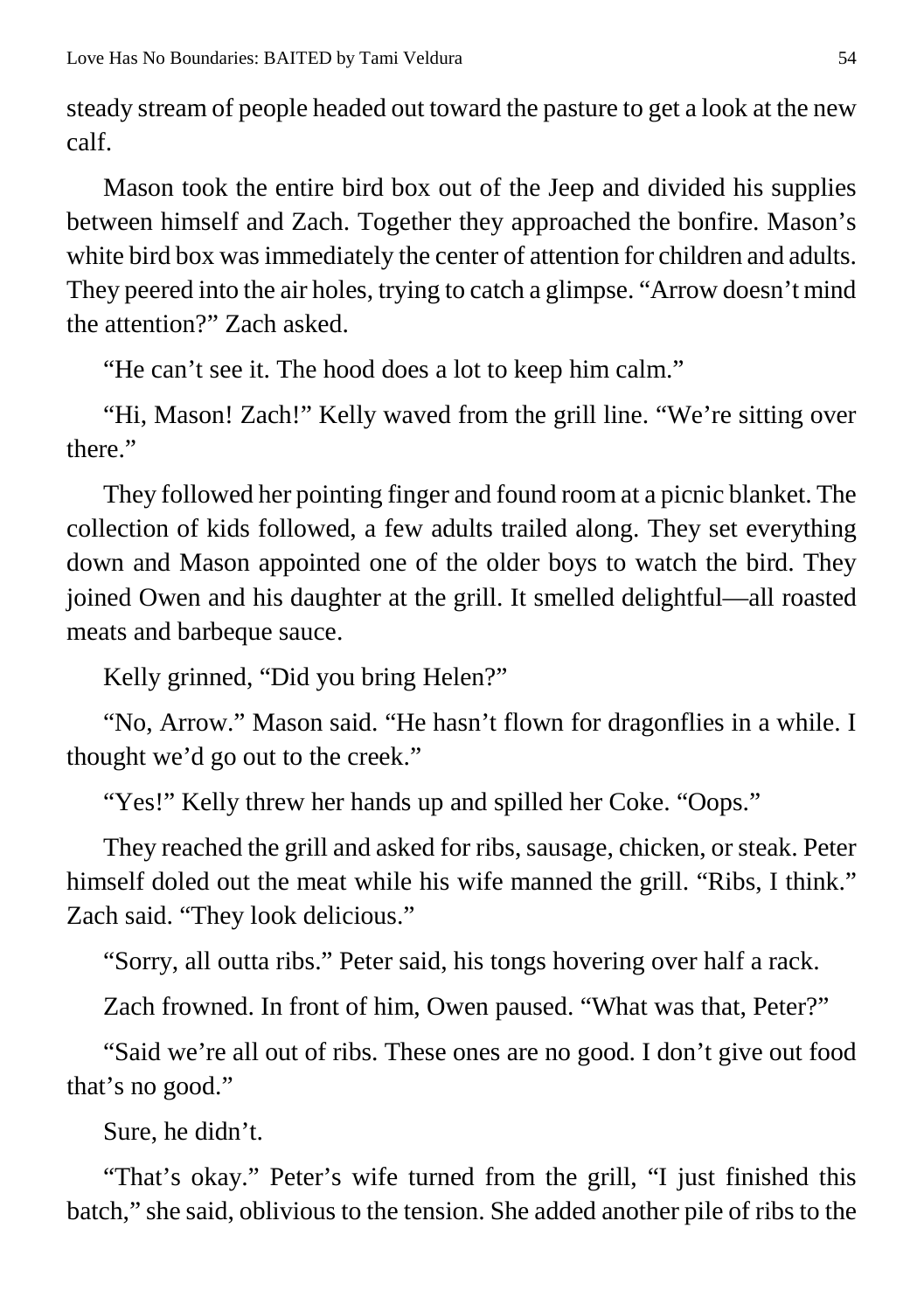table. With his wife and Owen both looking on, Peter silently served Zach his requested ribs. They moved on to the salads and drinks without thanking him. Mason was served his sausage and chicken with a dark eye.

Zach saw the tension ratcheting up Owen's shoulders and put a hand on him. "Chill. It's not worth it." But he appreciated the quick defense.

"It's just so stupid."

"Are you going to arrest him for stupidity?"

"I can hold him for forty-eight hours," Owen said brightly.

Zach laughed. "Let's eat."

They all clustered on the blanket and watched Mason put Arrow out on a lawn perch for everyone to see. He answered questions between bites of food, most of them correcting the kid's ideas of having a "pet bird".

"This bird bites," Zach interjected. He held up his finger to prove it. "So don't get too close."

Only when they were mostly done with their meals did Mason give in to the demands to see Arrow in flight. He organized a walk over to the springflush creek on Peter's property and directed everyone to sit down and be quiet.

Zach sat next to Kelly on a rock jutting over the creek bed. "Have you seen Arrow fly?"

"Oh, yeah, lots of times. It's still fun, though. He's really fast."

"He would have to be to catch dragonflies."

"Sometimes lightning bugs, too," Kelly said. "They like the meadow behind our house and sometimes Mason will bring Arrow when he comes for dinner."

"That so…?" It was ridiculous that he hadn't stayed in touch with his two best friends to know these things. It hadn't seemed like such a big deal when he was away in Philly, building a career and a life beyond all of this. Now he wasn't even sure he knew how to relate to a small town anymore. They didn't even have a Starbucks.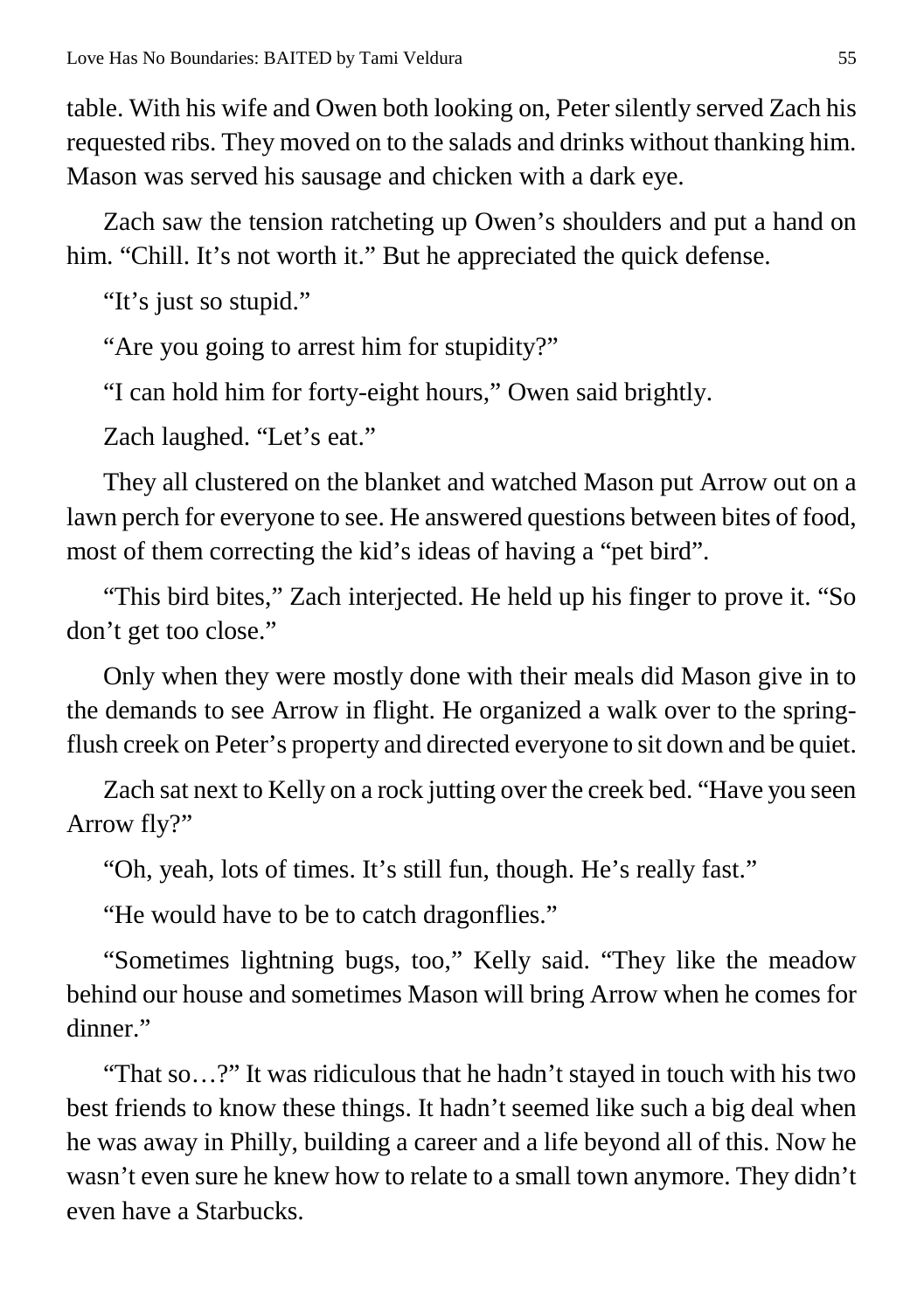Mason commanded the side of the creek, showing off Arrow's small feathers and explaining the hood and how he couldn't go back to the wild. He was utterly comfortable out here in the forest with a raptor on his fist. Zach snapped a photo on his cellphone and sent it to Baliey.

*This is the new Mason Foster.*

She texted him back.

*Nice ass.*

Then Arrow was in the air and Zach didn't care about a witty comeback. The little falcon flapped up to a branch along the edge of the water and looked around. He had no string attaching him to Mason, nothing to prevent him from simply flying away. Yet he stayed and scanned the water and reeds. He tipped forward off the branch and dove almost too fast to see. He skimmed the reeds and flashed sideways. Arrow banked down toward the closest spot of solid ground—the rock outcropping that Zach and Kelly had claimed. He flapped up to land and Zach saw that he had a dragonfly gripped in one foot.

Then Mason was there with his glove, kneeling between Zach and Kelly, and gave a short whistle burst. Arrow considered the dragonfly. He nipped at the wings and flicked one away into the water. It glittered as it fell. His head twitched to watch it. Mason added a bit of meat to his glove, just a small pinch for a small bird, and blew his whistle again. Arrow abandoned the dragonfly and hopped to the glove for his prize.

Kelly picked up the dragonfly and jogged down the bank to one of the younger boys, "Here, what is it?"

The boy cradled the dead bug and turned it over with one finger. The kids around him leaned in. "It's a green darner," he said.

"But it's brown"

"It's a girl. The boys are green and blue."

"She's got some purple on her, look."

"Will you keep it?"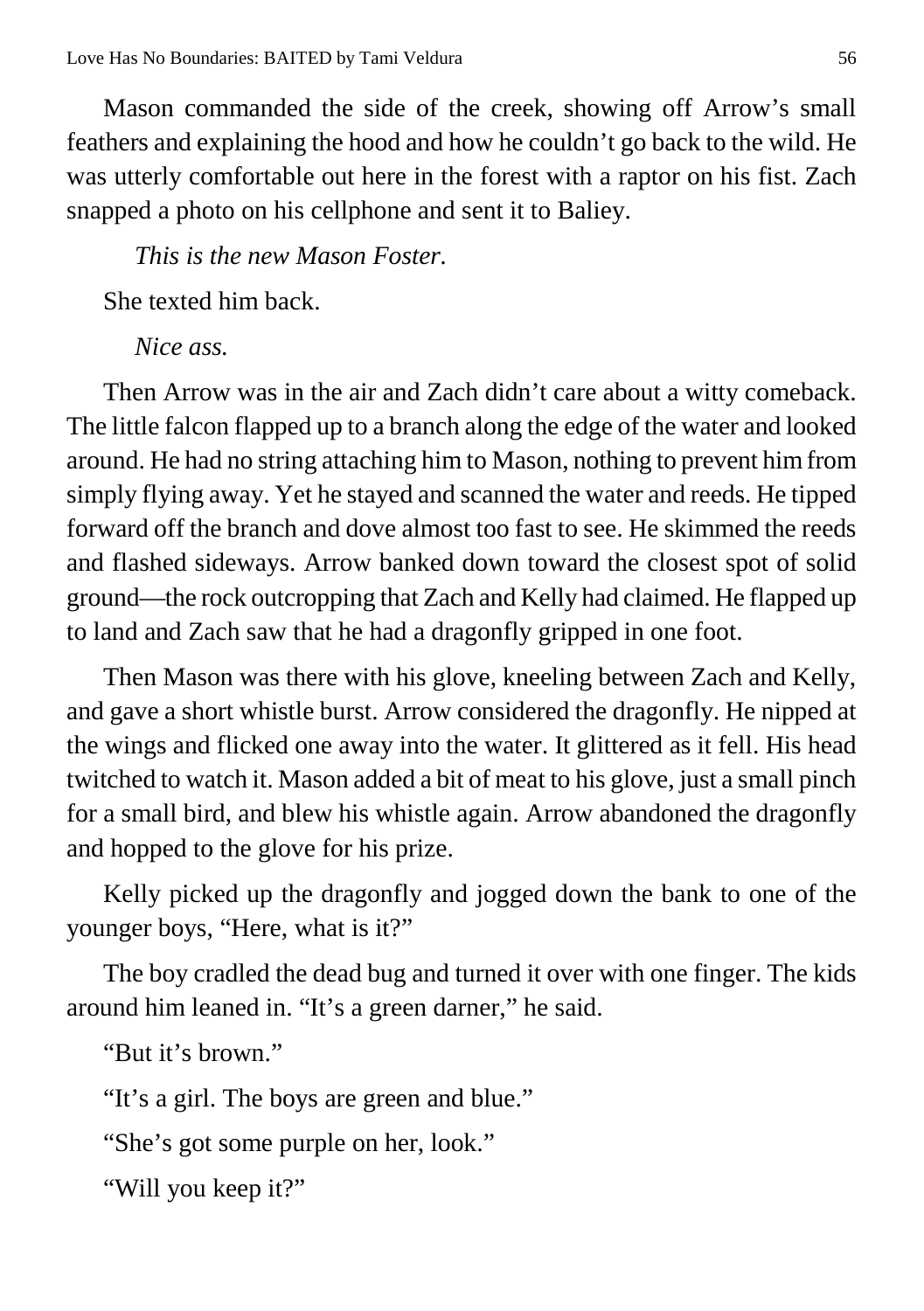"No, I've got one already."

They passed the dragonfly around and looked back to Mason, who smiled. "Ready for another one?"

Zach watched Arrow and Mason catch dragonflies for an hour. Sometimes he caught one, sometimes he didn't, but the whole spectacle was awesome to watch. In the end, it was Arrow who decided dragonfly catching was done.

"Why won't he fly?" one of the kids asked.

"He's full. I tempt him away from the dragonflies with a little piece of meat, and a hawk only hunts when he's hungry." Mason gestured everyone up. "Come on, let's get back to the party. People are missing us." He fit the hood back over Arrow's head and led the way back to the bonfire.

"Hey, let's check out this new calf we're partying for."

"Sure, yeah," Mason said, "Let me put Arrow back in the Jeep for the night. It's getting dark."

Kelly jumped to help, so Zach fetched the three of them dessert, root beer floats in mason jars. He bent the straw on his to sip while he walked and found them both at the car.

"Ohhh, floats!" Kelly said. "Hey! Why do you two get bendy straws and I don't?"

Mason reached for her straw. He flipped it upside down. The other end was bent.

"Oh." Kelly sucked on her float. "Well that's more like it, anyway."

Zach laughed all the way to the barn. Near the middle, the warmest spot, a small cluster of people tried to lean over the stall half-door and get a look. They didn't even see the hay in the stall when Sally's bright voice barked from the barn door. "KELLY!"

Everyone jumped. Kelly whipped her head around. "What'd I do?"

"Don't get smart with me."

"Mom, I'm serious. I've been here the whole time."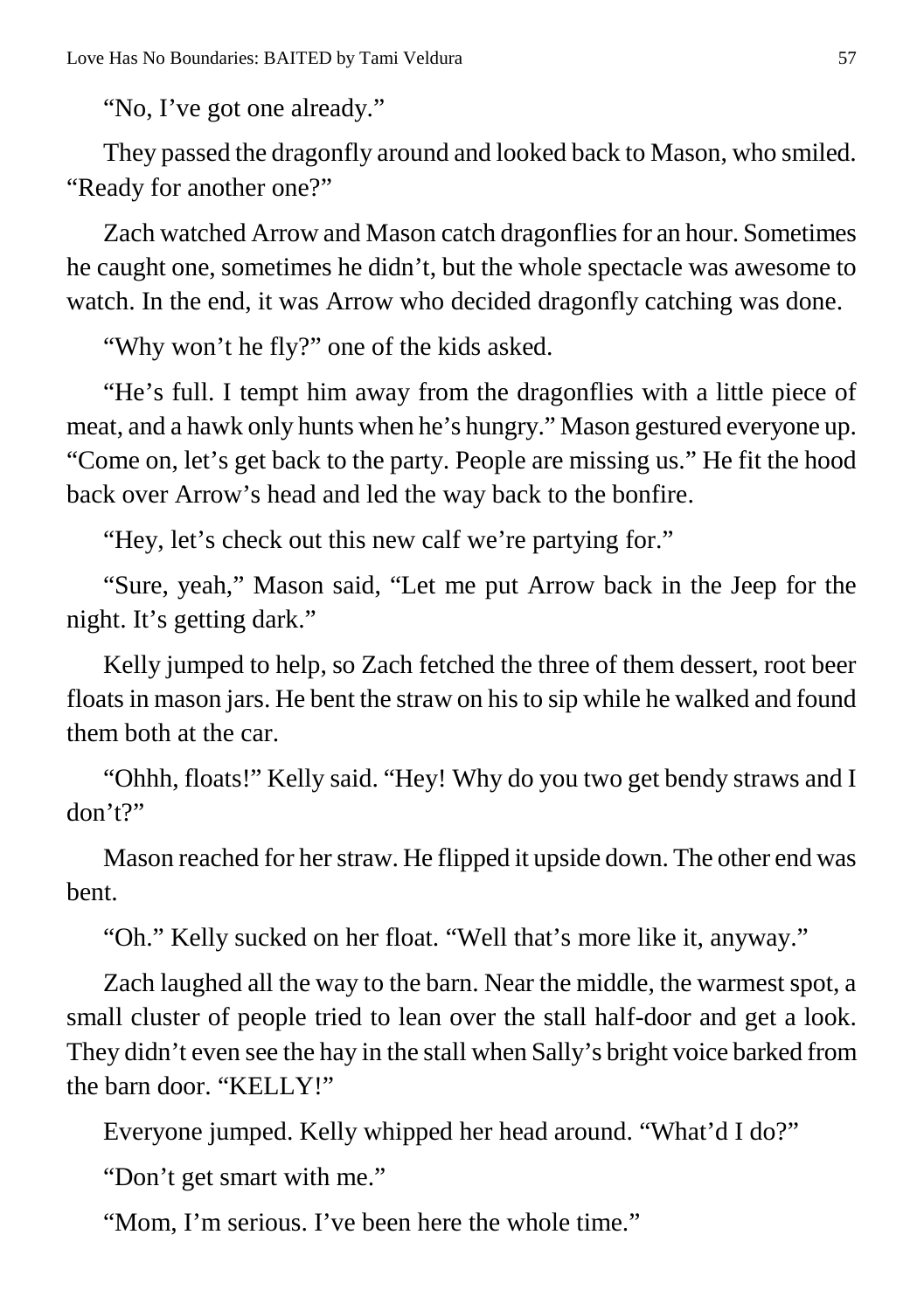"You've been with him." Sally's finger landed directly on Zach's chest. "I told you to stay away from my daughter."

Zach put up both hands, "I was invited to a party, Sally, that's it."

"Him?" Kelly said, clearly confused. "What's wrong with him?"

"He's tainting you, you shouldn't hang out with people like him. I've taught you better than that."

Kelly sipped on her root beer and got sarcastic in a blink. "What exactly is he, Mom? A nice guy helping his friend out?"

Sally grabbed her daughter's free hand and almost spat, "He's a *homosexual.*" She said the word like she was afraid it would come alive and bite her. She spun and dragged Kelly out of the barn. Kelly saluted with her root beer and jogged to keep up.

Zach rolled his eyes and turned to see the calf in the stall. The six or so people that had been straining over the half door stood watching them, flicking their eyes from Zach to Mason and back. Zach crossed his arms. "What?"

One of the women said, "So, who wants a root beer?"

"Me!"

"Yes."

"Good idea, Molly."

The group left in a hurry. Zach just shook his head and leaned on the half door. The calf in the stall stood on wobbly legs and blinked huge black eyes up at Zach. He dangled his arm in the stall and let it nibble his fingers. Mason sighed deeply.

Zach said, "I don't know how you deal with this all the time."

"For the most part, I don't."

"That's right, I forgot. You're not gay."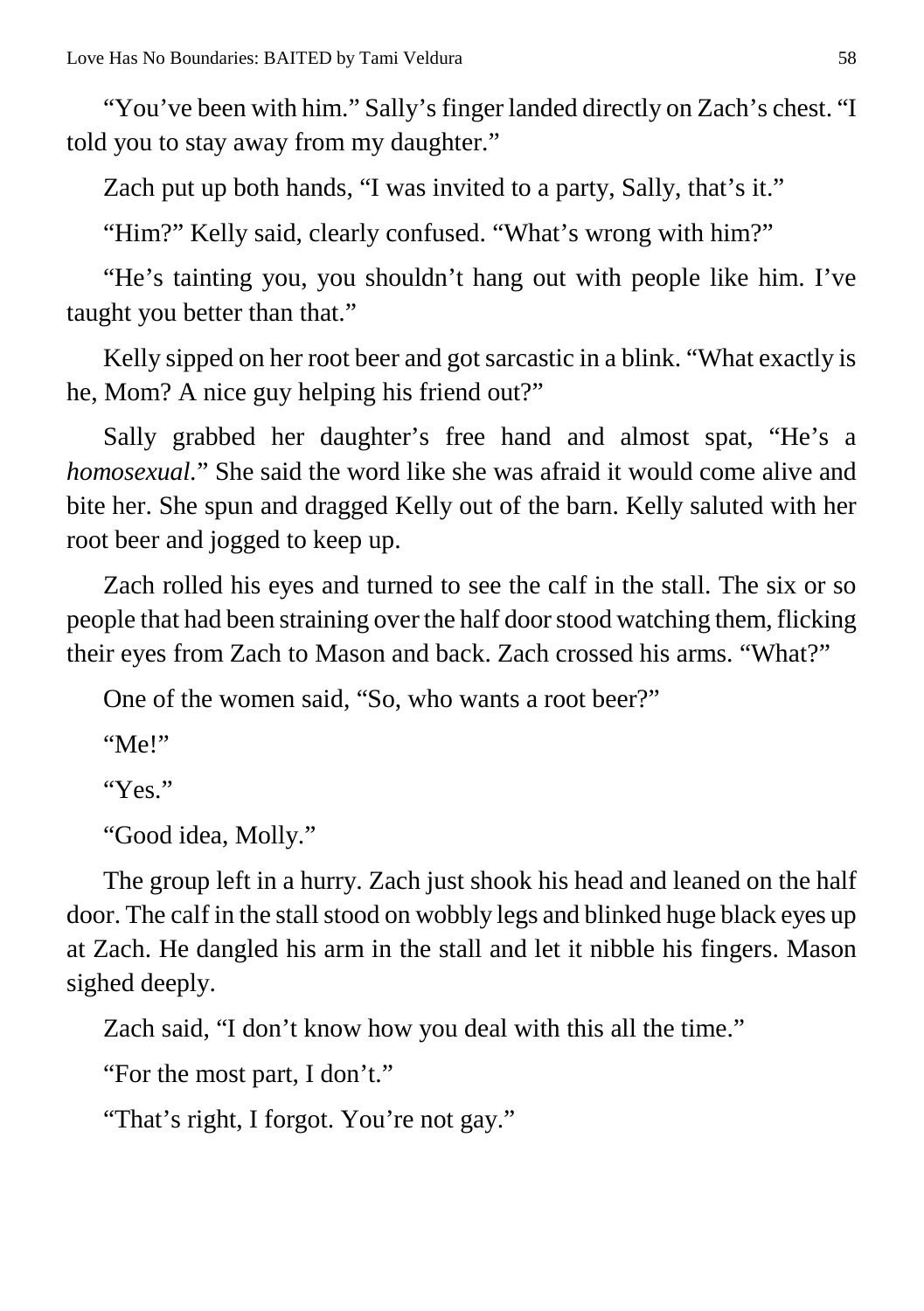Mason set his jar of root beer down heavily on the stall door. "You dealt with it by leaving, I deal with it by keeping it out of sight of those who don't care for it. Don't judge my solution when yours is no better."

Zach pulled a hand down his face, chastised. "You're right. Sorry. Shit."

"Let's go," Mason said.

"Yeah"

Amelia caught them on the way out the barn door. They slowed to match her speed with the cane. "You still owe me a blouse, Zachariah."

Mason shot him a confused look.

"Jasper," Zach said by way of explanation. "I haven't forgotten. Would you like to go tomorrow?"

"No, no. I'll wait for the sale in the paper. Just making sure you're not running out of town any time soon."

Mason said, "He's staying with me for now."

"Yes, that's good. It's about time you two got together." She pinched Zach's arm, "And here you got me thinking you were just back for a couple weeks."

Mason frowned. "Mrs. Amelia, we're not toge—"

"It's really not a good time for this, Mrs. A." Zach spoke right over him.

"A good time?" Amelia's voice dropped and she stopped walking. She rested her hand on her hip. "Is that what you're waiting for? A time that works better for you?" She didn't wait for an answer. Amelia turned and shouted toward the bonfire, "HEY! Zach and Mason are gay and have been in love with each other for the past thirty years. What are you going to do about it?"

The party at the bonfire ground to a halt. Mason put a hand to his mouth. Zach choked. How many times had he wanted to do just that? How many times had he swallowed those words before moving to Philadelphia? Peter threw his grilling tongs on the rack over the fire and marched in their direction.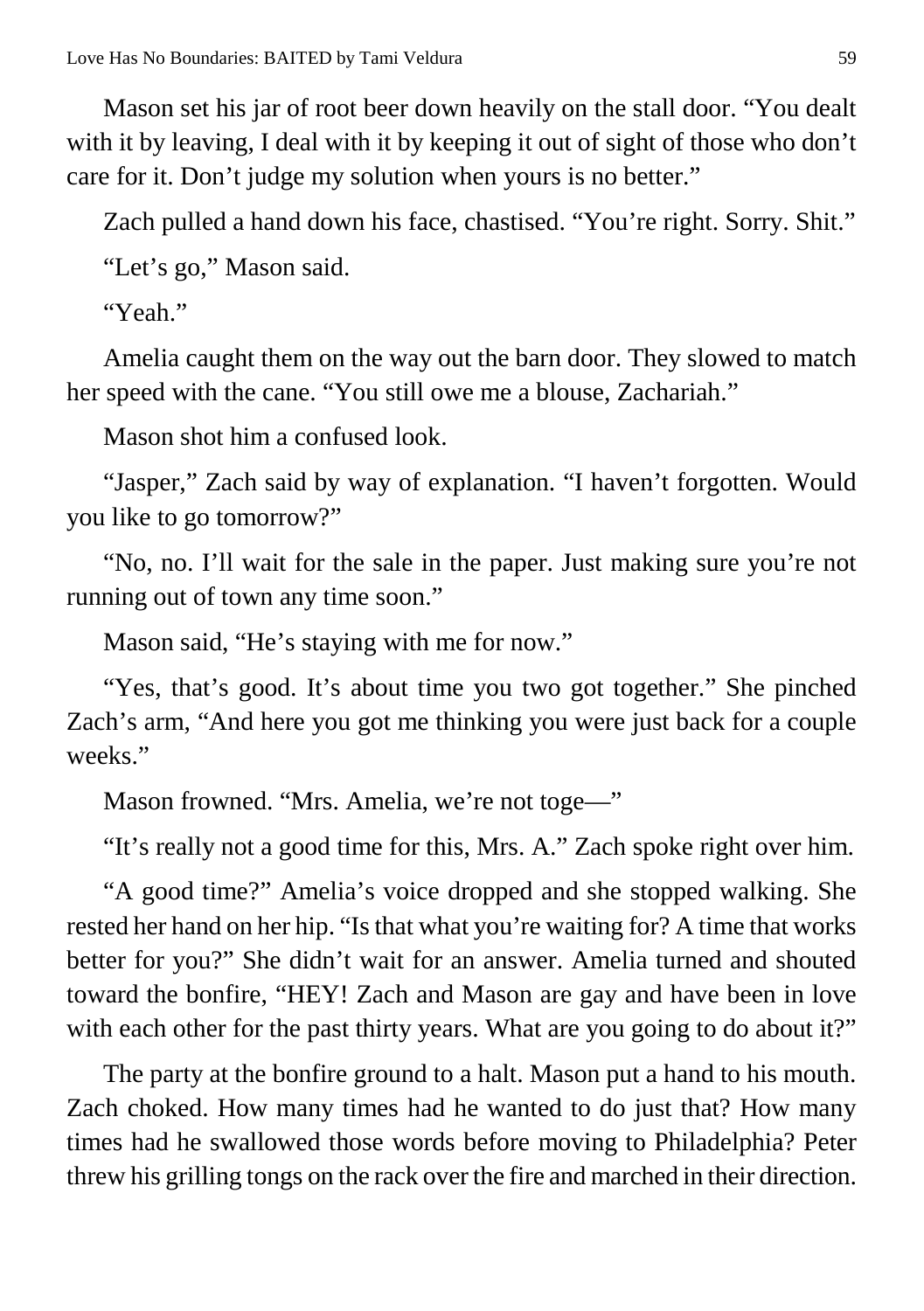Amelia turned back to Zach and Mason unperturbed. "You don't find a good time to live what you believe in, Zachariah. You don't hold it in reserve until there's a day more convenient. You either own it every day or you betray it."

Before Peter reached them, Amelia swung her cane up and smacked him solidly in his overweight stomach. "Peter Bench, if you don't have anything congratulatory to say you will keep your big trap shut."

Peter lifted a finger and swallowed his words. He pointed at Zach and then to the Jeep. He leveled a heavy glare at Mason. He tried to move Amelia's cane out of his gut but she appeared no less stable with it off the ground and the struggle made him look foolish.

Zach reached for Mason's hand and was quietly thrilled when the man didn't pull away. "Thank you, Amelia. Good night."

"You too, Peter," Mason said. They loaded themselves into the Jeep and drove home in silence.

Parked in the driveway, they looked at each other. Zach felt the corner of his lips turn up. Mason didn't look amused. Zach took a breath to speak and Mason put a finger up on his lips. Zach stilled.

"Just kiss me," Mason said.

So he did.

\*\*\*\*

Mason's bed was infinitely more comfortable than the couch, not the least because Mason was in it. When Zach woke he was hugging a pillow, though, not the man he was expecting. All his plans for early morning apology-slashreunion (for real this time) sex went out the window.

He revised plan B while he showered and headed downstairs. At least Mason could come home from hunting to a hearty breakfast.

The front door was open. Mason sat on the porch step beside a large basket of peaches. The first batch of peaches from Kale's trees were always the sweetest. Zach remembered talking Owen and Mason into the orchard in the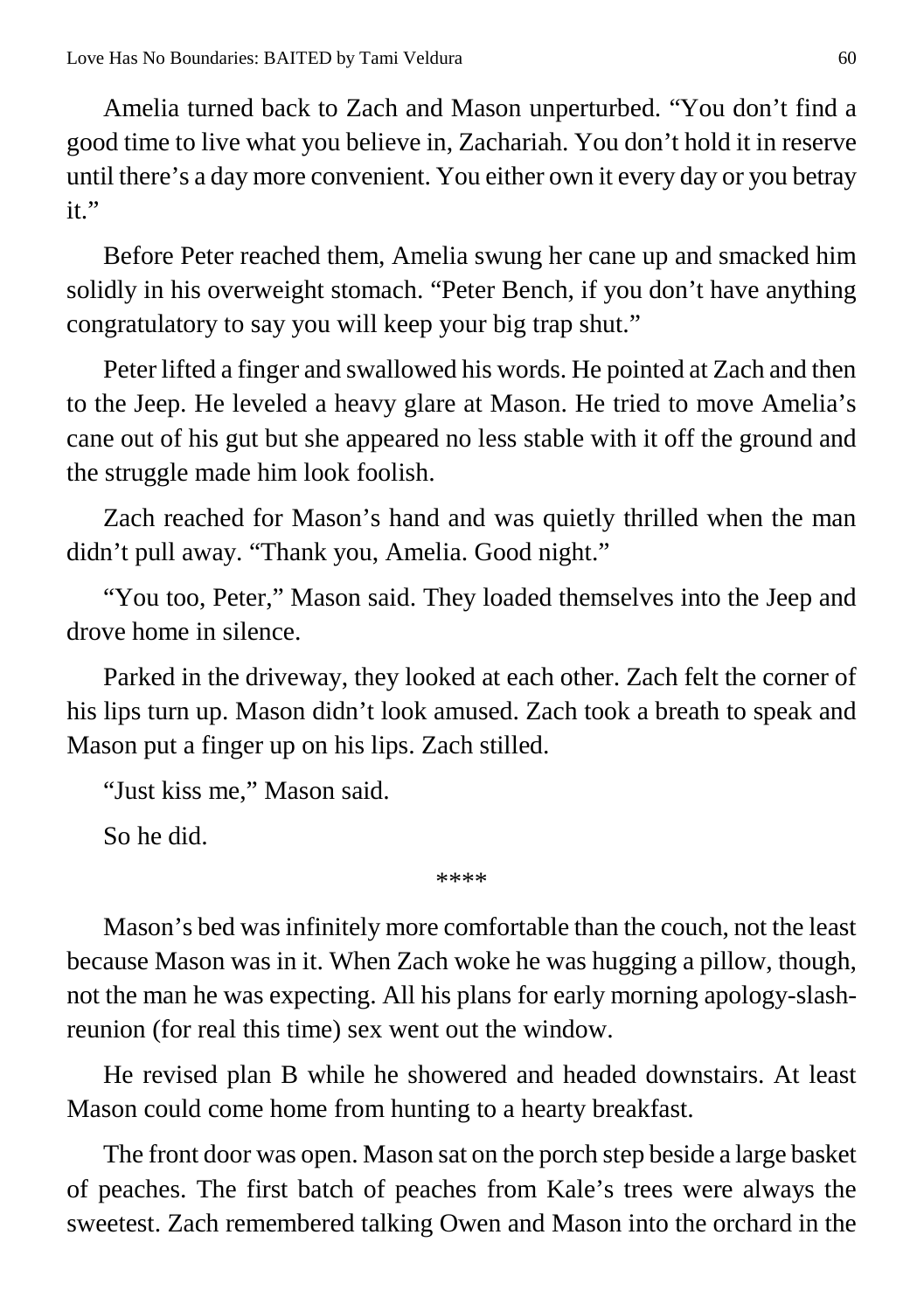middle of the night to raid those big juicy fruits. Kale didn't give them away lightly.

Zach saved plan B for a later day. He stepped out onto the porch. "Not hunting this morning?"

"Keshel and Franklin both called and canceled my services."

"Oh, did they reschedule?"

"No."

Oh. Zach sank down on the step beside Mason but didn't touch. He was turning a large jar of honey over in his hands. Also from Kale's property. Peach blossom honey. The most expensive item here in town. "Did you go to the grocery?"

"No, they were here when I opened the door."

Zach winced. He was single-handedly dividing a small town in two, all because he couldn't get over a love he wasn't entirely sure wanted him back. "I'm sorry, Mason. I've really screwed up a lot for you by coming back here."

"Yeah," Mason said without any accusation in his voice. "You have." He left the honey on the step and stood up.

"I never meant for this to happen. Any of this."

Mason paused on the porch. "What did you expect, exactly?" His voice was still low, like he'd given up.

What had he expected? White knights, shining armor. A fairy tale. He was too damn romantic for his own good. That kind of thing didn't happen in real life. People were too complicated for that. "I don't know," Zach admitted. "I just… I couldn't stay away without trying one more time. But nothing is like it was."

"Why me?"

Zach jerked to his feet. "Mason, it's only ever been you."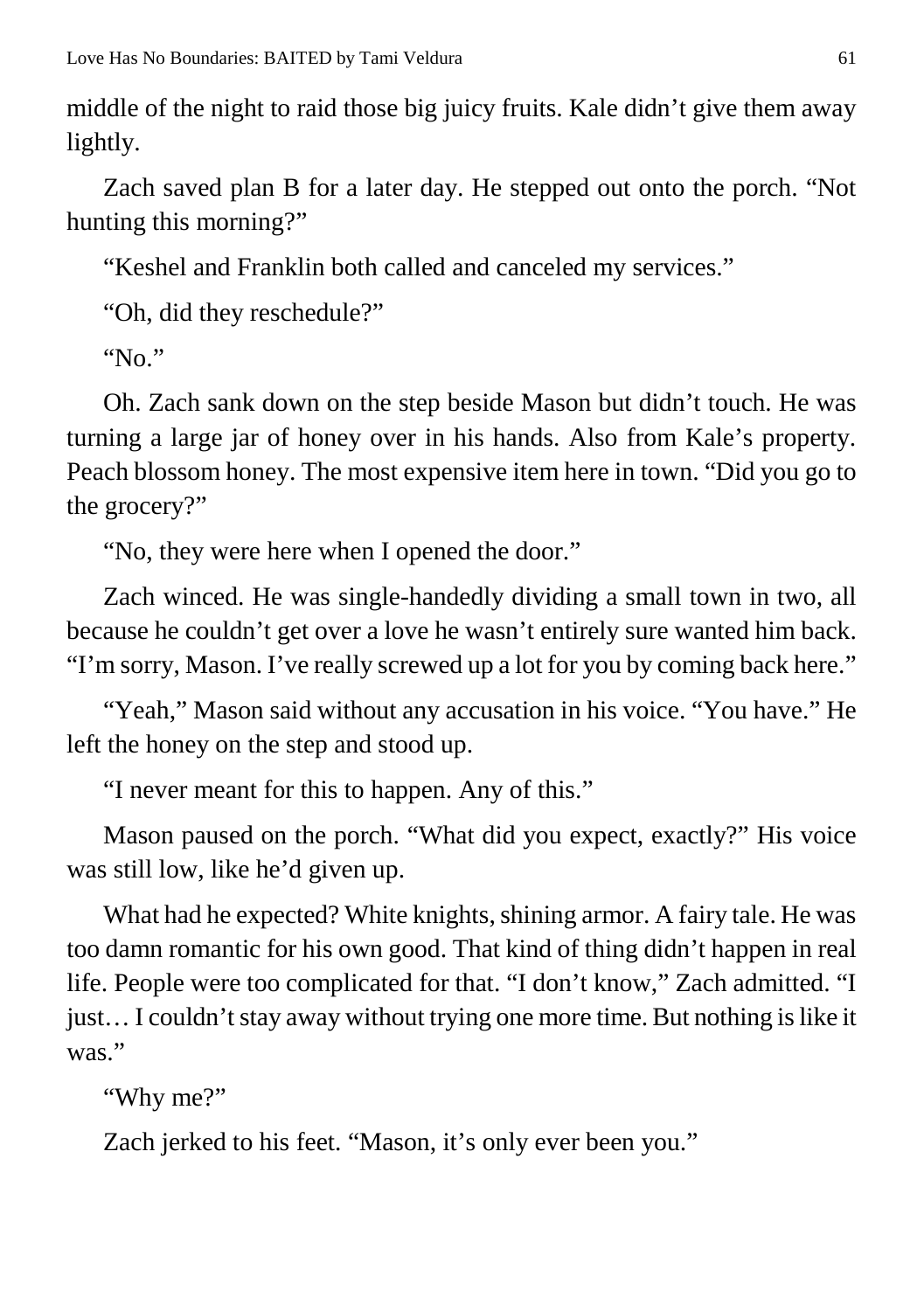And then Mason's face twisted, a disappointed distrustful look. "Don't give me that. Our moms called each other every week. Mom told me every time you started dating someone new. What, seven guys? Eight?"

"Did she tell you they were all built like you? Brown hair and blue eyes like yours?" Zach stepped up to the porch, his hands open. "Did she tell you every time I held them I dreamed of you? How I kicked one out of my bed because he wouldn't stare me down while I fucked him." Zach stopped a breath from Mason. "I let one of them move in with me, I let him into my life. Almost two years."

Resentful. "So why aren't you with him?"

"Because no matter how many times we had sex his eyes never turned grey like a storm rolling in, and every single time I thought about how he wasn't you." Zach shook his head. "I found every look-alike in Philadelphia and none of them were you. None of them laughed at potatoes or shared a look with me over an upside-down bendy straw. None of them were my best friend since I could crawl. None of them have my heart."

Still, Mason just stood there, looking abandoned.

"Please. Mason. We had something once. You can't tell me you're not gay, don't insult me like that." Zach clenched his fists. "But if you're not into me anymore then just tell me. Just say it so I can pack. Say it to my face so I can move on—"

"Don't—" Mason put up both hands and looked down, shaking his head. "Don't go just yet." His voice shuddered and he fisted his hands. Let them come down gently on Zach's chest. "Owen reads the will tomorrow and the funeral is the day after that. Just stay until then… Please." He wouldn't meet Zach's eyes as he walked back into the house.

Zach stood on the porch staring at the peaches until Jasper came to check on him. She repeatedly bumped her nose into his calf until he gave in and tracked down her feathers-on-a-string toy.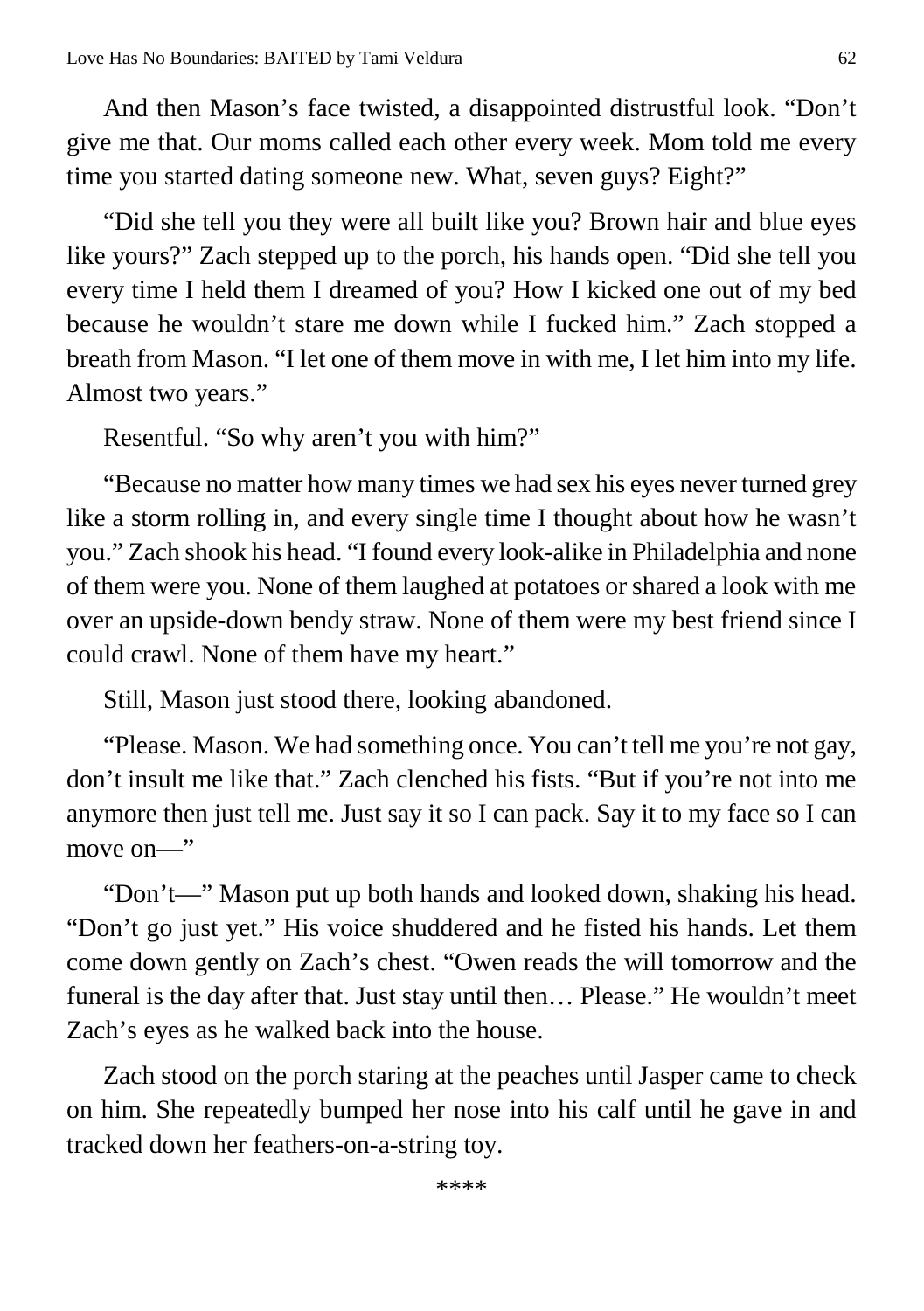There were more people at the reading than Zach expected. He'd never been to one before, but certainly half the town wasn't necessary? The turnout was almost as good at the town hall during a debate. It was about as boring, too. Legal paperwork was dense at best; Zach was not envious that Owen had to wade through it all.

He tried not to slouch in his chair as Owen droned on into a microphone reading the will from top to bottom. Owen was seated behind a small desk facing rows of foldout chairs. Zach sat next to Mason directly across from their best friend. It felt like being in a fishbowl with everyone else waiting for a trick. Except for Owen's steady voice, the room was silent.

Zach's phone buzzed against his thigh. He started into better posture. It was Baliey.

*How's things?*

*Dull. Never knew this read the will stuff could take so long.*

*Usually doesn't for personal stuff. How long have you been there?*

*An hour at least.*

*That's odd.*

*It's all legal, I can't make heads or tails of it. What's up with you?*

*Working with Jennifer like you suggested. She's been a great help. Better at the PR stuff than I am. So far so good.*

*No cancer kid guilt?*

*Haha. No. :P*

She said.

*Any progress with you and your man?*

*It's complicated. He's been keeping the fact that he's gay under the radar. My showing up really screwed up that plan.*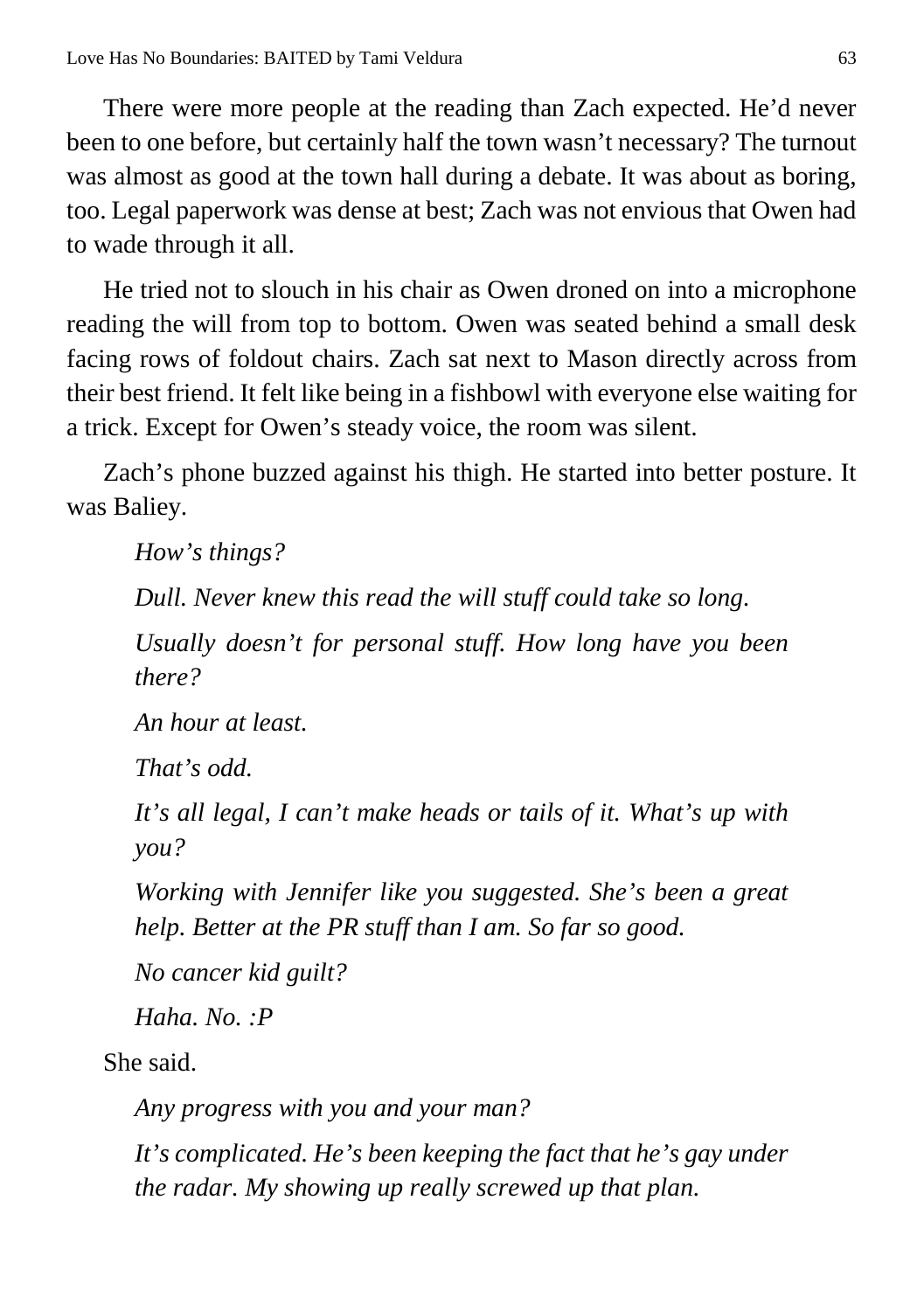*Oh, no.*

*It's not all bad, but it's not all good either. People are taking sides. There's been some backlash. He's lost some income with the work he does. I want him back but every time I push a bit something else goes wrong for him. It's not worth ruining the life he's built here.*

*Has he thought about coming up to Philly with you?*

*I haven't even brought it up. He asked me to stick around at least until the funeral tomorrow. We'll see what happens after that.*

"Possessions." Owen said from the desk up front. Tension in the room crystallized and Zach felt every hair on his neck rise. He glanced around. Everyone sat up straight and silent. Holding their breath. What was going on?

"All of my earnings, every dollar and object to my name, every asset under my legal control is hereby left to my son, Mason Thomas Gilbert."

The quiet was crisp. Then Peter Bench yelled, "WHAT?"

Owen continued, "There were several verbal agreements made between the citizens of Edenburg and myself. This will supersedes all such agreements."

A woman in the crowd scowled. "That can't be right."

Owen's face was neutral but Zach saw a crease forming between his eyebrows. He knew what was coming and he didn't like it. Zach glanced at Mason and whispered, "Do you know what this is about?"

Mason shook his head. "Mom left her will with Owen months ago, I never thought to look at it."

Owen continued. "To address a few of those verbal agreements, and in the likely event of dissent in the execution of this document, I present the following comments:

"Molly Fields, though you are often silent in public, you are a wretched gossip in private and homophobic. I promised you several dresses and a pair of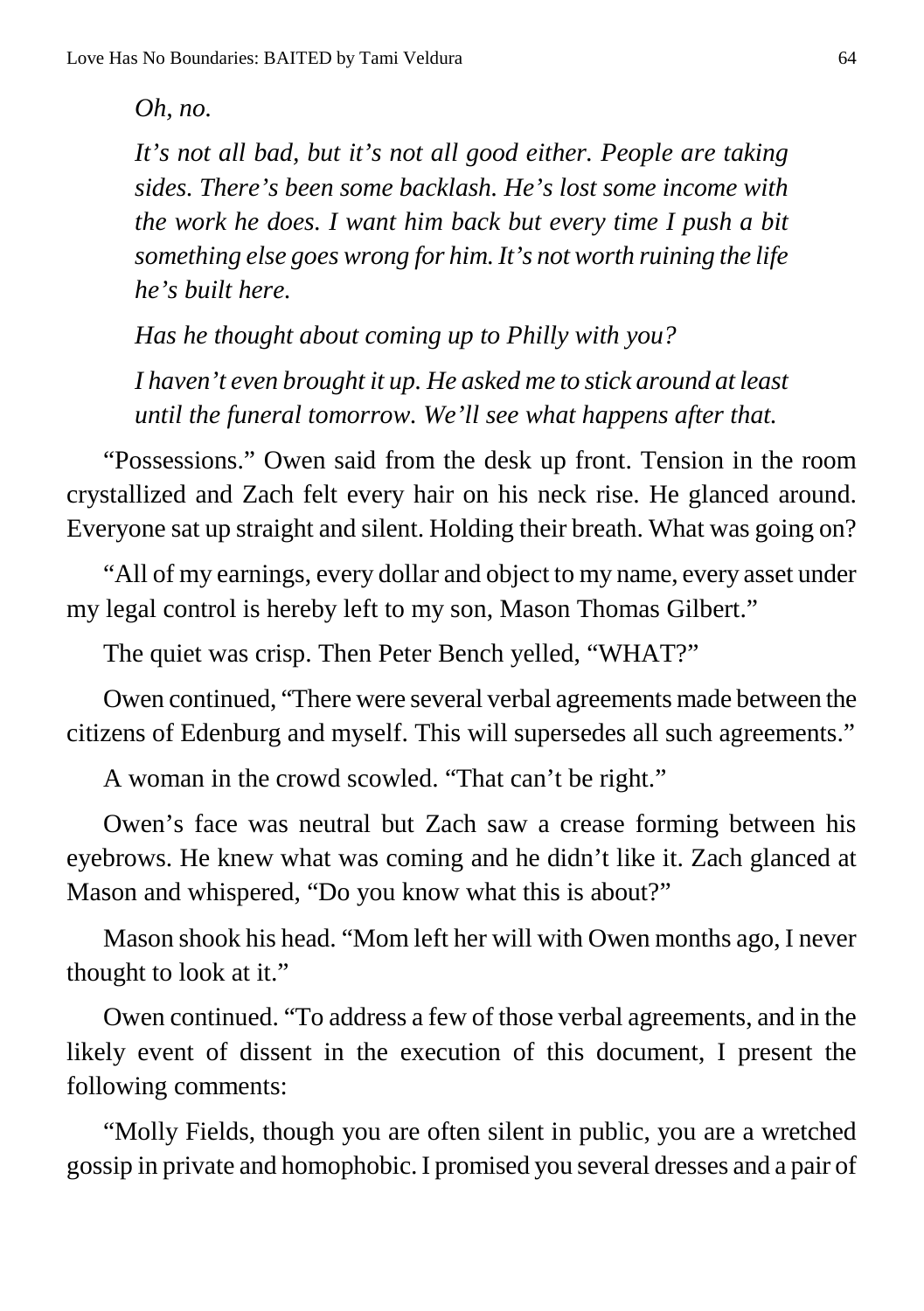shoes. These things I suggest my son instead gift to your daughter. By the way, she asked me to tell you that she's a lesbian."

Every head turned to Molly, sitting to the left of center. Zach recognized her from the barn when Sally had stormed in to collect her daughter. Molly's head turned very slowly to the back corner of the room where a young woman stood quietly but proudly holding the hand of another woman.

"Peter Bench," Owen said into the dead silence. All heads swiveled back to him. "You are two-faced and actively afraid that 'the gay' will rub off on you. I'm sorry that you're so insecure in your gender that you feel even being in the presence of a respectful man like my son causes you conniptions."

"This is outrageous." Peter stood, scratching his chair back loudly.

Keshel said from the back, "We didn't come here to listen to a list of insults from a dead woman."

Zach twisted around, eyes wide. He saw Mason's expression shutter coldly. Owen lifted his attention from the will. "No, you came here to take a dead woman's possessions and that woman is now putting you all in your place."

Peter knocked his chair over trying to get out of the aisle. "I don't have to stay here and take this."

"Yes, you do," Owen said mildly. "Richard, if you could bar the door, please." A uniformed officer Zach didn't know closed the doors in the back of the room and locked them. "And Peter, please return to your seat so I can finish this"

"This is bullshit."

"Phillip, please assist Mr. Bench to his seat. Richard, if you would." Owen glanced at Peter and the two officers grabbed him on either side. "Peter, you can sit or they can make you sit."

"This is harassment. Police brutality. I'll call your district."

Owen looked back down at the paper. "Go right ahead. Just as soon as we're done here. Where was I… Keshel…"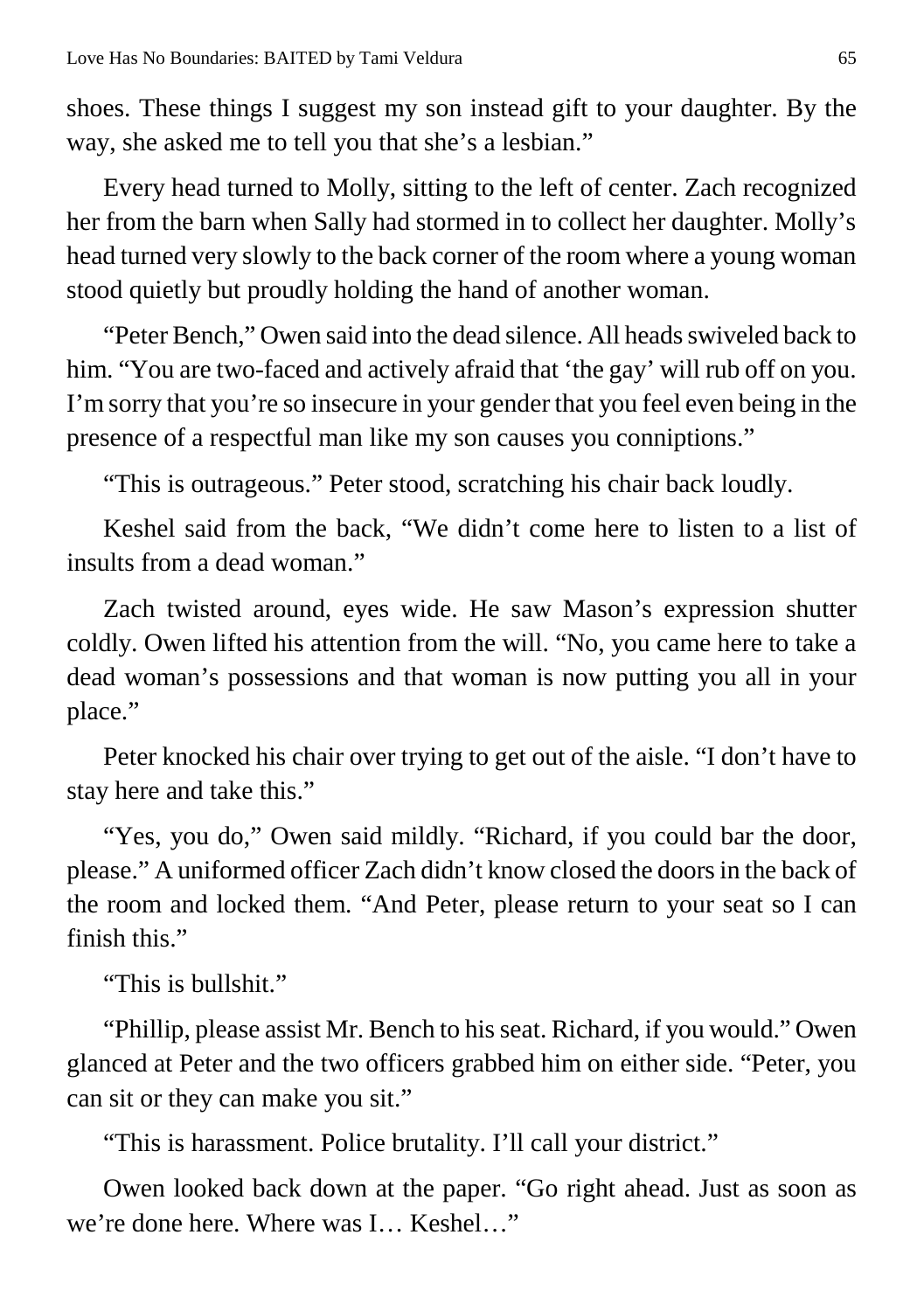Zach whispered, "Oh my god," as name after name came off the list and outlined their worse offenses. People whispered at each other. Murmured. A fight broke out between two men against a woman. Molly's daughter and her partner joined sides to outnumber the men. It went downhill after that. Fists flew, insults crashed across the room followed by chairs. Zach grabbed Mason by the hand and dragged him up to the front with Owen. "Holy crap, Owen."

The man pulled a whistle from his belt. Zach covered his ears. It pierced through anyway. When the ringing stopped there was only silence, all eyes on the front. Owen tucked his whistle back in his belt. "Richard if you could unlock the door, please. Go home, everybody. This isn't worth someone dying over and I can't stick you all in jail, it's not big enough."

"You're not welcome in my field." Keshel pointed his calloused finger in Mason's direction.

"You already canceled my services, Keshel. Good riddance."

From a corner, out of the brawl Amelia said, "You'll regret that when the mice move into your grain in two days. You'll have no crop this year."

Owen held up his hand, "Enough! Start walking out of this building. All of you."

A few people darted out the door, no doubt to spread the word around town. The exit was more-or-less orderly with both Richard and Philip there to keep things calm. Molly's daughter approached the front instead, her partner behind her.

Owen sighed, "I'm sorry June—"

"No, I asked her to do it, I was ready for it. Although… I'm not entirely sure I have a home to go to."

"You can stay at my place until something works out. Both of you." Owen put a hand on June's shoulder and led them out at the end of the line.

Zach turned the will. There were at least twenty people on this list. They hadn't even gone through half. He flipped the page. Had Owen read through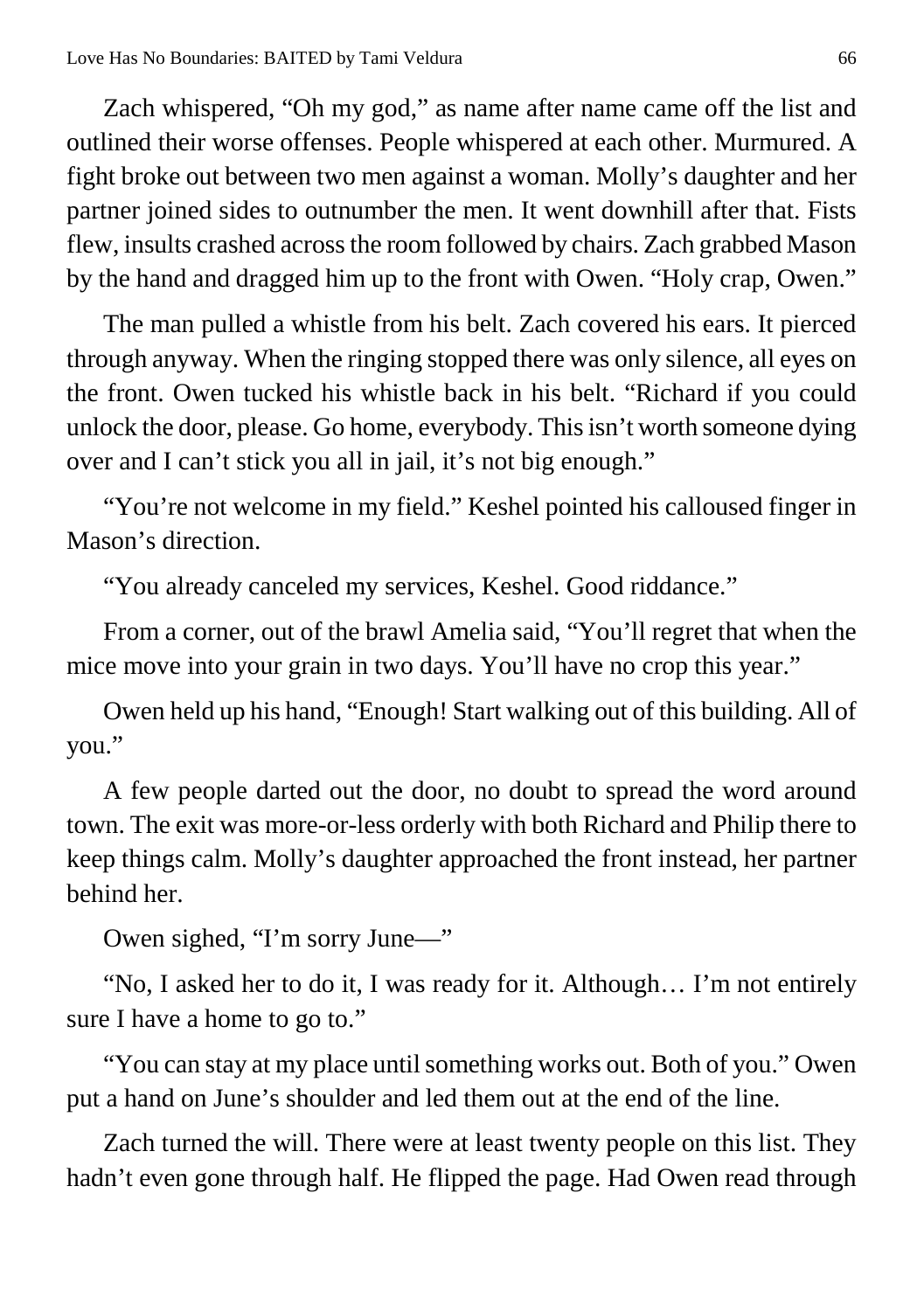this before coming today? Zach hoped so. He tucked the paperwork in his jeans and followed Mason to the truck.

*Sally, take a lesson in friendship from your husband and daughter. They are excellent role models.*

\*\*\*\*

"Don't go home," Mason said from the passenger side of his Jeep.

Zach turned at the fork and headed up to The Ridge without question. He wasn't entirely sure he wanted to be in town after that spectacle, anyway. He missed Philadelphia. He missed Bailey. Zach glanced at his best friend. He missed their youth, when things weren't so complex. He backed into their spot under the tree.

Mason got out and stood looking over the town, hands in his pockets. Zach opened the back of the Jeep so they could sit, but Mason didn't seem to notice. Zach touched his shoulder. Mason was shaking. It was a small tremor, but it felt like his whole body was vibrating. Zach hugged him from behind and watched the town below.

They stood like that until the sun stepped below the horizon. They watched house lights wink on and cars lazily trail around town. The wind picked up.

Zach said, "Let's sit in the Jeep." So they moved. Zach sat against the back seats and Mason lay between his legs against his chest. Zach stroked Mason's chest and they saw the first stars shine against the darkness. There were no streetlights up here. No bustling city or mansion homes. The dark was deep and the stars took Zach's breath away. "I forgot how beautiful the sky was out here."

Mason trailed his hand down Zach's thigh. "I remember coming up here, sneaking out of our houses. We'd push your truck for a half mile so your mom wouldn't hear it start up."

Zach ran his thumb down Mason's jaw. "I remember laying under this tree in the bed for hours. We'd lose track of time."

"Help me lose track again."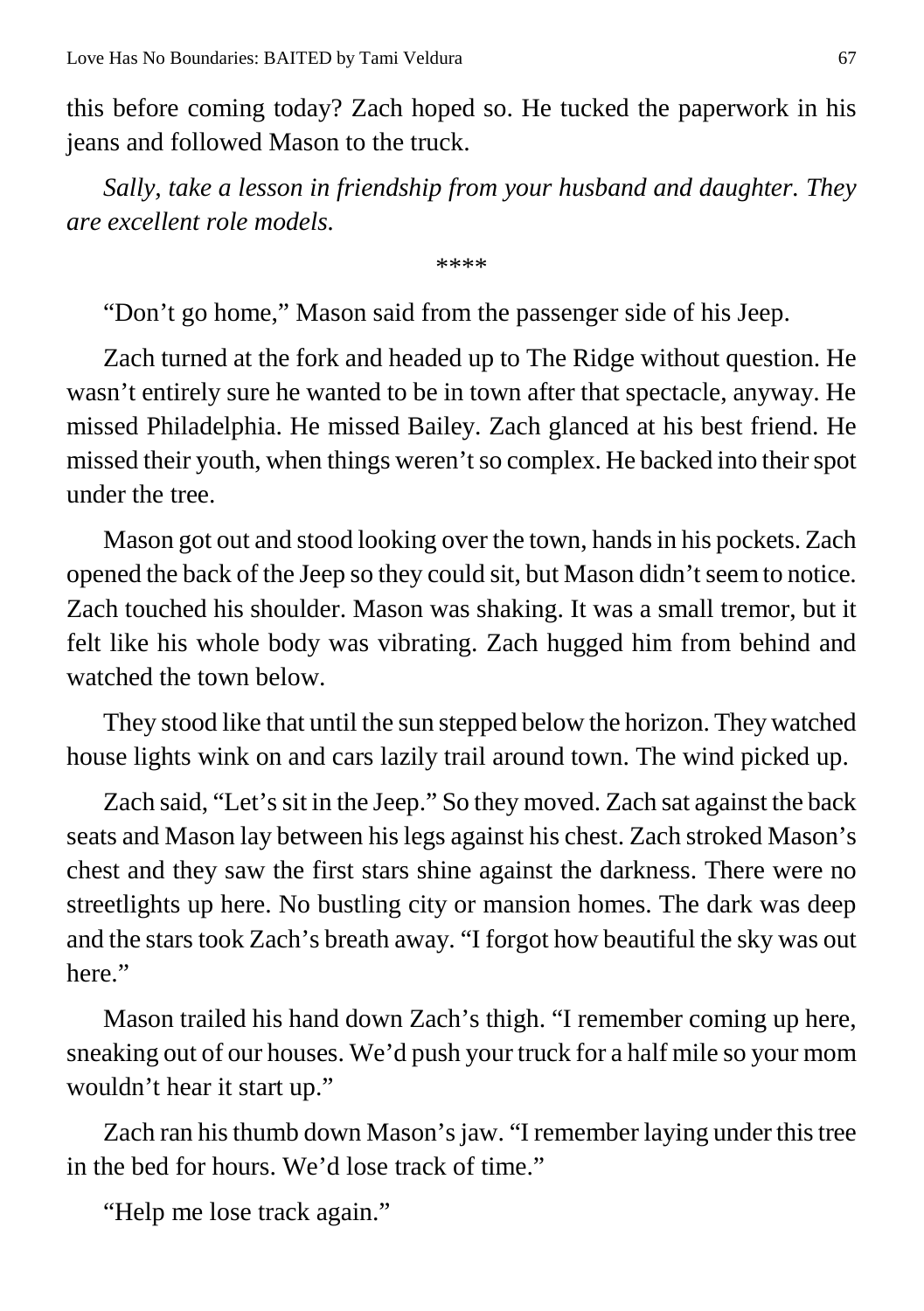Zach turned Mason's head up. They kissed slowly, full of breath. The hum of tension in Mason's body sighed out of him. Zach pulled Mason's shirt out of his jeans and pressed his hand across the skin there.

Mason threaded his fingers in Zach's hair and pulled him closer, tightening their kiss. He popped the buttons on his jeans.

Zach helped him push them down. He stroked Mason's rising cock and felt his own flex tight in his jeans. "I want you," he whispered.

Mason twisted to face him and undid Zach's jeans. Zach flexed up to slide them and his boxers off. His cock pulsed against his thigh. Mason breathed hot air down the length of it. He swirled his tongue around the head.

"Please, Mason. Don't tease me."

Mason's bright blue eyes flicked up to meet his, full of mischief, and Zach knew his plea would go unheeded. Mason took his time slicking the length of Zach's cock. He curled his tongue, dragged it over veins, flicked it across the tip. When Mason finally closed his mouth over the end and sucked, Zach cried out. Mason swallowed him down to the end, all hot and slick. Zach had to pull him up or be lost. His fingers wouldn't work on the condom. Mason had to tear open the lube.

Mason straddled him and together they guided Zach's hard cock through that tight ring. Mason slid up and back down further, up and down again. Each time Zach pushed deeper and they gasped. Zach palmed Mason's ass and guided him down all the way. Then the stroke was easy. Mason flexed as he balanced, and all his muscles squeezed Zach in all the right places.

Zach dropped his head back on the wrong side of the headrest and panted. "I've always loved you, Mason."

Mason's hands gripped the roll bar of the Jeep overhead. "I never doubted you. You've always been steady. I can rely on you."

Zach lifted his head to watch Mason's strong body flex over his. "Please―" Mason's blue eyes caught his and the words stuck in his throat.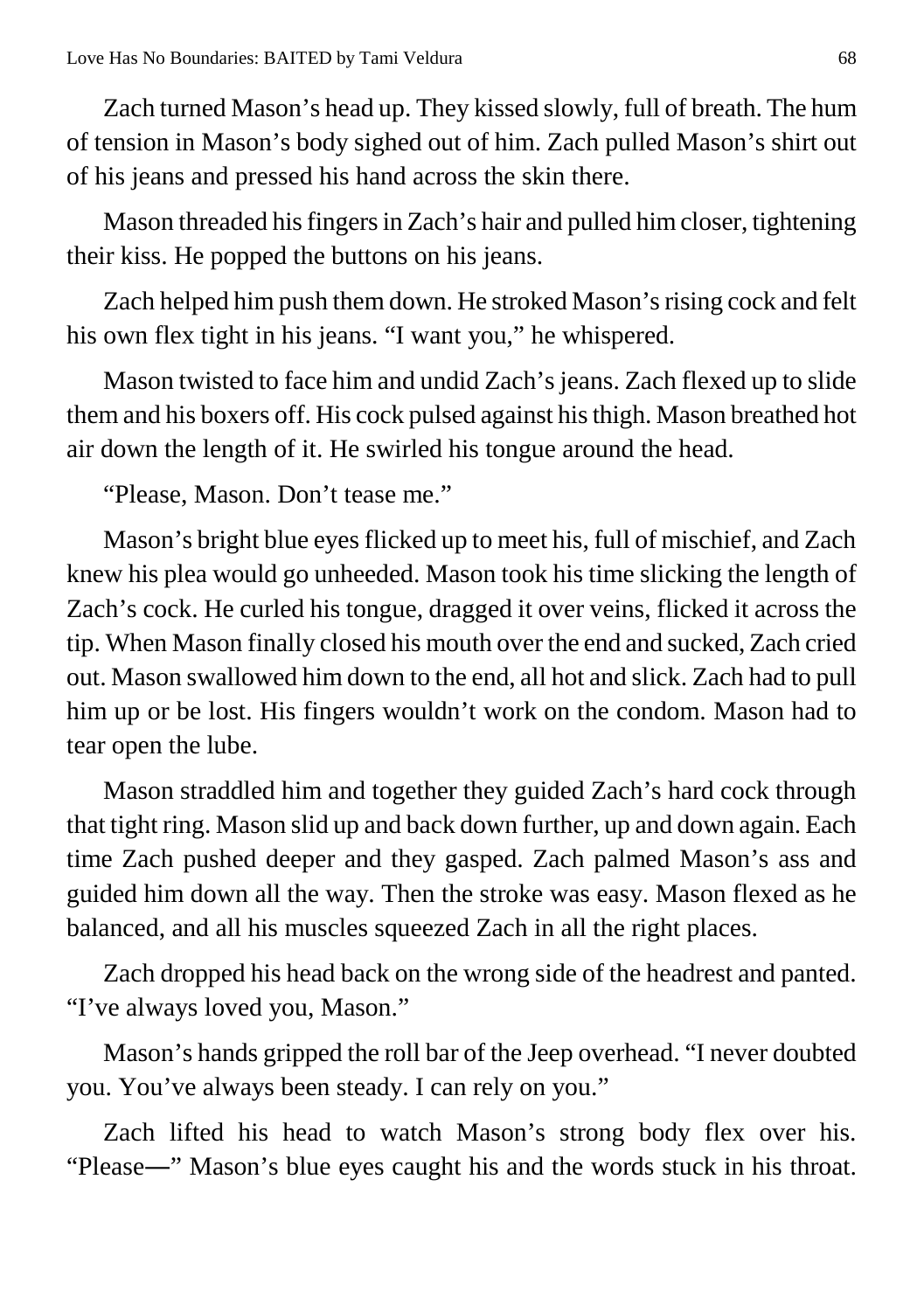*Please let me love you, please don't make me leave, please, I want so much with you.*

"Zach, I—" Mason's eyes greyed. They stared at each other and the rhythm of their bodies hardened.

"Please."

Mason whispered, "Don't leave me."

"I'm right here," Zach said quietly.

"Swear it, like you swore you would love me."

And he dragged words from the past into the present, "Mason Gilbert, I don't have a ring to prove it or a priest to confirm it, but I swear I will always love you with everything I am and I will never leave you." Mason's body shook over him. "Will you do the same?"

```
Mason whispered, "Yes."
```
"Will you have me?"

"Yes."

They surged against each other, just gasps and whispers. When Mason came, arched back and bathed in starlight, he cried Zach's name. It was the most perfect moment Zach had ever known—better than the kiss behind Joe's, better than any memory he kept dragging around like a silver lining around storm clouds.

Mason unbent and slid himself gently up and down Zach's still-hard cock. He met Zach's eyes and said, "I love you."

Zach flexed his arms and moved Mason more quickly up and down. "Tell me again."

"I love you." Mason arched and tightened every muscle around Zach. "I love you," he said. "I love you, I love you—"

Zach reached his climax with those words in his ears and Mason's grey eyes fixed on his.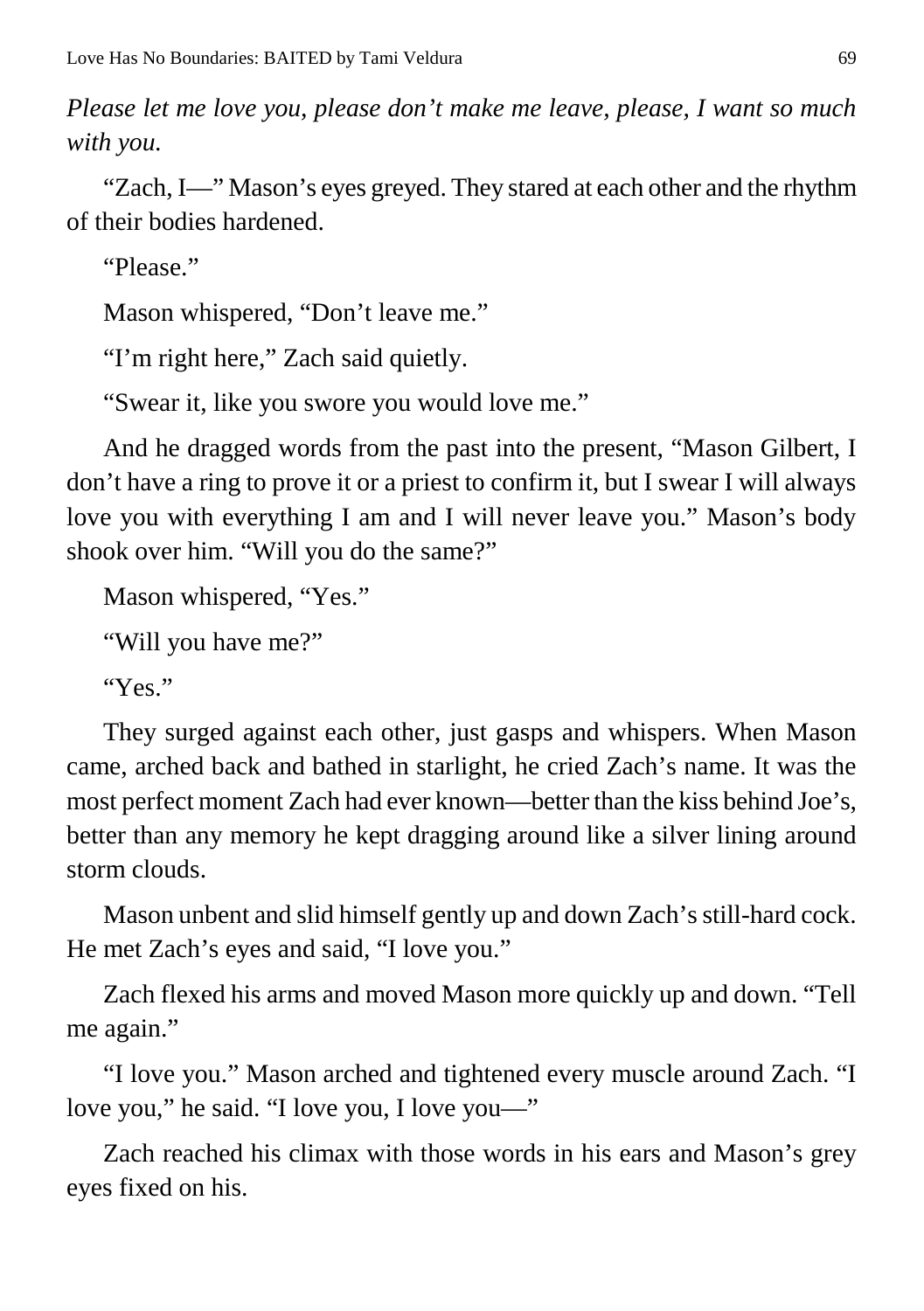## \*\*\*\*

The Jeep wasn't a comfortable place to sleep when it wasn't planned for. Zach couldn't feel his left leg. Mason lay on top of him, curled and asleep. Zach could handle a dead limb to keep that vision forever.

Mason's phone rang. Both of them jerked. Mason rubbed his eyes and fumbled in his jeans for the device. "Lo?" A pause. "Yeah, dude, we're fine. Up at The Ridge. No, we didn't go home last night, I wanted to stay away for a little bit." Mason rolled off Zach. "Yeah." Zach kicked his dead leg and hissed as the needles moved up to his hip.

Mason said, "I'm not interested." A pause. "No, I'm serious. Cancel it. You have the urn? Bring it up to The Ridge, no just you." Pause. "I'm sure, we'll see you in ten? Okay, bye."

"Owen?" Zach asked.

"Yeah, he's on his way up with Mom's ashes. I want to spread them here."

"No funeral?"

"Funerals were never really my thing. Owen thinks we should have one but it'll be for the benefit of the town more than anything and… well."

"They're not too deserving right now."

"Yeah. Something like that."

They dressed. Zach was standing out at the edge of the ridge trying to banish the last pins and needles when Owen's cop car turned over the gravel. He parked beside them and produced the urn from his side seat.

Mason took the jar and turned it over in his hands. It was smaller than Zach expected and unornamented. Mason walked to the edge of the ridge.

"Shouldn't we say something?" Owen asked. Zach put a hand on his shoulder.

Mason stood at the edge for a moment. With a sudden movement, he broke the urn's seal and swept his arm wide. Ashes spread on the wind and blew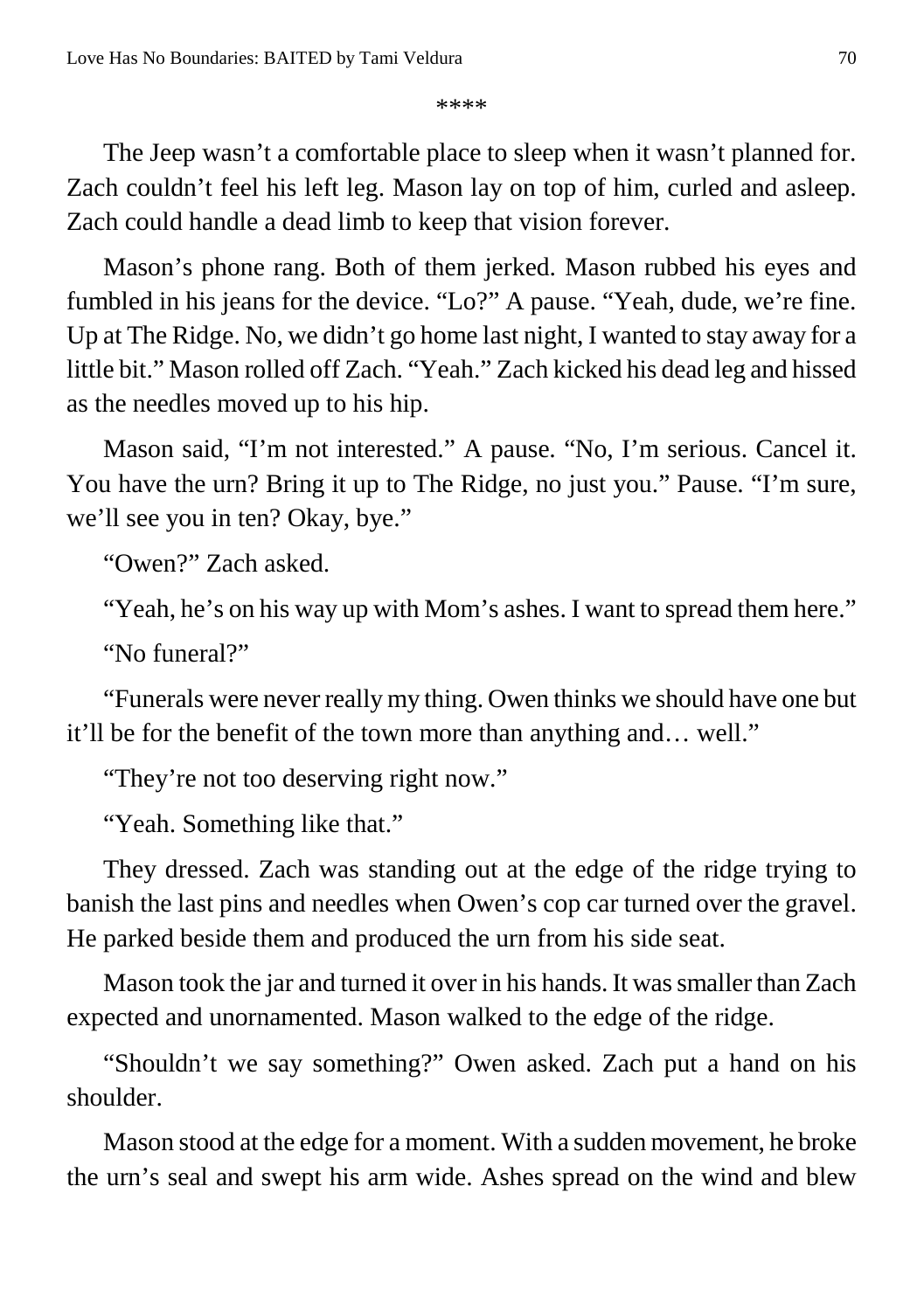down the side of the cliff. They swirled out in space over the morning light. "Zach."

Zach stepped up next to him and stuffed his hands in his pockets. "Yeah?"

"There were no women, that was a lie." Mason glanced at him. "There's been no one else since you." He looked down at the town. "But I can't leave. My birds… there's nothing for them up in the city."

"I'll stay." Zach said without hesitation.

"But your business?"

"Baliey owns it outright. I'm just a consultant."

Mason turned. "The condo?"

"Sold it the day I came down here. I don't need it."

"You really won't go back, then?"

Zach reached for Mason's hand and kissed his knuckles. He answered the real question. "I'm not leaving you ever again."

Mason smiled at him; a little sad around the edges, but a full, bright smile that left Zach's heart beating fast.

"So," Owen said slowly. "Are congratulations in order?"

The sad edges broke into laughter. Owen joined them at the edge of the ridge and wrapped an arm around either of their necks. Behind his back Zach held Mason's hand. As they took in the view, Zach realized why Mason's hawks didn't fly away when he let them off the glove. Being with him, experiencing life at his side, was far more fulfilling than life on your own. Zach was happy to have been baited and caught.

## **THE END**